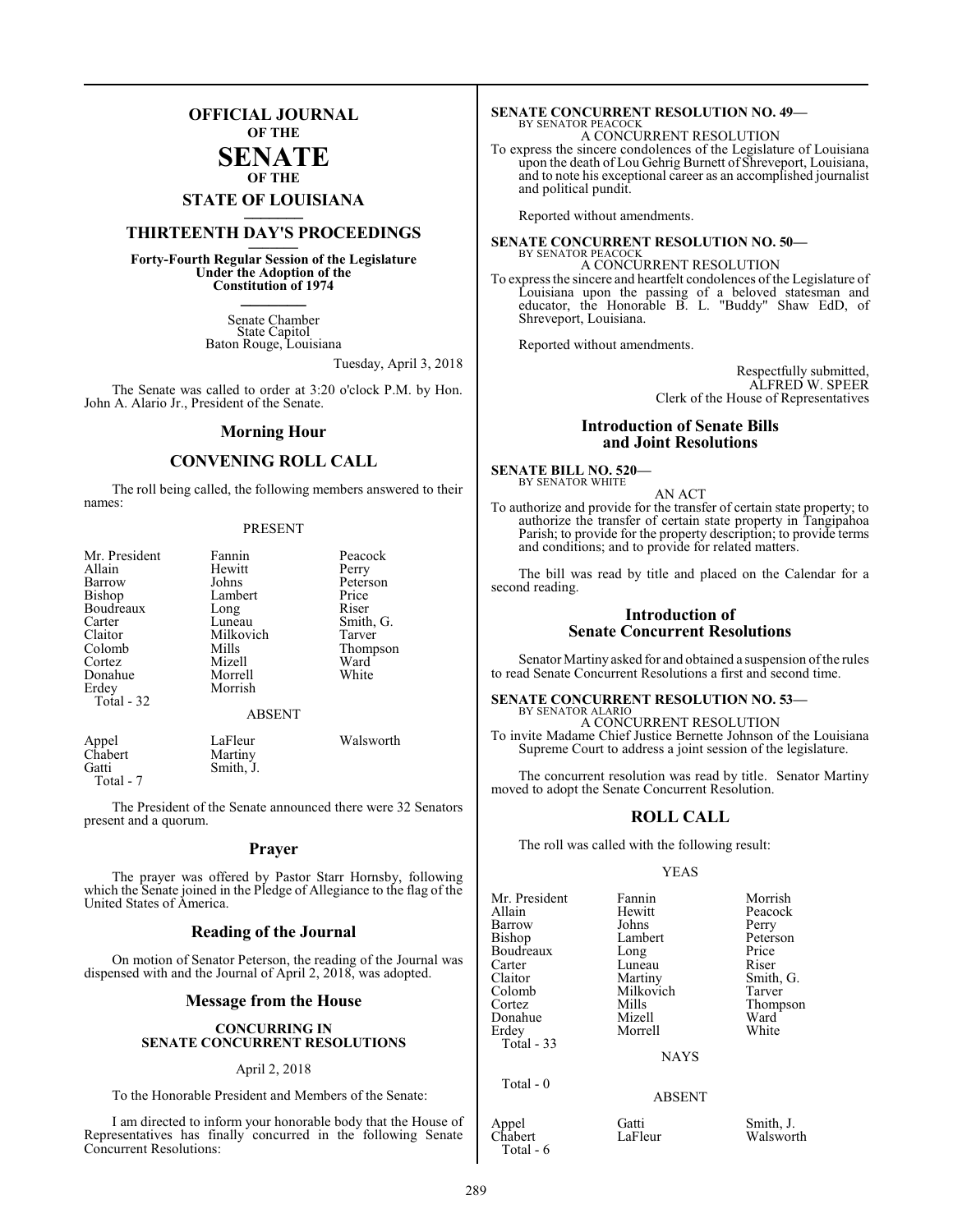# **Page 2 SENATE 13th DAY'S PROCEEDINGS**

The Chair declared the Senate adopted the Senate Concurrent Resolution and ordered it engrossed and sent to the House.

#### **Senate Bills and Joint Resolutions on Second Reading to be Referred**

#### **SENATE BILL NO. 500—** BY SENATOR MILLS

AN ACT

To amend and reenact R.S. 13:783(F)(7), relative to clerks of court; to provide for the payment of premium costs for retirees from certain clerk of court offices; to provide for requirements; to provide for applicability; and to provide for related matters.

The bill was read by title and referred by the President to the Committee on Judiciary B.

#### **SENATE BILL NO. 501—** BY SENATOR WALSWORTH

AN ACT

To amend and reenact Code of Criminal Procedure Art. 900(A)(5), the introductory paragraph of (6)(b) and the introductory paragraph of (6)(d) and the introductory paragraph of R.S. 15:574.9(H)(2), relative to probation and parole; to provide relative to violation hearings for violations of probation; to provide for revocation of probation; to provide for judicial discretion; to provide for technical violations of probation; to provide for revocation of parole; to provide for the committee on parole; to provide for technical violations of parole; to provide for definitions; to provide for applicability; and to provide for related matters.

The bill was read by title and referred by the President to the Committee on Judiciary C.

#### **SENATE BILL NO. 502—** BY SENATOR PERRY

AN ACT

To amend and reenact Civil Code Art. 3494(1), relative to prescription; to provide relative to liberative prescription for tuition fees; and to provide for related matters.

The bill was read by title and referred by the President to the Committee on Judiciary A.

# **SENATE BILL NO. 503—** BY SENATOR WARD

AN ACT

To amend and reenact R.S. 40:1231.2(B)(1) and (2), 1231.7(J) and the introductory paragraph of  $1237.1(F)$ ,  $(2)$ ,  $(3)$ ,  $(6)$  and  $(7)$ , and to enact R.S. 40:1231.7(K), relative to medical malpractice; to provide relative to certain limitations of liability; to provide relative to risk management and certain insurance requirements; to provide certain procedures, terms, and conditions; and to provide for related matters.

The bill was read by title and referred by the President to the Committee on Judiciary A.

#### **SENATE BILL NO. 504—** BY SENATOR WARD

AN ACT

To enact Chapter 12-A of Title 49 of the Louisiana Revised Statues of 1950, to be comprised ofR.S. 49:920 through 925, relative to state administration and regulations and rulemaking; to enact the Louisiana Right to Earn a Living Act; to provide certain findings, definitions, terms, conditions, procedures, requirements, and effects; to provide for certain administrative and judicial actions; and to provide for related matters.

The bill was read by title and referred by the President to the Committee on Judiciary A.

#### **SENATE BILL NO. 505—** BY SENATOR GATTI

AN ACT

To amend and reenact R.S.  $14:95(A)(5)(b)(i)$  and  $95.2(C)(1)$ , and R.S. 17:416.16(A)(3) and  $(C)(1)$  and 416.19(A), and to enact R.S. 17:416.16(A)(5) and (6), and (G)(4), relative to school safety; relative to carrying weapons on school grounds; to allow certain peace officers to patrol schools; to clarify role of law enforcement in school crisis management and response plans; to provide relative to school resource officers; and to provide for related matters.

The bill was read by title and referred by the President to the Committee on Judiciary C.

# **SENATE BILL NO. 506—** BY SENATOR MILLS

AN ACT To amend and reenact the introductory paragraph of R.S. 37:1314(B), the introductory paragraph of  $(C)(1)$ ,  $(1)(d)$ ,  $(e)$ ,  $(f)$ , (g), and (h), the introductory paragraph of  $(C)(2)$ ,  $(C)(3)$ , and  $(D)$ ,  $(E)$ ,  $(F)$ ,  $(G)$ ,  $(H)$ , and  $(I)$ , to enact R.S. 37:1314  $(B)(5)$ ,  $(C)(1)(f)(iii)$ , (i) and (j), and (2)(d), and to repeal R.S. 37:1314(J), relative to the Clinical Laboratory Personnel Committee of the Louisiana State Board of Medical Examiners; to provide for committee membership; to repeal provisions relative to the initial appointment of committee members; and to provide for related matters.

The bill was read by title and referred by the President to the Committee on Health and Welfare.

**SENATE BILL NO. 507—**

BY SENATOR MILLS AN ACT

To enact R.S. 46:460.72, relative to Medicaid managed care organizations; to provide for plan payment accountability; to provide for payment to providers; to provide for obligations by the managed care organizations; to provide for reimbursement to the state; to provide for authority of the attorney general; to provide for deposits into the Medical Assistance Programs Fraud Detection Fund; and to provide for related matters.

The bill was read by title and referred by the President to the Committee on Health and Welfare.

**SENATE BILL NO. 508—** BY SENATOR MORRELL

AN ACT

To amend and reenact R.S. 26:85(6) and  $359(B)(1)(c)$  and (f), relative to alcoholic beverages; to provide for the direct shipment of certain alcoholic beverages to consumers; to provide for the amount of wine that may be shipped directly to consumers; to provide for requirements for the receipt of shipments of certain alcoholic beverages; to provide for proof of age; and to provide for related matters.

The bill was read by title and referred by the President to the Committee on Judiciary B.

**SENATE BILL NO. 509—** BY SENATOR MORRELL

AN ACT

To amend and reenact R.S. 33:9091.24(D)(1), relative to the University Neighborhood Security and Improvement District in Orleans Parish; to provide for its board of commissioners; and to provide for related matters.

The bill was read by title and referred by the President to the Committee on Local and Municipal Affairs.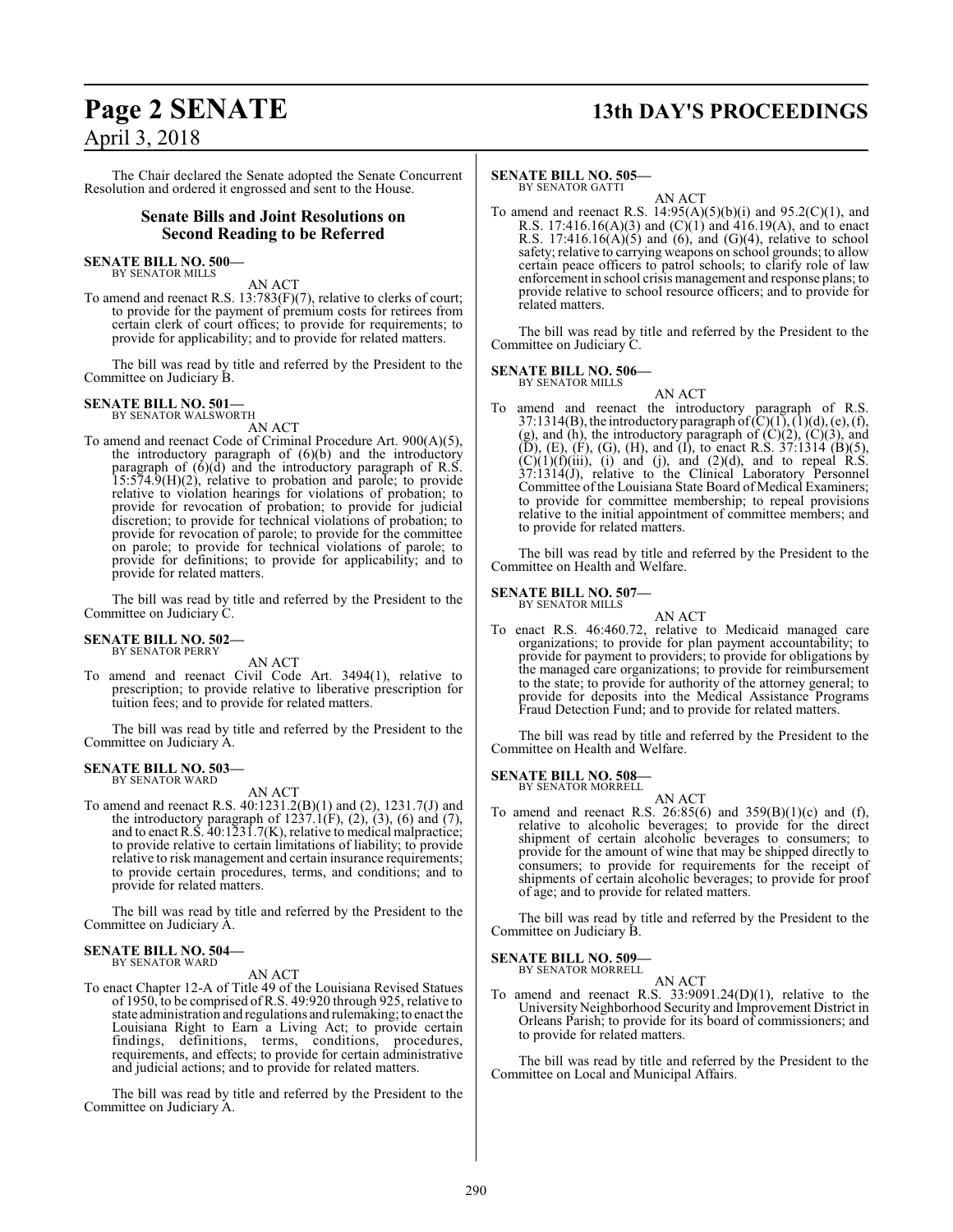# **13th DAY'S PROCEEDINGS Page 3 SENATE**

# April 3, 2018

#### **SENATE BILL NO. 510—**

BY SENATORS CHABERT AND ALLAIN AN ACT

To enact R.S. 17:68, relative to the Lafourche Parish School Board; to provide relative to the size of the board and for the qualification and election of members; to provide relative to the adoption of an apportionment plan for member districts and approval of such plan; and to provide for related matters.

The bill was read by title and referred by the President to the Committee on Senate and Governmental Affairs.

## **SENATE BILL NO. 511-**<br>BY SENATOR BARROW

AN ACT

To enact R.S. 47:2156(D), relative to tax sales; to provide relative to tax sale and post-sale notice; to provide for the sufficiency of notice to certain persons; and to provide for related matters.

The bill was read by title and referred by the President to the Committee on Revenue and Fiscal Affairs.

## **SENATE BILL NO. 512-**<br>BY SENATOR GATTI

AN ACT<br>To amend and reenact R.S. 17:2115.11(B), relative to student-<br>initiated prayer; to provide relative to school employee<br>participation in student-initiated prayer; to provide for<br>conditions; and to provide for related

The bill was read by title and referred by the President to the Committee on Education.

## **SENATE BILL NO. 513-**<br>BY SENATOR WHITE

AN ACT To enact R.S. 38:3307(E), relative to the Amite River Basin Drainage and Water Conservation District; to prohibit the establishment of a trust to provide retiree health benefits; and to provide for related matters.

The bill was read by title and referred by the President to the Committee on Transportation, Highways and Public Works.

# **SENATE BILL NO. 514–** BY SENATOR WHITE

AN ACT<br>To amend and reenact R.S. 11:2220(G), relative to the Municipal<br>Police Employees' Retirement System; to provide for employee<br>and employer contributions under certain circumstances; to provide for an effective date; and to provide for related matters.

The bill was read by title and referred by the President to the Committee on Retirement.

# **SENATE BILL NO. 515–**<br>BY SENATOR MORRISH

AN ACT

To provide relative to state highways; to designate a portion of Louisiana Highway 377 in the unincorporated community of Grant, Louisiana, in Allen Parish, as the "Sgt. S. E. Howell, Jr. Memorial Highway"; and to provide

The bill was read by title and referred by the President to the Committee on Transportation, Highways and Public Works.

# **SENATE BILL NO. 516-**<br>BY SENATOR PRICE

AN ACT<br>To enact R.S. 27:114, relative to the Louisiana Riverboat Economic<br>Development and Gaming Control Act; to provide with respect<br>to the wages of certain employees of riverboat gaming facilities;<br>to provide for penalti provide for related matters.

The bill was read by title and referred by the President to the Committee on Judiciary B.

## **SENATE BILL NO. 517-**<br>BY SENATOR MILLS

AN ACT

To enact R.S. 22:1018.1, relative to health insurance issuers; to provide for prescription drug coverage; to provide for definitions; to provide for a deductible prohibition; to provide for exemptions; and to provide for related matters.

The bill was read by title and referred by the President to the Committee on Insurance.

## **SENATE BILL NO. 518-**<br>BY SENATOR APPEL

AN ACT<br>To amend and reenact R.S. 33:9091.24( $F$ )( $7$ )(a) and (b), relative to<br>the University Neighborhood Security and Improvement District<br>in the parish of Orleans; to provide for the collection of<br>proceeds of fees; and

The bill was read by title and referred by the President to the Committee on Local and Municipal Affairs.

## **SENATE BILL NO. 519-**<br>BY SENATOR LUNEAU

AN ACT<br>To enact R.S. 40:2153 (15), (16), (17), and (18) and R.S. 40:2155.1,<br>relative to behavioral health services providers; to provide relative to psychosocial rehabilitation and community psychiatric supportive treatment and reimbursement for<br>behavioral health services; to provide conditions that shall be<br>met by provider agencies; to provide for audits and facility need<br>review; to provide for a certificatio provide for the promulgation of rules and regulations; and to provide for related matters.

The bill was read by title and referred by the President to the Committee on Health and Welfare.

#### **Senate Resolutions on Second Reading**

**SENATE RESOLUTION NO. 59—**<br>BY SENATOR BARROW<br>To recognize April as Sarcoidosis Awareness Month in Louisiana<br>and to designate April 2, 2018, as Sarcoidosis Awareness Day at the state capitol.

On motion of Senator Barrow the resolution was read by title and adopted.

**SENATE RESOLUTION NO. 60—**<br>BY SENATORS GATTI, MILKOVICH, PEACOCK AND TARVER<br>To commend Dennis J. O'Callaghan, PhD, for nearly thirty-four<br>years of service as chairman of the Department of Microbiology and Immunology at Louisiana State University Health Sciences Center in Shreveport, Louisiana.

On motion of Senator LaFleur the resolution was read by title and adopted.

# **SENATE RESOLUTION NO. 61–**<br>BY SENATOR MIZELL

A RESOLUTION

To welcome Michael Lebert to Louisiana and the state capitol.

On motion of Senator Mizell the resolution was read by title and adopted.

## **SENATE RESOLUTION NO. 62—** BY SENATOR BISHOP

A RESOLUTION

To commend and congratulate Jesseca Dupart on her many accomplishments.

On motion of Senator Bishop the resolution was read by title and adopted.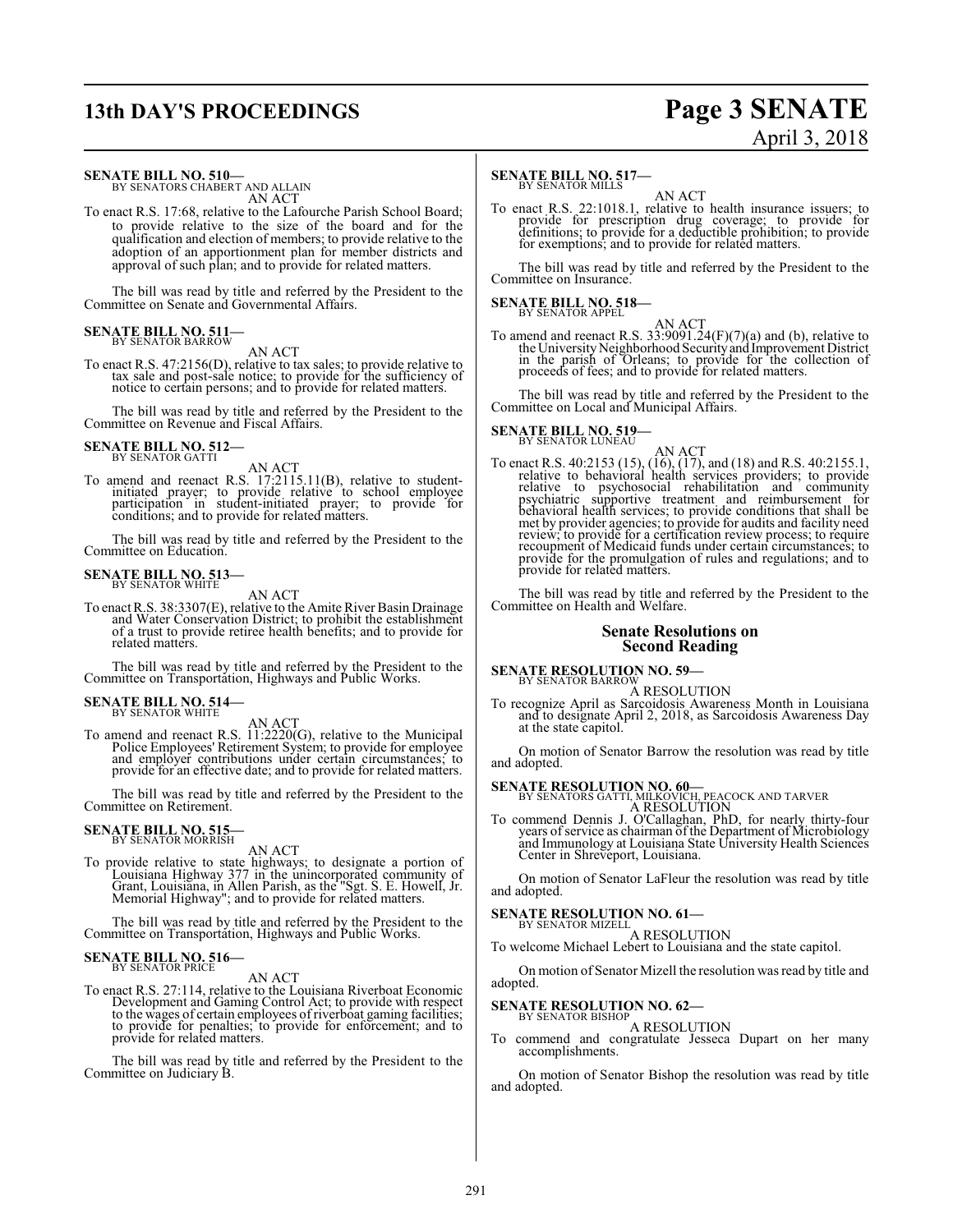## **SENATE RESOLUTION NO. 63–BY SENATOR BOUDREAUX**

A RESOLUTION

To commend the Carencro High School Golden Bears basketball team on winning the Louisiana High School Athletic Association Class 4A state championship.

On motion of Senator Boudreaux the resolution was read by title and adopted.

# **SENATE RESOLUTION NO. 64–**<br>BY SENATOR PRICE

A RESOLUTION

To commend First Mount Carmel Baptist Church for one hundred fifty years ofservice to the Sunshine, Louisiana, community and the members of its congregation.

On motion of Senator Price the resolution was read by title and adopted.

#### **Senate Concurrent Resolutions on Second Reading**

#### **SENATE CONCURRENT RESOLUTION NO. 51—** BY SENATOR WALSWORTH

A CONCURRENT RESOLUTION

To commend Quentin D. Dastugue upon his induction into the Louisiana Political Museum and Hall of Fame.

The concurrent resolution was read by title. Senator Walsworth moved to adopt the Senate Concurrent Resolution.

### **ROLL CALL**

The roll was called with the following result:

#### YEAS

| Mr. President<br>Allain<br>Barrow<br>Bishop<br>Boudreaux<br>Carter<br>Claitor<br>Colomb<br>Cortez<br>Donahue<br>Erdey<br>Fannin<br>Total $-35$<br>Total - 0 | Hewitt<br>Johns<br>LaFleur<br>Lambert<br>Long<br>Luneau<br>Martiny<br>Milkovich<br>Mills<br>Mizell<br>Morrell<br>Morrish<br><b>NAYS</b><br><b>ABSENT</b> | Peacock<br>Perry<br>Peterson<br>Price<br>Riser<br>Smith, G.<br>Smith, J.<br>Tarver<br>Thompson<br>Ward<br>White |
|-------------------------------------------------------------------------------------------------------------------------------------------------------------|----------------------------------------------------------------------------------------------------------------------------------------------------------|-----------------------------------------------------------------------------------------------------------------|
|                                                                                                                                                             |                                                                                                                                                          |                                                                                                                 |
| Appel<br>Chabert<br>Total - 4                                                                                                                               | Gatti<br>Walsworth                                                                                                                                       |                                                                                                                 |

The Chair declared the Senate adopted the Senate Concurrent Resolution and ordered it sent to the House.

#### **SENATE CONCURRENT RESOLUTION NO. 52—** BY SENATOR THOMPSON

A CONCURRENT RESOLUTION

To commend NASA's Michoud Assembly Facility on being awarded the "Certified Louisiana" logo by the Department of Agriculture and Forestry.

The concurrent resolution was read by title. Senator Thompson moved to adopt the Senate Concurrent Resolution.

# **Page 4 SENATE 13th DAY'S PROCEEDINGS**

### **ROLL CALL**

The roll was called with the following result:

Morrell

#### YEAS

Lambert Price<br>
Long Riser

Mills Thompson<br>Mizell Ward

Mr. President Hewitt Peacock<br>Allain Johns Perry Allain Johns Perry Barrow LaFleur Peterson<br>Bishop Lambert Price Boudreaux Long<br>Carter Luneau Carter Luneau Smith, G. Claitor Martiny Smith, J.<br>
Colomb Milkovich Tarver Colomb Milkovich<br>Cortez Mills Donahue Mizell Ward<br>1991 - Erdev Morrell White Fannin Morrish Total - 35

NAYS

Total - 0

ABSENT

Appel Gatti<br>Chabert Wals Total - 4

Walsworth

The Chair declared the Senate adopted the Senate Concurrent Resolution and ordered it sent to the House.

#### **Message from the House**

#### **ASKING CONCURRENCE IN HOUSE BILLS AND JOINT RESOLUTIONS**

#### April 2, 2018

To the Honorable President and Members of the Senate:

I am directed to inform your honorable body that the House of Representatives has finally passed and asks your concurrence in the following House Bills and Joint Resolutions:

| HB No. 75  | <b>HB</b> No. 84 | HB No. 152       |
|------------|------------------|------------------|
| HB No. 153 | HB No. 168       | HB No. 198       |
| HB No. 226 | HB No. 348       | <b>HB</b> No. 78 |
| HB No. 121 | HB No. 131       | HB No. 148       |
| HB No. 165 | HB No. 199       | HB No. 424       |
| HB No. 676 | HB No. 723       |                  |

Respectfully submitted, ALFRED W. SPEER Clerk of the House of Representatives

#### **House Bills and Joint Resolutions on First Reading**

#### **HOUSE BILL NO. 75—** BY REPRESENTATIVE DWIGHT

AN ACT

To amend and reenact R.S. 14:91.1(A), 91.2(A)(2) and (3) and (B), 91.3(A), and 91.4(A) and (B) and R.S. 15:538(D)(1)(b) and (c) and (6)(b) and (c), relative to certain prohibitions applicable to sex offenders; to provide relative to the prohibitions for sex offenders with regard to physical presence near and employment at certain child care facilities; to provide relative to the crimes of unlawful presence of a sex offender and sexually violent predator; to provide relative to the crime of unlawful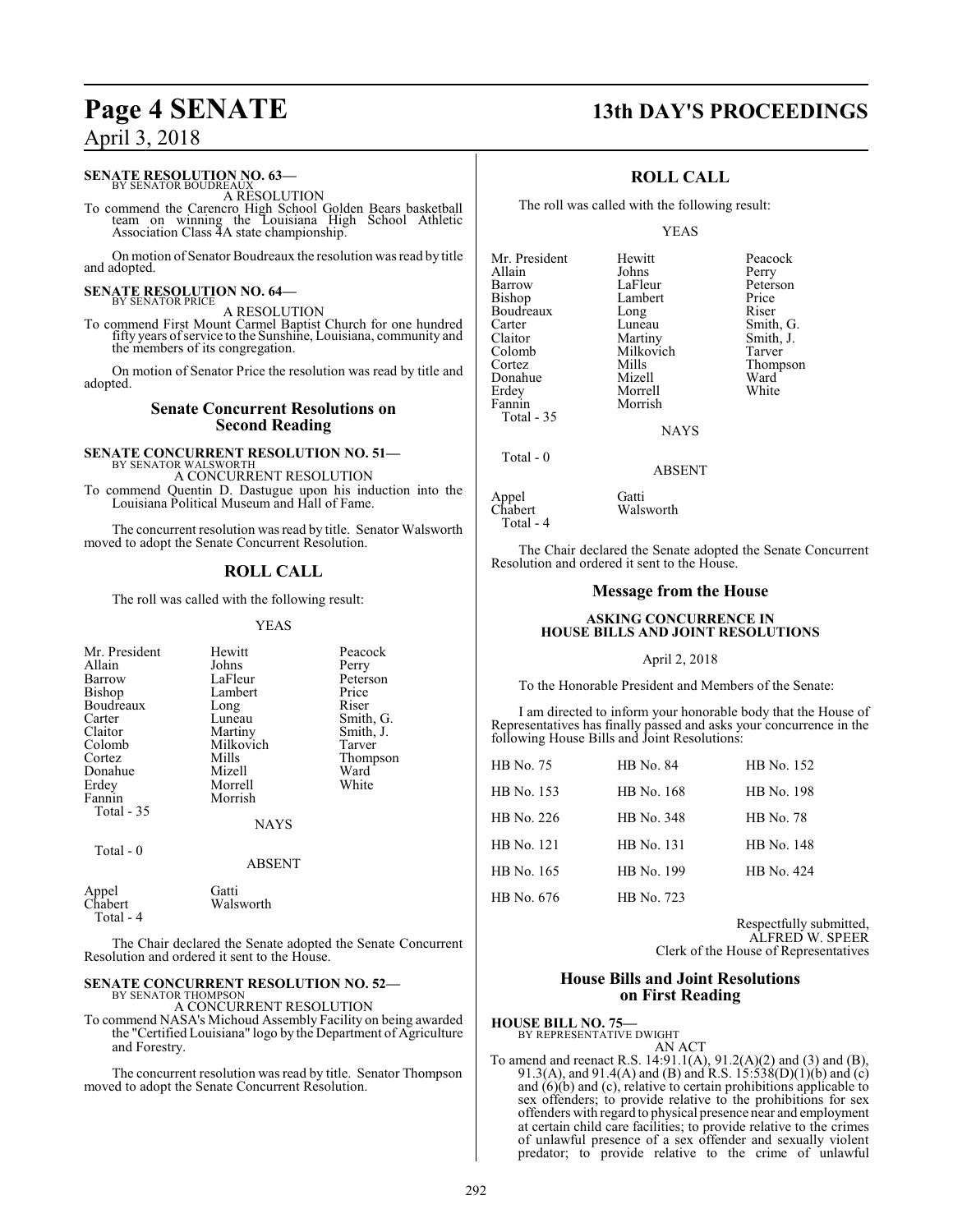# **13th DAY'S PROCEEDINGS Page 5 SENATE**

# April 3, 2018

participation in a child-related business; to provide relative to the crime of contributing to the endangerment of a minor; to provide relative the conditions of release for a sex offender who is placed on probation or parole supervision; to update terminology and citations for certain child care facilities in these crimes and probation and parole conditions; and to provide for related matters.

The bill was read by title and placed on the Calendar for a second reading.

HOUSE BILL NO. 78—<br>BY REPRESENTATIVES NANCY LANDRY, AMEDEE, ANDERS, BACALA, BAGNERIS, BARRAS, BERTHELOT, BILLIOT, BRASS, CHAD<br>BROWN, TERRY BROWN, CARMODY, CARPENTER, ROBBY CARTER, STEVE CARTER, CONNICK, COX, CROMER, DAVIS,

AN ACT

To amend and reenact R.S. 17:1801 and to enact R.S. 14:40.8, relative to acts of hazing; to create the crime of hazing; to provide exceptions, definitions, and criminal penalties relative to the crime of hazing; to provide relative to consequences imposed by the education institution for certain acts of hazing; and to provide for related matters.

The bill was read by title and placed on the Calendar for a second reading.

#### **HOUSE BILL NO. 84—**

BY REPRESENTATIVE HAVARD AN ACT

To amend and reenact R.S. 15:832.1(A)(1), relative to work by inmates at penal or correctional facilities; to authorize the use of inmates for certain construction projects at administrative buildings or other facilities that provide management and support services to penal or correctional facilities; and to provide for related matters.

The bill was read by title and placed on the Calendar for a second reading.

# **HOUSE BILL NO. 121—** BY REPRESENTATIVE COUSSAN

AN ACT

To amend and reenact R.S. 14:102.26(B), relative to the crime of unlawful restraint of a dog; to provide relative to the elements of the criminal offense; to provide specific prohibitions relative to the tying, tethering, or restraining of a dog under certain conditions; and to provide for related matters.

The bill was read by title and placed on the Calendar for a second reading.

#### **HOUSE BILL NO. 131—**

BY REPRESENTATIVE STEFANSKI AN ACT

To amend and reenact Code of Criminal Procedure Article 215(C) and R.S. 14:66(A)(2) and to enact Code of Criminal Procedure Article  $215(A)(3)$ , relative to theft of goods; to provide relative to theft prevention programs; to prohibit the exclusion of participants based upon certain factors; to provide relative to a fee; to provide relative to certain requirements of the program; to provide definitions; and to provide for related matters.

The bill was read by title and placed on the Calendar for a second reading.

#### **HOUSE BILL NO. 148—**

BY REPRESENTATIVES FALCONER, ANDERS, BACALA, BAGLEY,<br>BAGNERIS, BILLIOT, BRASS, TERRY BROWN, CARMODY, GARY<br>CARTER, CHANEY, COX, DEVILLIER, EDMONDS, EMERSON, FOIL,<br>GISCLAIR, HENRY, HODGES, HORTON, JACKSON, LEGER, LYONS,<br>MCFA SIMON, AND STAGNI

AN ACT To enact Chapter 12 of Title 28 of the Louisiana Revised Statutes of 1950, to be comprised of R.S. 28:801 through 813, relative to suicide prevention; to create and provide for a program to be known as the zero suicide initiative; to provide for administration of the program by the office of behavioral health of the Louisiana Department of Health; to provide for creation of the Louisiana suicide prevention plan; to provide for legislative findings and intent; to provide for promulgation of administrative rules; and to provide for related matters.

The bill was read by title and placed on the Calendar for a second reading.

#### **HOUSE BILL NO. 152—**

BY REPRESENTATIVE LEGER

AN ACT To amend and reenact R.S. 27:27.2(A) and 27.4(A), relative to gaming; to provide for the exclusion or ejection of certain persons from gaming establishments; to prohibit the exclusion or ejection of persons based upon certain factors; and to provide for related matters.

The bill was read by title and placed on the Calendar for a second reading.

#### **HOUSE BILL NO. 153—**

BY REPRESENTATIVE MACK

AN ACT To amend and reenact R.S. 40:964(Schedule II)(A)(1)(introductory paragraph) and to enact R.S. 40:964(Schedule I)(A)(61) and  $(C)(64)$ , relative to controlled dangerous substances; to provide relative to opiates and hallucinogenic substances; to provide for additional prohibited controlled dangerous substances; and to provide for related matters.

The bill was read by title and placed on the Calendar for a second reading.

#### **HOUSE BILL NO. 165—**

BY REPRESENTATIVES MACK, BACALA, BAGNERIS, DWIGHT, HAZEL, HOWARD, MARINO, AND PYLANT AN ACT

To amend and reenact R.S. 40:966(B)(3), (C)(4)(introductory paragraph), (G)(1), and 967(B)(1)(introductory paragraph) and to enact R.S.  $40:961(3.1)$  and  $967(B)(4)$ , (C)(4), and (E), relative to controlled dangerous substances; to define the term "aggregate" for purposes of the Uniform Controlled Dangerous Substances Law; to provide relative to the substances fentanyl and carfentanil; to provide relative to criminal penalties; to provide relative to treatment; and to provide for related matters.

The bill was read by title and placed on the Calendar for a second reading.

#### **HOUSE BILL NO. 168—**

BY REPRESENTATIVE MACK AN ACT

To amend and reenact Code of Criminal Procedure Article 900(A)(5), relative to probation; to provide relative to revocation of a defendant's probation; to provide relative to the credit a defendant receives for time served while on probation when probation is revoked; and to provide for related matters.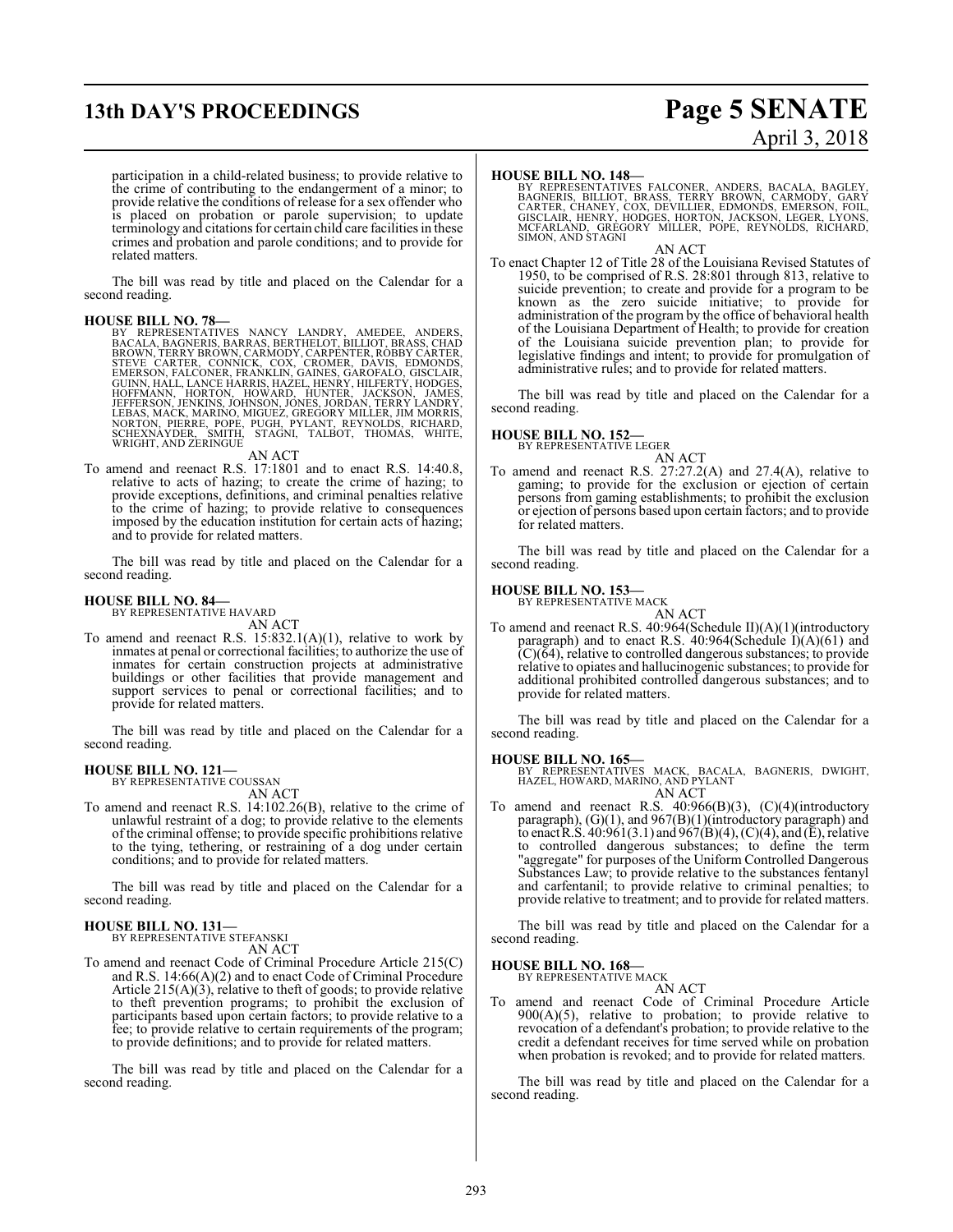## **HOUSE BILL NO. 198—**<br>BY REPRESENTATIVE SIMON

AN ACT

To amend and reenact R.S. 46:2635(A), relative to the Traumatic Head and Spinal Cord Injury Trust Fund; to provide for the distribution of funding; to ensure that the fund is used as a<br>funding source of last resort; to specify that Medicare and<br>Medicaid sources shall be expended before using monies in the<br>fund; and to provide for related matte

The bill was read by title and placed on the Calendar for a second reading.

**HOUSE BILL NO. 199**<br>
BY REPRESENTATIVES SMITH, AMEDEE, ANDERS, BACALA,<br>
BAGNERIS BARRAS, BERTHELOT, BILLIOT, BOUIE, BRASS, CHAD<br>
BROWN, TERRY BROWN, CARMODY, CARPENTER, GARY CARTER, THE STEVE CARTER, COX, DAVIS, DEVILLIER

Task Force; to provide relative to the purpose, membership, and meetings of the task force; to require the task force to study and make recommendations relative to specific matters; to require the task force to submit a report to the legislature; to require the state Department of Education and the Louisiana Department of Health to provide a response to such report to the legislature; to provide for termination of the task force; and to provide for related matters.

The bill was read by title and placed on the Calendar for a second reading.

# **HOUSE BILL NO. 226-**<br>BY REPRESENTATIVE TALBOT

AN ACT

To enact R.S. 14:102.28, relative to offenses affecting the public sensibility; to create the crime of transporting live feral swine; to provide for definitions; to provide for penalties; and to provide for related matters.

The bill was read by title and placed on the Calendar for a second reading.

# **HOUSE BILL NO. 348—**<br>BY REPRESENTATIVE HODGES

AN ACT

To enact R.S. 15:827(A)(8), relative to the Department of Public Safety and Corrections; to provide for the collection of inmate data; to provide relative to veterans committed to the custody of the department; and to provide for related matters.

The bill was read by title and placed on the Calendar for a second reading.

**HOUSE BILL NO. 424**<br>
BY REPRESENTATIVE LEGER<br>
AN ACT<br>
To amend and reenact R.S. 40:1472.3(E)(2)(c) and to enact R.S.<br>
40:1472.3(A)(5), relative to the license to handle explosives; to<br>
provide for qualifications of appli age; and to provide for related matters.

The bill was read by title and placed on the Calendar for a second reading.

**HOUSE BILL NO. 676**<br>
BY REPRESENTATIVES HILFERTY, ANDERS, BACALA, BAGNERIS,<br>
BERTHELOT, BILLIOT, BOUIE, BRASS, CHAD BROWN, TERRY<br>
BROWN, GARY CARTER, ROBBY CARTER, STEVE CARTER, CONNICK,<br>
COX, DAVIS, EDMONDS, FALCONER, FO

# **Page 6 SENATE 13th DAY'S PROCEEDINGS**

of the Louisiana Revised Statutes of 1950, to be comprised of R.S. 17:407.101, and R.S. 36:651(G)(6), and to repeal R.S.<br>17:407.23(D)(3) and Part X-F of Chapter 1 of Title 17 of the<br>Louisiana Revised Statutes of 1950, comprised of R.S.<br>17:407.101, and R.S. 36:651(G)(6), relative to t Childhood Care and Education Commission; to provide relative to the purpose, membership, and meetings of the commission; to require the commission to study and make recommendations relative to specific matters; to require the commission report to the legislature; to provide for termination of the commission; to provide for an early childhood care and education pilot program<br>within the Department of Education; to provide for program<br>funding; to provide for the authority and responsibilities of the<br>State Board of Elementary and Sec for participation in pilot programs; to provide for the powers and duties of the Advisory Council on Early Childhood Care and Education; and to provide for related matters.

The bill was read by title and placed on the Calendar for a second reading.

**HOUSE BILL NO. 723—** (Substitute for House Bill No. 123 by<br>
BY REPRESENTATIVE GAROFALO<br>
BY REPRESENTATIVE GAROFALOT<br>
To amend and reenact R.S. 44:35(D), relative to public records; to<br>
provide relative to suits brought pu in such a suit to a person who has made a public records request under certain circumstances; and to provide for related matters.

The bill was read by title and placed on the Calendar for a second reading.

#### **Message from the House**

# **ASKING CONCURRENCE IN HOUSE CONCURRENT RESOLUTIONS**

April 2, 2018

To the Honorable President and Members of the Senate:

I am directed to inform your honorable body that the House of Representatives has finally passed and asks your concurrence in the following House Concurrent Resolutions:

HCR No. 28 HCR No. 29

Respectfully submitted, ALFRED W. SPEER Clerk of the House of Representatives

#### **House Concurrent Resolutions on First Reading**

**HOUSE CONCURRENT RESOLUTION NO. 28**<br>
BY REPRESENTATIVES SMITH, CARPENTER, DAVIS, HILFERTY,<br>
JACKSON, MARCELLE, MORENO, NORTON, STOKES, AND THOMAS<br>
AND SENATORS BARROW, HEWITT, MIZELL, AND PETERSON<br>
A CONCURRENT RESOLUTION

The resolution was read by title and placed on the Calendar for a second reading.

**HOUSE CONCURRENT RESOLUTION NO. 29—**<br>BY REPRESENTATIVES GARDES, BAGNERIS, BOUJE, BRASS,<br>CARPENTER, GARY CARTER, COX, FRANKLIN, GLOVER, HALL,<br>JIMMY HARRIS, HUNTER, JACKSON, JAMES, JEFFERSON, JENKINS,<br>JORDAN, TERRY LANDRY,

A CONCURRENT RESOLUTION To recognize the life and legacy of Dr. Martin Luther King, Jr.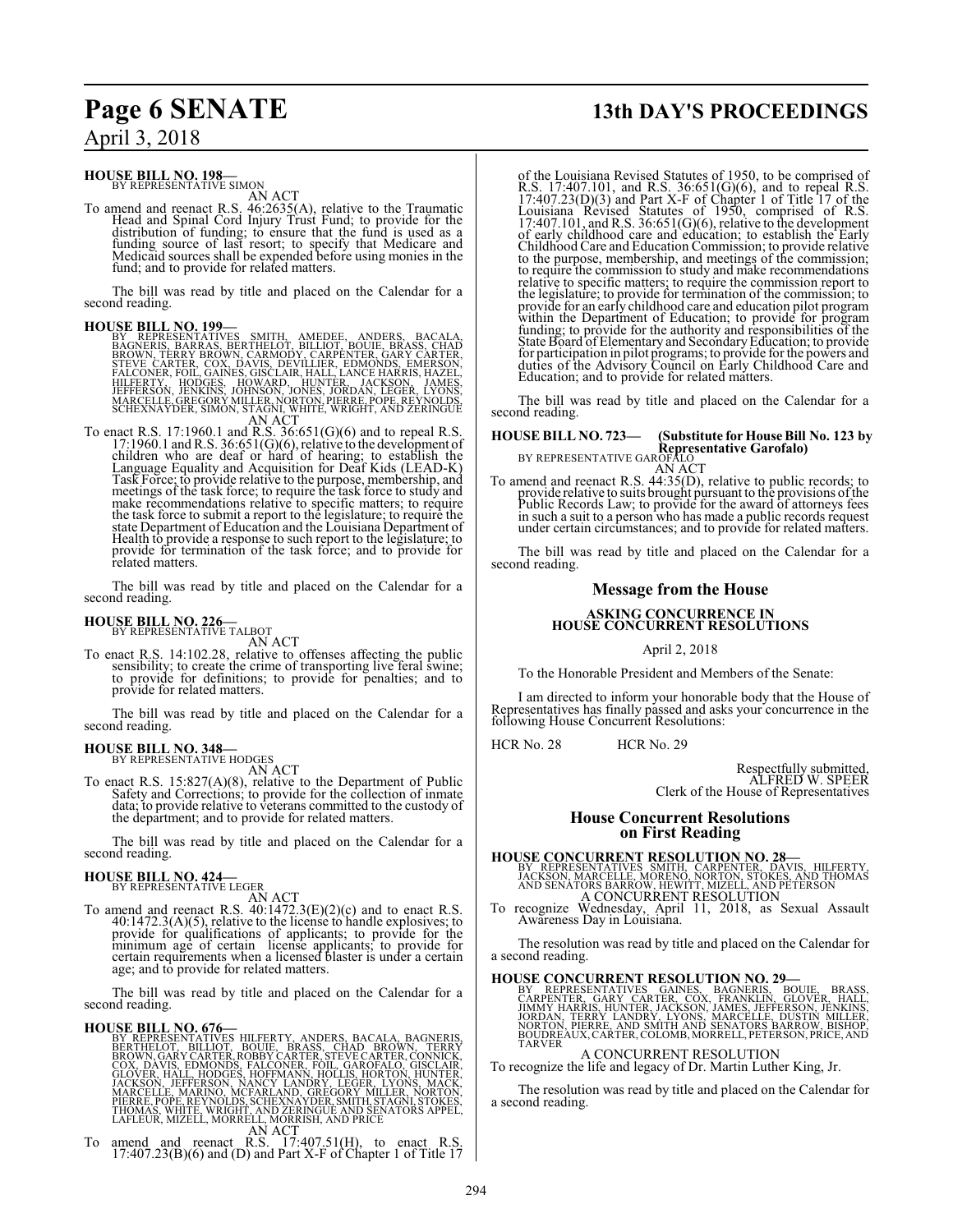# **13th DAY'S PROCEEDINGS Page 7 SENATE**

# April 3, 2018

#### **House Bills and Joint Resolutions on Second Reading**

#### **HOUSE BILL NO. 47—** BY REPRESENTATIVE BISHOP

AN ACT

To amend and reenact R.S. 30:961(E), relative to cooperative endeavor agreements for the withdrawal of surface water; to extend the time for entering cooperative endeavor agreements for withdrawal of surface water; to provide for terms, conditions, and requirements; and to provide forrelated matters.

The bill was read by title and referred by the President to the Committee on Environmental Quality.

#### **HOUSE BILL NO. 91—** BY REPRESENTATIVE THIBAUT

AN ACT

To amend and reenact R.S. 27:372(A), relative to slot machine gaming area limitations in live horse racing facilities; to provide for a maximum number of gaming positions authorized within the designated gaming area; to provide for exceptions; and to provide for related matters.

The bill was read by title and referred by the President to the Committee on Judiciary B.

#### **HOUSE BILL NO. 104—**

BY REPRESENTATIVES JIM MORRIS AND BISHOP AN ACT

To amend and reenact R.S. 30:544(A)(1), relative to pipeline safety violations; to raise the maximum penalty for such violations; and to provide for related matters.

The bill was read by title and referred by the President to the Committee on Natural Resources.

# **HOUSE BILL NO. 112—** BY REPRESENTATIVE MACK

AN ACT

To amend and reenact Code of Criminal Procedure Article 222(A), (E), and (G), relative to blood and saliva testing; to provide relative to the required blood and saliva testing of certain persons who expose a law enforcement officer to a serious infectious disease; to require blood and saliva testing of certain persons who expose firefighters and forensic laboratory employees to a serious infectious disease; to provide relative to the definition of "law enforcement officer"; to provide relative to the definition of "act"; and to provide for related matters.

The bill was read by title and referred by the President to the Committee on Judiciary B.

#### **HOUSE BILL NO. 118—** BY REPRESENTATIVE BILLIOT

AN ACT

To amend and reenact R.S. 56:700.2(A)(4) and 700.6, relative to the Fishermen's Gear Compensation Fund; to extend the existence of such fund; to extend payments into the Underwater Obstruction Removal Fund; and to provide for related matters.

The bill was read by title and referred by the President to the Committee on Natural Resources.

#### **HOUSE BILL NO. 119—**

BY REPRESENTATIVE BISHOP AN ACT

To amend and reenact R.S. 30:4(C)(16)(c), relative to exploration and production waste; to prohibit the commissioner of conservation from regulating the hours of operation of certain offsite facilities; and to provide for related matters.

The bill was read by title and referred by the President to the Committee on Natural Resources.

#### **HOUSE BILL NO. 120—**

BY REPRESENTATIVE BISHOP AN ACT

To enact R.S. 30:551(E), relative to the powers and responsibilities of the commissioner of conservation; to authorize the commissioner of conservation to certify to the United States Department of Transportation his jurisdiction over safety standards of underground gas storage facilities; and to provide for related matters.

The bill was read by title and referred by the President to the Committee on Natural Resources.

#### **HOUSE BILL NO. 188—**

- BY REPRESENTATIVE GREGORY MILLER AND SENATOR MORRELL AN ACT
- To enact R.S. 42:1115.2 and to repeal R.S. 42:1123(41), relative to the acceptance of things of economic value by public servants; to provide for the circumstances under which a public servant may accept complimentary admission, transportation, and lodging from a third party; and to provide for related matters.

The bill was read by title and referred by the President to the Committee on Senate and Governmental Affairs.



To amend and reenact R.S. 17:350.21, relative to funding of laboratory schools; to provide relative to inclusion of University of Louisiana at Lafayette as a public postsecondary education institution eligible to receive state funding for a laboratory school; to provide for the allocation of funds attributable to such inclusion; and to provide for related matters.

The bill was read by title and referred by the President to the Committee on Education.

#### **HOUSE BILL NO. 227—**

BY REPRESENTATIVE ANDERS

AN ACT To amend and reenact R.S. 22:1554(E)(1), relative to applications for a producer license subsequent to revocation; to authorize a licensee whose license has been revoked to file another application for a license after one year from the date of the final court order or decree affirming the revocation; to make technical changes; to provide for an effective date; and to provide for related matters.

The bill was read by title and referred by the President to the Committee on Insurance.

# **HOUSE BILL NO. 246—** BY REPRESENTATIVE THIBAUT

- AN ACT
- To enact Part I of Chapter 19 of Title 22 of the Louisiana Revised Statutes of 1950, to be comprised of R.S. 22:2461, relative to a state reinsurance program; to authorize the commissioner of insurance to apply for a state innovation waiver to establish and implement a state reinsurance program; to authorize the commissioner of insurance to establish and implement a state reinsurance program; to prohibit the creation of a state reinsurance program prior to federal approval; to provide for an effective date; and to provide for related matters.

The bill was read by title and referred by the President to the Committee on Insurance.

**HOUSE BILL NO. 255—** BY REPRESENTATIVE FALCONER

- AN ACT
- To enact R.S. 44:4(55), relative to information regarding the fitness of a person to receive or continue to hold a license or certificate of registration issued by the State Board of Architectural Examiners; to exempt from the Public Records Law certain records of the board concerning the fitness of a person to receive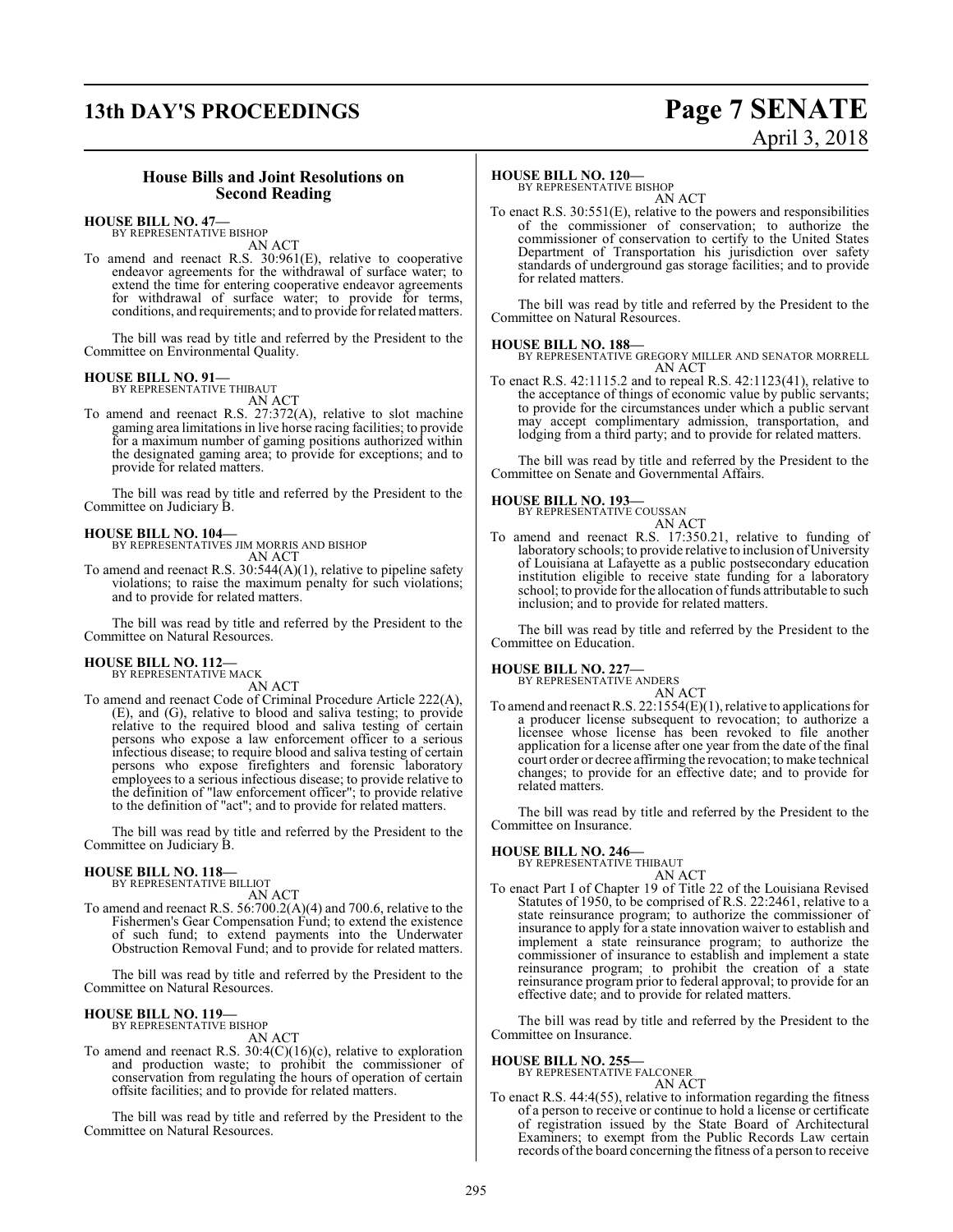# **Page 8 SENATE 13th DAY'S PROCEEDINGS**

or continue to hold a license or certificate of registration; and to provide for related matters.

The bill was read by title and referred by the President to the Committee on Senate and Governmental Affairs.

#### **HOUSE BILL NO. 270—** BY REPRESENTATIVE FOIL

AN ACT

To enact R.S. 44:4(55), relative to public records; to exempt specified personally identifiable information related to violations of student codes of conduct and other policies of postsecondary education institutions and management boards fromthe Public Records Law; and to provide for related matters.

The bill was read by title and referred by the President to the Committee on Senate and Governmental Affairs.

#### **HOUSE BILL NO. 298—**

BY REPRESENTATIVE CHAD BROWN AN ACT

To amend and reenact R.S. 27:29.3(A)(1), relative to non-gaming supplier permits; to provide relative to those non-gaming suppliers who are required to obtain permits; and to provide for related matters.

The bill was read by title and referred by the President to the Committee on Judiciary B.

#### **HOUSE BILL NO. 299—**

BY REPRESENTATIVE CHAD BROWN AN ACT

To amend and reenact R.S. 27:402(15), relative to video draw poker devices; to provide with respect to persons who repair, service, inspect, or examine video draw poker devices; and to provide for related matters.

The bill was read by title and referred by the President to the Committee on Judiciary B.

#### **HOUSE BILL NO. 306—**

BY REPRESENTATIVE THOMAS AND SENATOR LAFLEUR AN ACT

To amend and reenact R.S.  $17:273.3(C)(2)(c)$  and to enact R.S. 17:10.1(G)(4), 273.2(D), and 273.3(H), relative to foreign language immersion programs in public schools; to provide that such programs can be any type of dual language immersion program; to require local public school boards to notify parents or legal guardians of certain determinations with regard to requests to establish a program; and to provide for related matters.

The bill was read by title and referred by the President to the Committee on Education.

#### **HOUSE BILL NO. 325—** BY REPRESENTATIVE GISCLAIR

AN ACT

To enact R.S. 40:31.39, relative to permit fees for milk and dairy farms and plants; to provide for a permit fee for dairy farms; to provide for a permit fee for dairy plants; to provide for a permit fee for single service milk and milk product container or closure manufacturing plants; to set fee amounts; to provide for definitions; to provide for an effective date; and to provide for related matters.

The bill was read by title and referred by the President to the Committee on Agriculture, Forestry, Aquaculture, and Rural Development.

#### **HOUSE BILL NO. 333—**

BY REPRESENTATIVE TALBOT AN ACT

To amend and reenact R.S. 22:2314(B)(1), relative to the Louisiana Citizens Property Insurance Corporation Policy Take-Out Program; to authorize the corporation to offer some or all of its policies for removal to the voluntarymarket; to require approval of the board of directors; and to provide for related matters.

The bill was read by title and referred by the President to the Committee on Insurance.

# **HOUSE BILL NO. 370—** BY REPRESENTATIVE TALBOT

- AN ACT To enact Chapter 19 of Title 22 of the Louisiana Revised Statutes of 1950, to be comprised ofR.S. 22:2461 through 2469, relative to
- electronic delivery of insurance notices; to authorize electronic delivery of insurance documents and notices; to define key terms; to provide for changes in hardware or software requirements; to provide for applicability; to provide for contracts and policies already in effect; to provide for withdrawal of consent; to provide for consent previously given; to require an alternative method of delivery in certain circumstances; to limit liability for certain acts; and to provide for related matters.

The bill was read by title and referred by the President to the Committee on Insurance.

#### **HOUSE BILL NO. 421—**

BY REPRESENTATIVES LEGER AND WRIGHT AN ACT

To amend and reenact R.S. 37:1358, relative to the practice of acupuncture; to provide for licensing of acupuncturists; to repeal the requirement that acupuncturists maintain physician relationships; and to provide for related matters.

The bill was read by title and referred by the President to the Committee on Health and Welfare.

# **HOUSE BILL NO. 422—** BY REPRESENTATIVE LYONS

AN ACT To amend and reenact R.S. 41:14, 51(introductory paragraph) and (1), 1001 through 1006, 1008, 1009, 1042, 1044, 1082, 1084, 1132, 1133, 1213, 1701, 1703, 1706(B), 1713(A) and R.S. 50:171(A), relative to the state land office; to correct statutory references that remain from the transfer of the state land office to the Division of Administration; and to provide for related matters.

The bill was read by title and referred by the President to the Committee on Natural Resources.

#### **HOUSE BILL NO. 426—**

BY REPRESENTATIVE HUVAL

AN ACT To authorize and provide for the transfer of certain state property; to authorize the transfer of certain state property in St. Martin Parish; to provide for the property description; to provide for reservation of mineral rights; to provide terms and conditions; to provide an effective date; and to provide for related matters.

The bill was read by title and referred by the President to the Committee on Natural Resources.

#### **HOUSE BILL NO. 436—**

BY REPRESENTATIVES JOHNSON AND LEBAS AN ACT

To amend and reenact R.S. 22:1060.6(B), 1863(introductory paragraph), (1), and (6), 1864(A)(introductory paragraph) and (3) and (B)(introductory paragraph), and 1865 and to enact R.S.  $22:1060.6(C)$ , 1860.3, 1863(8), and 1864(A)(4), relative to coverage of prescription drugs; to prohibit limitations on certain disclosures by pharmacists; to update terminology; to provide for reimbursements to nonaffiliate pharmacies; to require disclosures by pharmacy benefit managers; to provide for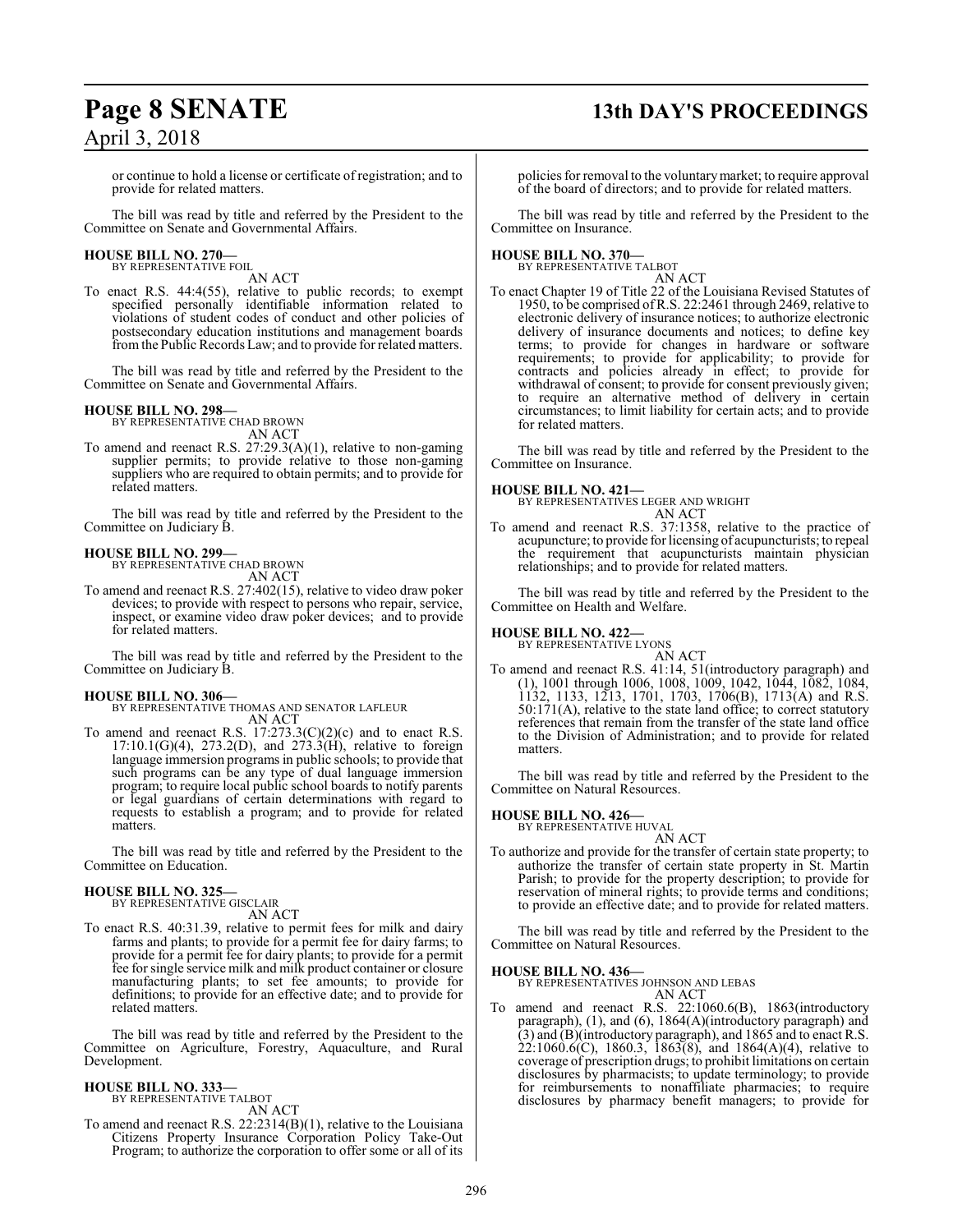# **13th DAY'S PROCEEDINGS Page 9 SENATE**

appeals relative to maximum allowable cost; to impose a fee on pharmacy benefit managers; to provide for an effective date; and to provide for related matters.

The bill was read by title and referred by the President to the Committee on Insurance.

#### **HOUSE BILL NO. 446—**

BY REPRESENTATIVES FALCONER, BILLIOT, TERRY BROWN,<br>CARMODY, DWIGHT, HODGES, HOFFMANN, NANCY LANDRY,<br>MACK,AND STAGNI

AN ACT

To enact R.S. 14:502, relative to offenses against the person; to provide relative to the failure of a person to seek assistance when another person suffers serious bodily injury; to provide for elements ofthe offense; to provide for definitions; to provide for criminal penalties; and to provide for related matters.

The bill was read by title and referred by the President to the Committee on Judiciary C.

# **HOUSE BILL NO. 451—** BY REPRESENTATIVE PIERRE

AN ACT

To amend and reenact R.S. 22:337(A)(introductory paragraph) and (17), relative to the licensing of foreign and alien insurers; to require foreign and alien insurers to retain licensed workers' compensation claims adjusters domiciled in Louisiana; to make technical changes; and to provide for related matters.

The bill was read by title and referred by the President to the Committee on Insurance.

#### **HOUSE BILL NO. 539—**

BY REPRESENTATIVE LEGER AN ACT

To enact R.S. 40:2006.2, relative to licensing of healthcare facilities and providers by the Louisiana Department of Health; to provide for optional licensing fees for such facilities and providers; to establish the purpose and amounts of such fees; to provide for an expedited licensing process; to require submission of a report concerning the expedited licensing process to certain legislative committees; and to provide for related matters.

The bill was read by title and referred by the President to the Committee on Health and Welfare.

#### **HOUSE BILL NO. 550—** BY REPRESENTATIVE MAGEE

AN ACT

To amend and reenact Code of Civil Procedure Articles1458 and 1462(B), relative to delays for responding to written discovery requests; to provide relative to delays for answering interrogatories in family law matters; to provide relative to delays for answering requests for production of documents in family law matters; and to provide for related matters.

The bill was read by title and referred by the President to the Committee on Judiciary A.

#### **HOUSE BILL NO. 553—**

BY REPRESENTATIVES BARRAS, BAGNERIS, BILLIOT, BISHOP,<br>JIMMY HARRIS, HOLLIS, LEGER, LEOPOLD, MARCELLE, MARINO,<br>NORTON, REYNOLDS, AND TALBOT AND SENATORS BISHOP,<br>CARTER,CHABERT,JOHNS,MARTINY,PETERSON,ANDJOHNSMITH

#### AN ACT

To amend and reenact R.S. 27:241(A), 241.1, 243(C), 247, and  $270(A)(3)$ , and Subpart P-1 of Part II-A of Chapter 1 of Subtitle I of Title 39 of the Louisiana Revised Statutes of 1950, comprised of R.S. 39:100.81, relative to the land-based casino operating contract; to provide relative to the duration of the primary contract term and the duration of renewal terms; to authorize a renewal term of thirty years when certain conditions are met; to provide relative to compensation paid to the Louisiana Gaming Control Board; to provide for a specific amount to be paid to the Louisiana Gaming Control Board and

# April 3, 2018

to provide for disposition and use of such monies; to provide for the deposit of monies into certain special treasury funds; to provide with respect to the Community Water Enrichment Fund; to provide relative to the contract and payment for casino support services; to provide for a specific amount to be paid to the governing authority for the parish where the official gaming establishment is located for providing casino support services; to provide relative to the casino gaming operator's authority to conduct and offer non-casino gaming activities and operations; to provide for certain restrictions on certain non-casino gaming activities including restaurants and hotels; to provide relative to a memorandum of understanding and agreement between the casino gaming operator and the Greater New Orleans Hotel and Lodging Association; to provide relative to a memorandum of understanding and agreement between the casino gaming operator and the Louisiana Restaurant Association; and to provide for related matters.

The bill was read by title and referred by the President to the Committee on Judiciary B.

#### **HOUSE BILL NO. 577—**

BY REPRESENTATIVES LEGER, BAGLEY, CHANEY, HENSGENS, HORTON, JACKSON, LEBAS, RICHARD, STAGNI, AND STOKES AN ACT

To enact R.S. 40:41(L), relative to vital records disclosure; to provide for the disclosure of certain vital records to organ procurement organizations; to provide for the form of request by the organ procurement organizations; to provide for the duties of the state registrar in disclosure of records; and to provide for related matters.

The bill was read by title and referred by the President to the Committee on Health and Welfare.

# **HOUSE BILL NO. 591—** BY REPRESENTATIVE LEGER

AN ACT

To enact Chapter 39-A of Title 51 of the Louisiana Revised Statutes of 1950, to be comprised of R.S. 51:2375 and 2376, relative to the creation of the Louisiana Small Business and Entrepreneurship Council; to provide for the purpose of the council; to provide for the composition; to provide for the members on the board of directors; to provide for the duties of the board of directors; and to provide for related matters.

The bill was read by title and referred by the President to the Committee on Commerce, Consumer Protection, and International Affairs.

# **HOUSE BILL NO. 644—** BY REPRESENTATIVE PIERRE

AN ACT To amend and reenact R.S. 22:1654(A)(introductory paragraph) and (1) and (B)(introductory paragraph) and to enact R.S.  $22:1654(B)(8)$ , relative to third party administrator licenses; to authorize the denial of an application for licensure; to authorize the revocation of a license or denial of an application for licensure for providing false information; to make technical changes; and to provide for related matters.

The bill was read by title and referred by the President to the Committee on Insurance.

# **HOUSE BILL NO. 658—** BY REPRESENTATIVE LEGER

AN ACT

To enact R.S. 40:1086.12, relative to neonatal opiate withdrawal syndrome; to provide for a pilot project; to provide for the creation of the pilot project; to provide for the duties of the Louisiana Department of Health in establishing the pilot project; to provide for definitions; and to provide for related matters.

The bill was read by title and referred by the President to the Committee on Health and Welfare.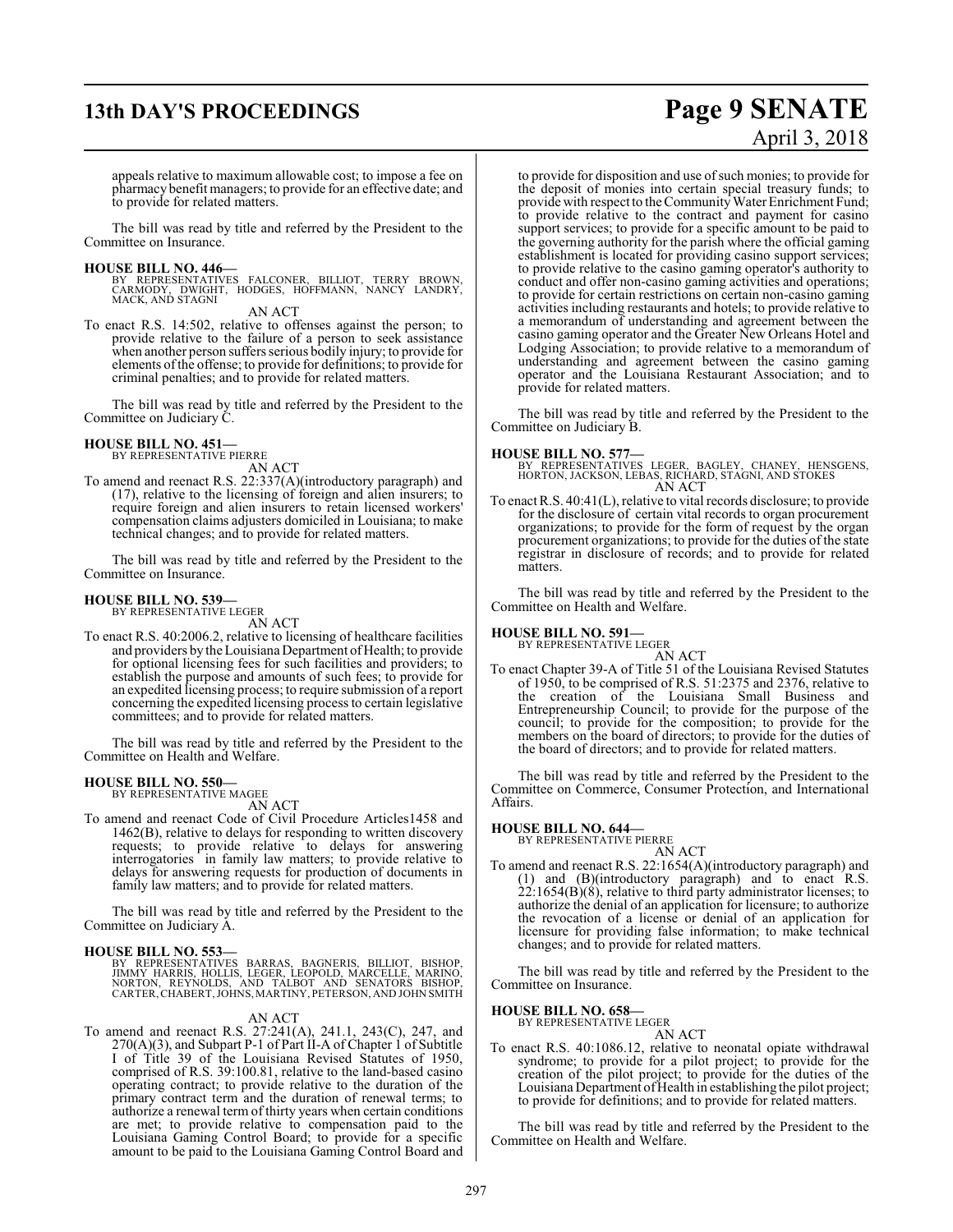### **HOUSE BILL NO. 680—**

BY REPRESENTATIVE LEGER AN ACT

To amend and reenact R.S.  $51:2365.1(A)(3)$  through (5) and (B) through (D) and to enact R.S.  $51:2365.1(A)(8)$ , relative to the Major Events Incentive Program and the Major Events Incentive Program Subfund; to provide for definitions; to provide relative to authorizations of the secretary of the Department of Economic Development; to provide for certain written notice requirements; to provide relative to certain fund disbursements of the treasurer; to provide relative to requirements for qualified major events; and to provide for related matters.

The bill was read by title and referred by the President to the Committee on Finance.

### **House Concurrent Resolutions on Second Reading**

#### **HOUSE CONCURRENT RESOLUTION NO. 23—** BY REPRESENTATIVE FALCONER

A CONCURRENT RESOLUTION

To recognize Monday, April 9, 2018, as Louisiana Drug and Specialty Court Day at the state capitol and to commend the Louisiana Supreme Court Drug Court Office and the Louisiana Association of Drug Court Professionals for their services to the citizens of Louisiana.

The resolution was read by title. Senator Donahue moved to concur in the House Concurrent Resolution.

### **ROLL CALL**

The roll was called with the following result:

#### YEAS

| Mr. President | Hewitt      | Peacock   |
|---------------|-------------|-----------|
| Allain        | Johns       | Perry     |
| Barrow        | LaFleur     | Peterson  |
| Bishop        | Lambert     | Price     |
| Boudreaux     | Long        | Riser     |
| Carter        | Luneau      | Smith, G. |
| Claitor       | Martiny     | Smith, J. |
| Colomb        | Milkovich   | Tarver    |
| Cortez        | Mills       | Thompson  |
| Donahue       | Mizell      | Walsworth |
| Erdey         | Morrell     | Ward      |
| Fannin        | Morrish     | White     |
| Total $-36$   |             |           |
|               | <b>NAYS</b> |           |
| Total - 0     |             |           |

#### ABSENT

| Appel     | Chabert | Gatti |
|-----------|---------|-------|
| Total - 3 |         |       |

The Chair declared the Senate concurred in the House Concurrent Resolution and ordered it returned to the House.

#### **HOUSE CONCURRENT RESOLUTION NO. 26—** BY REPRESENTATIVE HOFFMANN

A CONCURRENT RESOLUTION

To commend Louisiana's pregnancy centers, adoption agencies, social services, pro-life organizations, and pro-life citizens, and to recognize Wednesday, April 4, 2018, as Pro-Life Day at the state capitol.

# **Page 10 SENATE 13th DAY'S PROCEEDINGS**

The resolution was read by title. Senator Walsworth moved to concur in the House Concurrent Resolution.

### **ROLL CALL**

The roll was called with the following result:

#### YEAS

| Mr. President      | Hewitt        | Peacock   |
|--------------------|---------------|-----------|
| Allain             | Johns         | Perry     |
| Barrow             | LaFleur       | Peterson  |
| Bishop             | Lambert       | Price     |
| Boudreaux          | Long          | Riser     |
| Carter             | Luneau        | Smith, G. |
| Claitor            | Martiny       | Smith, J. |
| Colomb             | Milkovich     | Tarver    |
| Cortez             | Mills         | Thompson  |
| Donahue            | Mizell        | Walsworth |
| Erdev              | Morrell       | Ward      |
| Fannin             | Morrish       | White     |
| Total - 36         |               |           |
|                    | <b>NAYS</b>   |           |
| Total $-0$         |               |           |
|                    | <b>ABSENT</b> |           |
| Appel<br>Total - 3 | Chabert       | Gatti     |

The Chair declared the Senate concurred in the House Concurrent Resolution and ordered it returned to the House.

### **Reports of Committees**

The following reports of committees were received and read:

#### **REPORT OF COMMITTEE ON**

### **AGRICULTURE, FORESTRY, AQUACULTURE, AND RURAL DEVELOPMENT**

Senator Francis C. Thompson, Chairman on behalf of the Committee on Agriculture, Forestry, Aquaculture, and Rural Development, submitted the following report:

#### April 3, 2018

To the President and Members of the Senate:

I am directed by your Committee on Agriculture, Forestry, Aquaculture, and Rural Development to submit the following report:

#### **SENATE BILL NO. 160—** BY SENATOR CARTER

AN ACT

To amend and reenact R.S. 3:2361 and 2362, relative to cruelty to animals; to prohibit tying, tethering, or restraining a dog or cat in extreme weather conditions; to provide for penalties; to provide for technical corrections; and to provide for related matters.

Reported with amendments.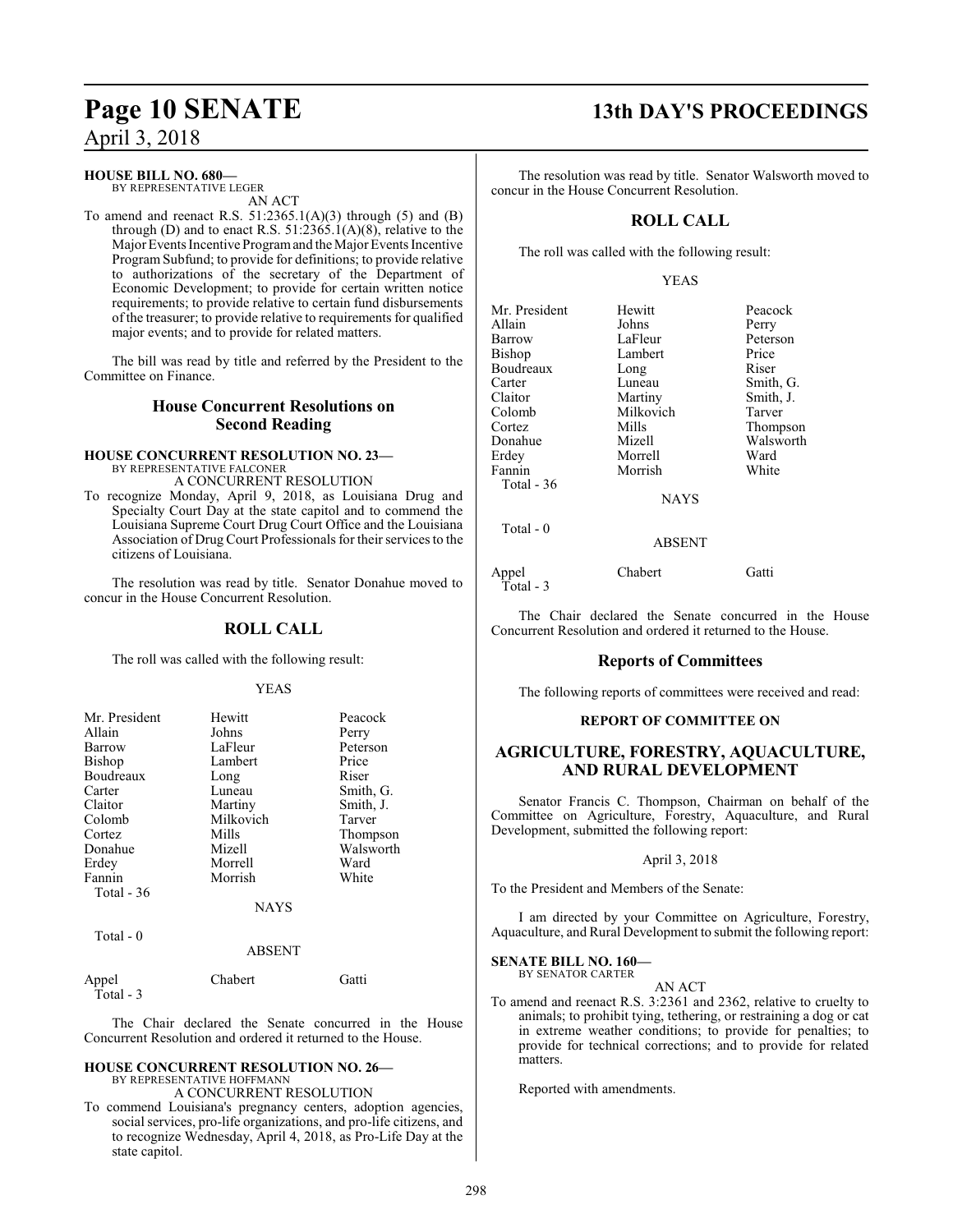# **13th DAY'S PROCEEDINGS Page 11 SENATE**

#### **SENATE BILL NO. 337—** BY SENATOR RISER

To enact R.S. 3:4623(C), relative to the Louisiana Weights and Measures Law; to provide relative to the sale of shelled field corn; to exempt the sale of shelled field corn from the Louisiana Weights and Measures Law under certain conditions; and to provide for related matters.

AN ACT

Reported with amendments.

Respectfully submitted, FRANCIS C. THOMPSON Chairman

#### **REPORT OF COMMITTEE ON**

#### **JUDICIARY A**

Senator Rick Ward III, Chairman on behalf of the Committee on Judiciary A, submitted the following report:

#### April 3, 2018

To the President and Members of the Senate:

I am directed by your Committee on Judiciary A to submit the following report:

#### **SENATE RESOLUTION NO. 46—**

BY SENATOR PERRY A RESOLUTION

To urge and request the Louisiana State Law Institute to review state laws, rules, regulations, policies, and procedures relative to mental health evaluations used in child custody and visitation proceedings.

Reported favorably.

#### **SENATE BILL NO. 288—** BY SENATOR PERRY

AN ACT

To amend and reenact Children's Code Art. 313(B) and R.S. 46:236.2, relative to child support proceedings; to provide for changing the payee of a child support order in certain circumstances; to provide relative to the Department ofChildren and Family Services; to provide for compliance with federal law; to provide certain terms, conditions, and procedures; to provide for an effective date; and to provide for related matters.

Reported with amendments.

#### **SENATE BILL NO. 330—**

BY SENATOR COLOMB

AN ACT

To amend and reenact R.S. 9:311, relative to the modification of support orders when the Department of Children and Family Services is providing support enforcement services; and to provide for related matters.

Reported with amendments.

#### **SENATE BILL NO. 358—** BY SENATOR LUNEAU

AN ACT

To amend and reenact Civil Code Art. 1833 and to enact Chapter 10 of Title 35 of the Louisiana Revised Statutes of 1950, to be comprised of R.S. 35:621 through 632, relative to notaries public and commissioners; to provide relative to notarial acts; to

# April 3, 2018

authorize electronic notarial acts; to authorize electronic notaries public; to provide certain terms, definitions, conditions, requirements, procedures, and effects; and to provide for related matters.

Reported with amendments.

#### **SENATE BILL NO. 366—**

BY SENATOR WARD

AN ACT To amend and reenact Civil Code Art. 136, relative to children; to provide relative to visitation rights; to provide relative to visitation rights of grandparents and siblings; to provide certain terms, conditions, requirements, and procedures; and to provide for related matters.

Reported favorably.

**SENATE BILL NO. 481—** BY SENATOR WALSWORTH

AN ACT

To amend and reenact R.S. 8:659(A) and to enact R.S. 8:660(5), relative to human remains; to provide relative to permission to move human remains; to provide for exceptions; to provide for terms, conditions, and procedures; and to provide for related matters.

Reported favorably.

Respectfully submitted, RICK WARD III Chairman

#### **REPORT OF COMMITTEE ON**

#### **JUDICIARY B**

Senator Gary L. Smith, Jr., Chairman on behalf of the Committee on Judiciary B, submitted the following report:

April 3, 2018

To the President and Members of the Senate:

I am directed by your Committee on Judiciary B to submit the following report:

#### **SENATE BILL NO. 266—** BY SENATOR MARTINY

AN ACT

To amend and reenact R.S. 27:44(10) and 205(12) and to enact R.S. 18:1300.24, relative to gaming; to provide for a referendum election to add sports wagering as a form of authorized gaming; to provide for applicability; to provide for legislative intent; to provide for an effective date; and to provide for related matters.

Reported with amendments.

#### **SENATE BILL NO. 313—**

- BY SENATOR LAFLEUR AN ACT
- To amend and reenact R.S. 27:372(A) and to enact R.S. 27:372(C), relative to the Louisiana Pari-mutuel Live Racing Facility Economic Redevelopment and Gaming Control Act; to provide for slot machine gaming area limitations in live horse racing facilities; to provide for a maximum number of gaming positions authorized within the designated gaming area; to provide for tournaments; to provide for exceptions; to provide for limitations; and to provide for related matters.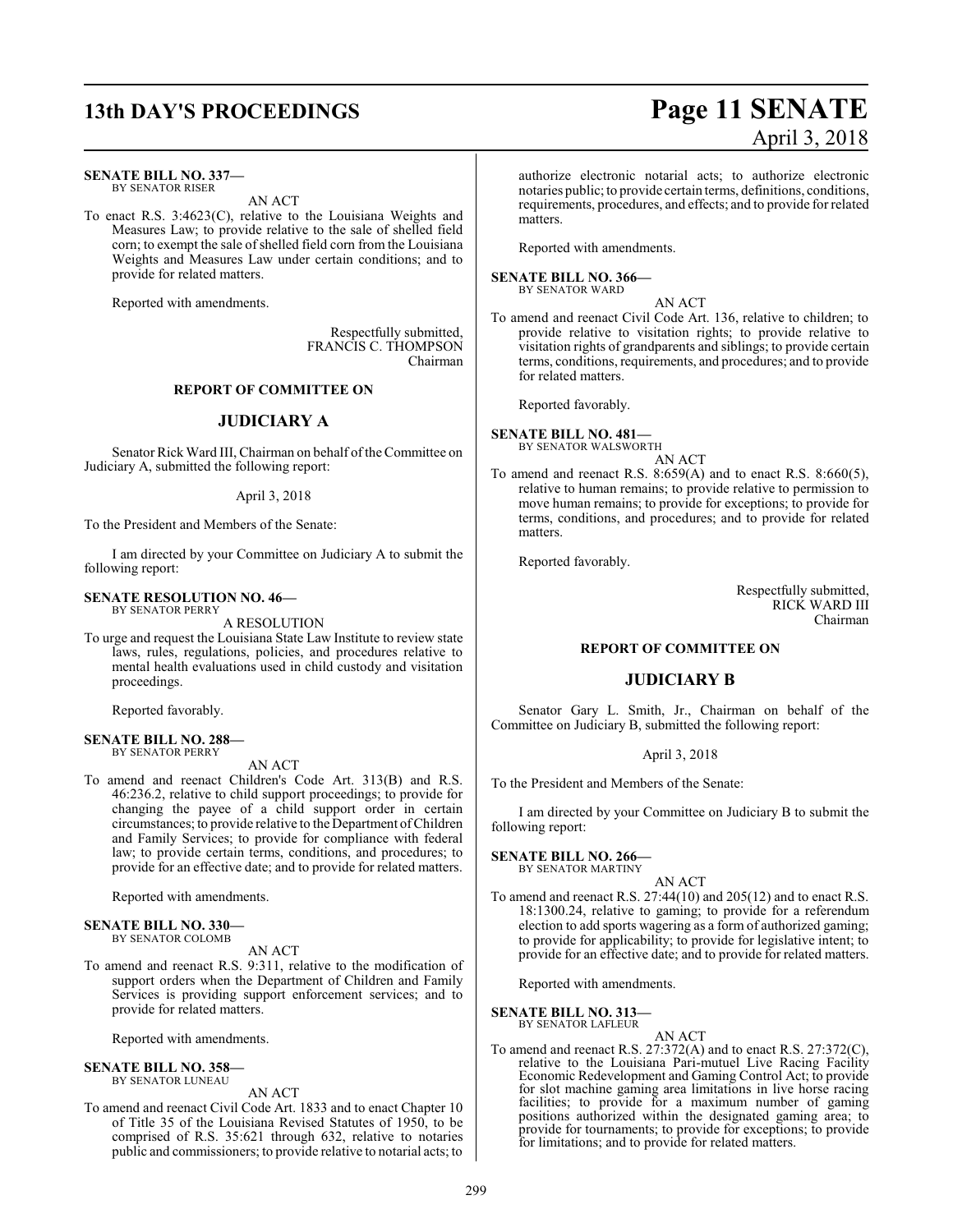Reported with amendments.

#### **SENATE BILL NO. 361—** BY SENATOR WALSWORTH

AN ACT

To amend and reenact R.S. 51:3073(4)(a) and 3074, relative to the Database Security Breach Notification Law; to provide for the protection of personal information; to require certain security procedures and practices; to provide for notification requirements; to provide relative to violations; to provide for definitions; and to provide for related matters.

Reported with amendments.

#### **SENATE BILL NO. 374—** BY SENATOR BARROW

AN ACT

To enact R.S. 15:892.1, relative to correctional institutions; to require the Department of Public Safety and Corrections to undertake a planning process relative to women's correctional facilities; to provide for legislative intent; to provide with respect to providing services relative to the mental and physical health of incarceratedwomen; to provide relative to incarcerated pregnant women; to provide relative to the development of programs relative to incarcerated women; to provide relative to transgender inmates; to provide with respect to management of transgender inmate care; to provide relative to staff education, training, and development; and to provide for related matters.

Reported by substitute.

#### **SENATE BILL NO. 468—** BY SENATOR MORRISH

AN ACT

To amend and reenact R.S. 4:705(1), (9), and (10)(a) and 706(A) and (B) and to enact R.S.  $4:705(2)(f)$  and  $707.1$ , relative to gaming; to authorize public institutions of higher education to conduct raffles to support the institution; to provide for state licensure; to provide for duties and functions of the office of charitable gaming; and to provide for related matters.

Reported by substitute.

#### **SENATE BILL NO. 476—** BY SENATOR LONG

AN ACT

To amend and reenact R.S. 13:1883(I), to increase the salary of the marshal of the City Court of Natchitoches; and to provide for related matters.

Reported favorably.

Respectfully submitted, GARY L. SMITH JR. Chairman

#### **REPORT OF COMMITTEE ON**

#### **JUDICIARY C**

Senator Dan Claitor, Chairman on behalf of the Committee on Judiciary C, submitted the following report:

#### April 3, 2018

To the President and Members of the Senate:

I am directed by your Committee on Judiciary C to submit the following report:

# **Page 12 SENATE 13th DAY'S PROCEEDINGS**

#### **SENATE BILL NO. 54—**

BY SENATOR MARTINY AN ACT

To enact R.S. 14:52.2, relative to arson; to create the crime of negligent arson; to provide definitions; to provide penalties; and to provide for related matters.

Reported with amendments.

**SENATE BILL NO. 274—** BY SENATOR CARTER

AN ACT

To amend and reenact R.S. 14:91, relative to unlawful sales of weapons to minors; to provide relative to sales of assault weapons to persons under the age oftwenty-one; to provide with respect to fines and penalties; to provide for definitions; and to provide for related matters.

Reported with amendments.

**SENATE BILL NO. 384—**

BY SENATOR CLAITOR

AN ACT

To enact R.S. 14:133.7, relative to offenses affecting public records; to prohibit the publication of certain criminal record information or juvenile record information; to provide definitions; to provide penalties; and to provide for related matters.

Reported with amendments.

#### **SENATE BILL NO. 410—** BY SENATOR WHITE

AN ACT

To enact R.S. 15:571.3(F) and 574.4(I), relative to diminution of sentence for good behavior and parole; to provide for a report to the legislature relative to offenders released for "good time"; to provide for a report to the legislature relative to offenders released on parole; and to provide for related matters.

Reported with amendments.

#### **SENATE BILL NO. 458—** BY SENATOR GATTI

- AN ACT
- To amend and reenact R.S. 15:574.20(A) and (C)(1)(a) and to enact R.S. 15:574.20(C)(4), relative to medical parole and medical treatment furloughs; to prohibit a medical treatment furlough to any offender who is serving a sentence for a conviction of first degree murder or second degree murder; and to provide for related matters.

Reported with amendments.

Respectfully submitted, DAN CLAITOR Chairman

#### **Senate Bills and Joint Resolutions on Second Reading Reported by Committees**

**SENATE BILL NO. 474—** BY SENATOR COLOMB

AN ACT

To amend and reenact R.S. 39:128(C), relative to certain state agency capital outlay projects; to add to the type of projects and to increase the threshold for exclusion of certain state agency projects from the capital outlay budget; to increase the exemption threshold for professional service contracts which are related to certain state agency capital outlay projects; to provide for an effective date; and to provide for related matters.

Reported with amendments by the Committee on Revenue and Fiscal Affairs.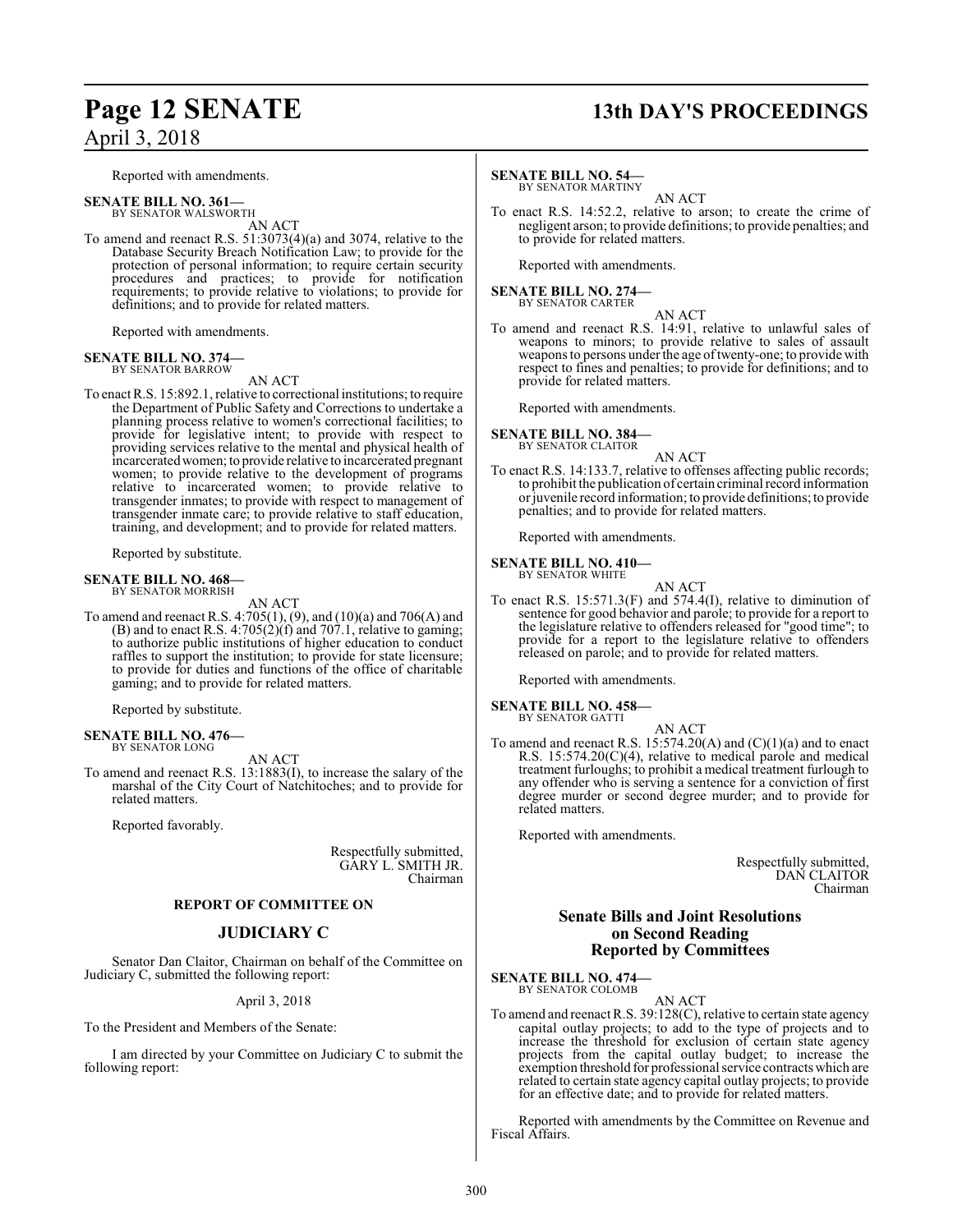# **13th DAY'S PROCEEDINGS Page 13 SENATE**

#### **SENATE COMMITTEE AMENDMENTS**

Amendments proposed by Senate Committee on Revenue and Fiscal Affairs to Original Senate Bill No. 474 by Senator Colomb

#### AMENDMENT NO. 1

On page 1, line 4, after "budget;" delete the remainder of the line, delete line 5, and on line 6, delete "capital outlay projects;"

#### AMENDMENT NO. 2

On page 1, line 12, after "C." delete "**(1)**"

#### AMENDMENT NO. 3

On page 1, line 15, delete "**one million**" and insert "**five hundred thousand**"

#### AMENDMENT NO. 4

On page 2, delete line 3, and insert: "exceed one hundred fifty thousand **five hundred thousand** dollars cumulatively per agency and the"

#### AMENDMENT NO. 5

On page 2, delete lines 7 through 11

On motion of Senator Morrell, the committee amendment was adopted. The amended bill was read by title, ordered engrossed and recommitted to the Committee on Finance.

#### **SENATE BILL NO. 488—** BY SENATOR MORRELL

AN ACT

To enact Paragraph (9) of Section 1 and Sections 4.2 and 4.3 of Act No. 762 of the 1986 Regular Session, as amended by Act No. 875 of the 1988 Regular Session, Act No. 1227 of the 1995 Regular Session, Act No. 855 of the 1997 Regular Session, Act No. 932 of the 2003 Regular Session, Act No. 892 of the 2008 Regular Session, and Act No. 481 of the 2016 Regular Session, relative to the Greater New Orleans Expressway Commission; to remove authority for the Greater New Orleans Expressway Commission to secure bonds with State Highway Fund No. 2 monies; to provide with respect to authority to issue future bonds; and to provide for related matters.

Reported favorably by the Committee on Revenue and Fiscal Affairs. The bill was read by title, ordered engrossed and passed to a third reading.

#### **Rules Suspended**

Senator Carter asked for and obtained a suspension of the rules to advance to:

#### **Senate Bills and Joint Resolutions on Third Reading and Final Passage**

#### **Bagneris Rule**

Senator Carter moved to invoke the rule to temporarily pass over controversial Senate Bills on Third Reading and Final Passage with the intention of taking them up later, in their regular order and to specifically start with Senate Bill No. 460.

Without objection, so ordered.

#### **SENATE BILL NO. 460—** BY SENATOR CARTER

AN ACT

To repeal R.S. 48:25.2(D), relative to special treasury funds; to repeal the termination date of the New Orleans Ferry Fund.

The bill was read by title. Senator Carter moved the final passage of the bill.

# April 3, 2018

### **ROLL CALL**

The roll was called with the following result:

#### YEAS

| Mr. President     | Hewitt      | Peacock   |
|-------------------|-------------|-----------|
| Allain            | Johns       | Perry     |
| Barrow            | LaFleur     | Peterson  |
| Bishop            | Lambert     | Price     |
| Boudreaux         | Long        | Riser     |
| Carter            | Luneau      | Smith, G. |
| Claitor           | Martiny     | Smith, J. |
| Colomb            | Milkovich   | Tarver    |
| Cortez            | Mills       | Thompson  |
| Donahue           | Mizell      | Walsworth |
| Erdey             | Morrell     | Ward      |
| Fannin            | Morrish     | White     |
| <b>Total - 36</b> |             |           |
|                   | <b>NAYS</b> |           |
| Total - 0         |             |           |
|                   | ABSENT      |           |

Appel Chabert Gatti Total - 3

The Chair declared the bill was passed and ordered it sent to the House. Senator Carter moved to reconsider the vote by which the bill was passed and laid the motion on the table.

#### **SENATE BILL NO. 461—**

BY SENATOR LONG AN ACT

To provide relative to state highways; to designate a portion of Louisiana Highway 117 in Natchitoches Parish as the "Caroline Dorman Memorial Highway"; and to provide for related matters.

The bill was read by title. Senator Long moved the final passage of the bill.

#### **ROLL CALL**

The roll was called with the following result:

#### YEAS

| Mr. President      | Hewitt        | Peacock   |
|--------------------|---------------|-----------|
| Allain             | Johns         | Perry     |
| Barrow             | LaFleur       | Peterson  |
| Bishop             | Lambert       | Price     |
| Boudreaux          | Long          | Riser     |
| Carter             | Luneau        | Smith, G. |
| Claitor            | Martiny       | Smith, J. |
| Colomb             | Milkovich     | Tarver    |
| Cortez             | Mills         | Thompson  |
| Donahue            | Mizell        | Walsworth |
| Erdey              | Morrell       | Ward      |
| Fannin             | Morrish       | White     |
| Total - 36         |               |           |
|                    | <b>NAYS</b>   |           |
| Total - 0          |               |           |
|                    | <b>ABSENT</b> |           |
| Appel<br>Total - 3 | Chabert       | Gatti     |

The Chair declared the bill was passed and ordered it sent to the House. Senator Long moved to reconsider the vote by which the bill was passed and laid the motion on the table.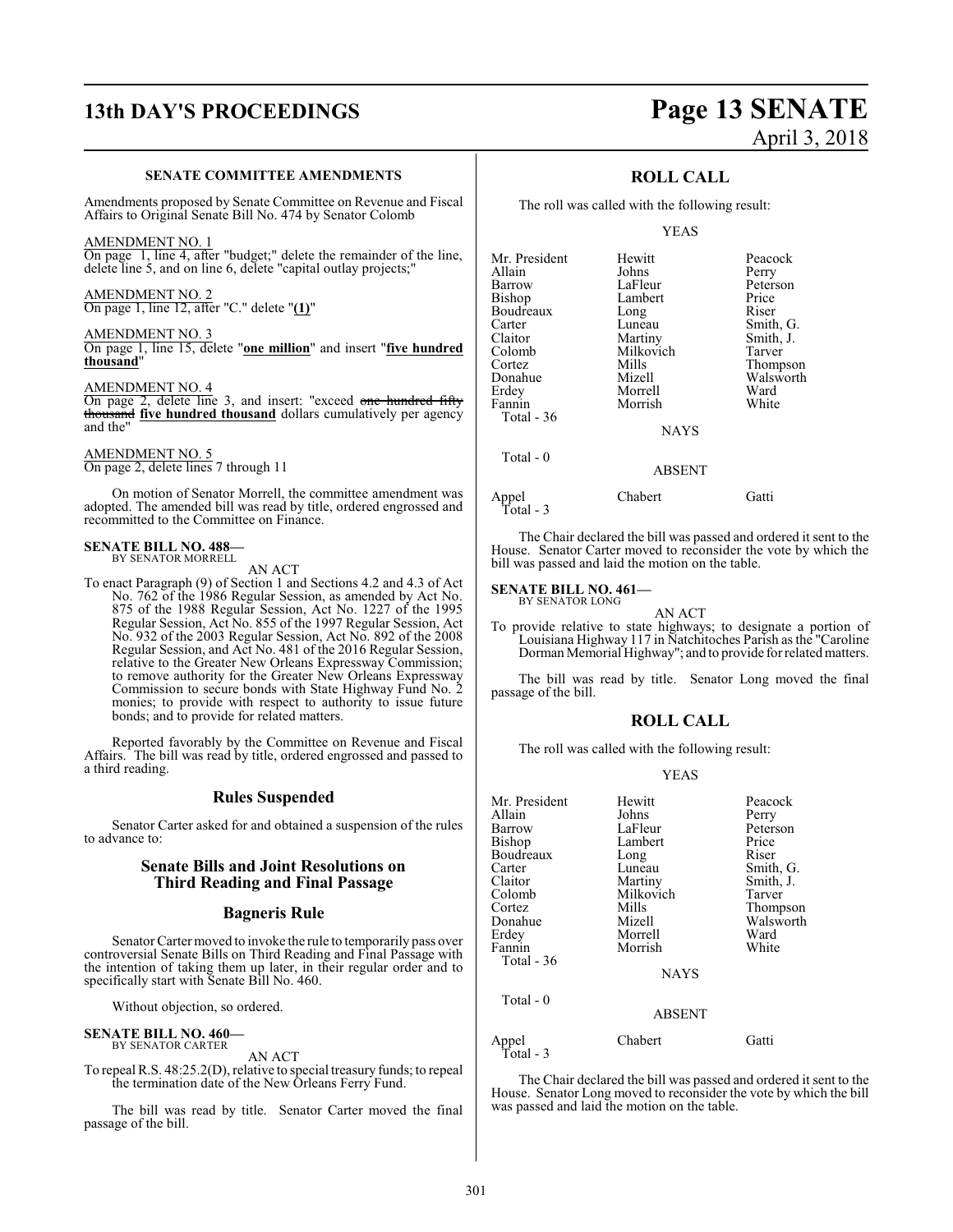#### **SENATE BILL NO. 471—** BY SENATOR RISER

AN ACT

To amend and reenact Code of Criminal Procedure Art. 404(H), relative to jury commissions; to provide for the functions of the jury commission in the parish of Caldwell; to transfer the functions of the jury commission to the clerk of court of Caldwell Parish; and to provide for related matters.

The bill was read by title. Senator Riser moved the final passage of the bill.

#### **ROLL CALL**

The roll was called with the following result:

#### YEAS

| Mr. President<br>Allain<br>Barrow<br>Bishop<br>Boudreaux<br>Carter<br>Claitor<br>Colomb<br>Cortez<br>Donahue<br>Erdey<br>Fannin<br>Total $-36$<br>Total $-0$ | Hewitt<br>Johns<br>LaFleur<br>Lambert<br>Long<br>Luneau<br>Martiny<br>Milkovich<br>Mills<br>Mizell<br>Morrell<br>Morrish<br><b>NAYS</b> | Peacock<br>Perry<br>Peterson<br>Price<br>Riser<br>Smith, G.<br>Smith, J.<br>Tarver<br>Thompson<br>Walsworth<br>Ward<br>White |
|--------------------------------------------------------------------------------------------------------------------------------------------------------------|-----------------------------------------------------------------------------------------------------------------------------------------|------------------------------------------------------------------------------------------------------------------------------|
|                                                                                                                                                              | <b>ABSENT</b>                                                                                                                           |                                                                                                                              |
| Appel<br>Total - 3                                                                                                                                           | Chabert                                                                                                                                 | Gatti)                                                                                                                       |

The Chair declared the bill was passed and ordered it sent to the House. Senator Riser moved to reconsider the vote by which the bill was passed and laid the motion on the table.

#### **SENATE BILL NO. 473—** BY SENATOR JOHNS

AN ACT

To amend and reenact R.S. 40:2405.1(B), relative to the issuance of bulletproof vests to peace officers; to make surplus bulletproof vests available for purchase to certain part-time and reserve peace officers; to provide for conditions; to provide for notice; to provide for definitions; to provide for liability; and to provide for related matters.

#### **Floor Amendments**

Senator Johns proposed the following amendments.

#### **SENATE FLOOR AMENDMENTS**

Amendments proposed by Senator Johns to Engrossed Senate Bill No. 473 by Senator Johns

AMENDMENT NO. 1 On page 1, line 15, delete "Any purchase shall be"

#### AMENDMENT NO. 2

On page 1, at the beginning of line 16, add "**(2)** Any purchase **pursuant to this Section** shall be"

AMENDMENT NO. 3

On page 1, line 17, delete "The state of Louisiana, its agencies and assigns, including but"

# **Page 14 SENATE 13th DAY'S PROCEEDINGS**

#### AMENDMENT NO. 4

On page 2, at the beginning of line 1, add

"**(3)**The state of Louisiana, its agencies and assigns, including but"

AMENDMENT NO. 5 On page 2, line 4, change "**(2)**" to "**(4)**"

AMENDMENT NO. 6 On page 2, line 8, after "**officers.**" delete the remainder of the line and delete lines 9 through 13.

On motion of Senator Johns, the amendments were adopted.

The bill was read by title. Senator Johns moved the final passage of the amended bill.

### **ROLL CALL**

The roll was called with the following result:

#### YEAS

| Mr. President | Hewitt      | Peacock   |
|---------------|-------------|-----------|
| Allain        | Johns       | Perry     |
| Barrow        | LaFleur     | Peterson  |
| Bishop        | Lambert     | Price     |
| Boudreaux     | Long        | Riser     |
| Carter        | Luneau      | Smith, G. |
| Claitor       | Martiny     | Smith, J. |
| Colomb        | Milkovich   | Tarver    |
| Cortez        | Mills       | Thompson  |
| Donahue       | Mizell      | Walsworth |
| Erdey         | Morrell     | Ward      |
| Fannin        | Morrish     | White     |
| Total - 36    |             |           |
|               | <b>NAYS</b> |           |
| Total - 0     |             |           |

Total - 3

Appel Chabert Gatti

The Chair declared the amended bill was passed, ordered reengrossed and sent to the House. Senator Johns moved to reconsider the vote by which the bill was passed and laid the motion on the table.

ABSENT

## **SENATE BILL NO. 32-**<br>BY SENATOR HEWITT

AN ACT<br>
To amend and reenact Section 2.1(B), (C)(3), (G)(1), (2), and (3),<br>
and (J)(1) and to enact Section 2.1(C)(4), all as enacted by Act<br>
No. 562 of the 2003 Regular Session of the Legislature, as<br>
amended by Act No. No. 2; to provide for state senator responsibilities for ensuring the proper appointment of all members of the nominating committee and appointing authority; to provide for nominating<br>committee and appointing authority member residency<br>requirements; to provide for terms of appointing authority<br>members; to provide criteria for medical staff ap commissioners; to provide for a per diemand maximumnumber of meetings per month increase for the board of commission members; and to provide for related matters.

The bill was read by title. Senator Hewitt moved the final passage of the bill.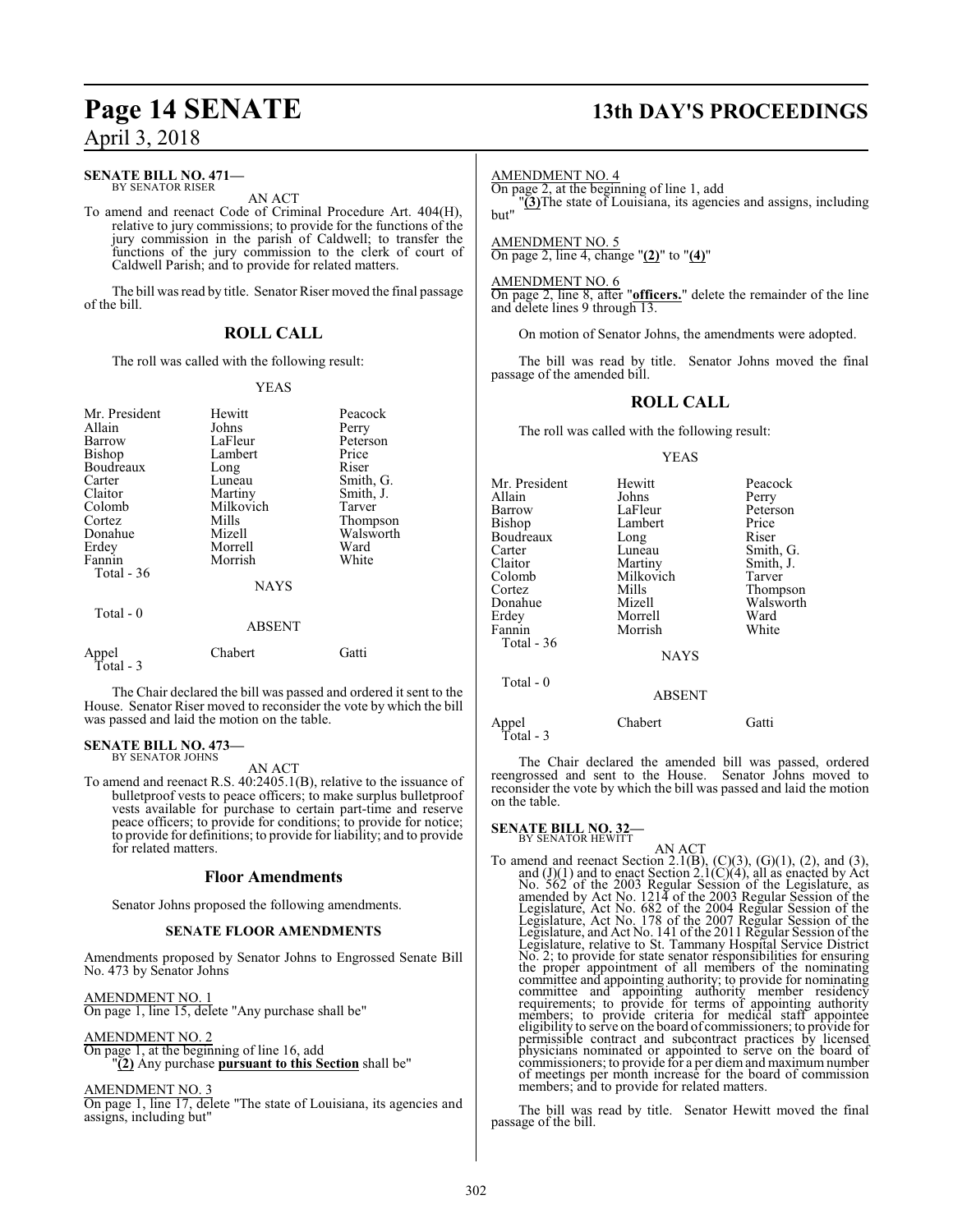#### **ROLL CALL**

The roll was called with the following result:

#### YEAS

| Mr. President<br>Allain<br>Barrow<br>Bishop<br>Boudreaux<br>Carter<br>Claitor<br>Colomb<br>Cortez<br>Donahue<br>Erdey<br>Fannin<br>Total - 36 | Hewitt<br>Johns<br>LaFleur<br>Lambert<br>Long<br>Luneau<br>Martiny<br>Milkovich<br>Mills<br>Mizell<br>Morrell<br>Morrish<br><b>NAYS</b> | Peacock<br>Perry<br>Peterson<br>Price<br>Riser<br>Smith, G.<br>Smith, J.<br>Tarver<br>Thompson<br>Walsworth<br>Ward<br>White |
|-----------------------------------------------------------------------------------------------------------------------------------------------|-----------------------------------------------------------------------------------------------------------------------------------------|------------------------------------------------------------------------------------------------------------------------------|
| Total - 0                                                                                                                                     |                                                                                                                                         |                                                                                                                              |

#### ABSENT

| Appel<br>Total - $3$ | Chabert | Gatti |
|----------------------|---------|-------|
|                      |         |       |

The Chair declared the bill was passed and ordered it sent to the House. Senator Hewitt moved to reconsider the vote by which the bill was passed and laid the motion on the table.

# **SENATE BILL NO. 33**-BY SENATOR COLOMB

AN ACT

To enact R.S. 49:149.33, relative to the names of state buildings; to name the Willie F. Hawkins Emergency Care Center; and to provide for related matters.

The bill was read by title. Senator Colomb moved the final passage of the bill.

#### **ROLL CALL**

The roll was called with the following result:

#### YEAS

| Mr. President | Hewitt      | Peacock   |
|---------------|-------------|-----------|
| Allain        | Johns       | Perry     |
| <b>Barrow</b> | LaFleur     | Peterson  |
| Bishop        | Lambert     | Price     |
| Boudreaux     | Long        | Riser     |
| Carter        | Lunĕau      | Smith, G. |
| Claitor       | Martiny     | Smith, J. |
| Colomb        | Milkovich   | Tarver    |
| Cortez        | Mills       | Thompson  |
| Donahue       | Mizell      | Walsworth |
| Erdey         | Morrell     | Ward      |
| Fannin        | Morrish     | White     |
| Total - 36    |             |           |
|               | <b>NAYS</b> |           |
| Total - 0     |             |           |
|               |             |           |

#### ABSENT

| Appel<br>Total - $3$ | Chabert | Gatti |
|----------------------|---------|-------|
|                      |         |       |

The Chair declared the bill was passed and ordered it sent to the House. Senator Colomb moved to reconsider the vote by which the bill was passed and laid the motion on the table.

**SENATE BILL NO. 43—**<br>BY SENATORS APELAND HEWITT<br>A JOINT RESOLUTION<br>Proposing to amend Article IV, Section 22(A), Article VII, Sections<br> $10.1(C)(1)$  and (3) and the introductory paragraph of (D)(1) and<br> $10.4(B)(1)$ , (3), and the Constitution of Louisiana, to provide for the governance of public postsecondary education; to create the Board of Trustees for Postsecondary Education; to abolish the Board of Regents

# **13th DAY'S PROCEEDINGS Page 15 SENATE** April 3, 2018

and the postsecondary education management boards and transfer their powers, duties, and responsibilities to the board of trustees; to provide relative to the operation and management of public hospitals by the board of trustees; and to specify an election for submission of the proposition to electors and provide a ballot proposition.

On motion of Senator LaFleur the bill was read by title and recommitted to the Committee on Finance.

## **SENATE BILL NO. 75—** BY SENATOR BOUDREAUX

AN ACT<br>To amend and reenact R.S. 40:978(F)(2), relative to the prescription<br>monitoring program; to provide for prescriber notice from his<br>licensing board upon first failure to comply with certain<br>statutory requirements; to matters.

The bill was read by title. Senator Boudreaux moved the final passage of the bill.

#### **ROLL CALL**

The roll was called with the following result:

YEAS

| Mr. President<br>Allain<br>Barrow<br>Bishop<br>Boudreaux<br>Carter<br>Chabert<br>Claitor<br>Colomb<br>Cortez<br>Donahue<br>Erdey<br>Total - 36 | Fannin<br>Hewitt<br>Johns<br>LaFleur<br>Lambert<br>Long<br>Luneau<br>Martiny<br>Milkovich<br>Mills<br>Mizell<br>Morrell<br><b>NAYS</b> | Morrish<br>Peacock<br>Peterson<br>Price<br>Riser<br>Smith, G.<br>Smith, J.<br>Tarver<br>Thompson<br>Walsworth<br>Ward<br>White |
|------------------------------------------------------------------------------------------------------------------------------------------------|----------------------------------------------------------------------------------------------------------------------------------------|--------------------------------------------------------------------------------------------------------------------------------|
|                                                                                                                                                |                                                                                                                                        |                                                                                                                                |

Total - 0

Appel Gatti Perry

 Total - 3 The Chair declared the bill was passed and ordered it sent to the House. Senator Boudreaux moved to reconsider the vote by which the bill was passed and laid the motion on the table.

ABSENT

#### **SENATE BILL NO. 135—** BY SENATOR MILLS

$$
AN ACT
$$

To amend and reenact R.S. 46:1072(3) and (4) and 1073(A) and (C) and to enact R.S. 46:1073(D), relative to hospital service districts; to provide for definitions; to provide for clarification regarding market strategies and strategic plans; and to provide for related matters.

The bill was read by title. Senator Mills moved the final passage of the bill.

#### **ROLL CALL**

The roll was called with the following result:

#### YEAS

|         | Peacock   |
|---------|-----------|
| Hewitt  | Peterson  |
| Johns   | Price     |
| LaFleur | Riser     |
| Lambert | Smith, G. |
| Long    | Smith, J. |
| Luneau  | Tarver    |
| Martiny | Thompson  |
|         | Fannin    |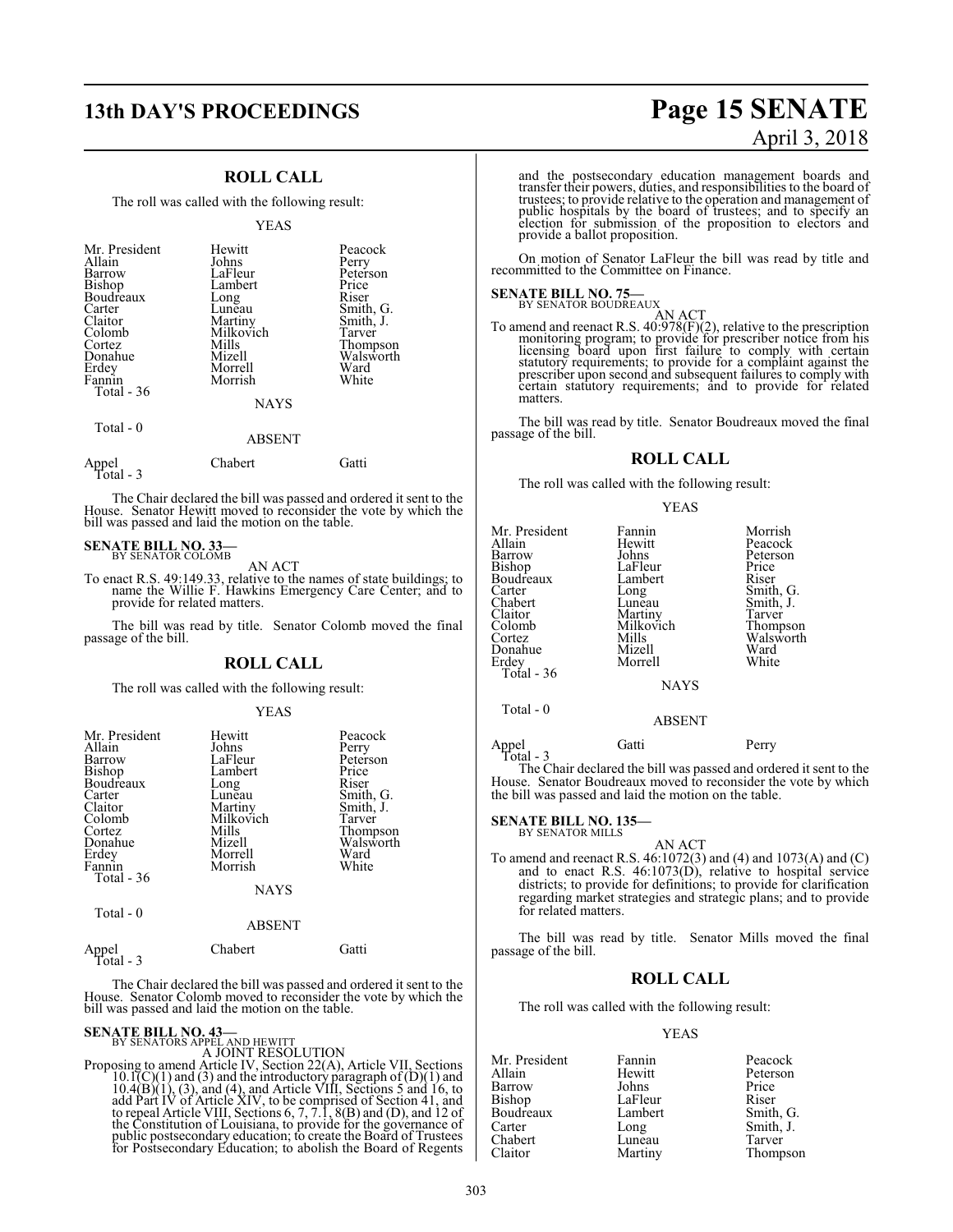| Colomb<br>Cortez<br>Donahue<br>Erdey<br>Total - 35 | Mills<br>Mizell<br>Morrell<br>Morrish<br><b>NAYS</b> | Walsworth<br>Ward<br>White |
|----------------------------------------------------|------------------------------------------------------|----------------------------|
| Milkovich<br>Total - 1                             | <b>ABSENT</b>                                        |                            |
| Appel<br>Total - 3                                 | Gatti                                                | Perry                      |

The Chair declared the bill was passed and ordered it sent to the House. Senator Mills moved to reconsider the vote by which the bill was passed and laid the motion on the table.

#### **SENATE BILL NO. 199—** BY SENATOR BISHOP

AN ACT

To enact R.S. 17:3138.7 and R.S. 36:651(T)(7), relative to postsecondary education; to establish the Advisory Council on Historically Black Colleges and Universities under the jurisdiction of the Board of Regents; to provide relative to the membership, powers, duties, and functions of the council; and to provide for related matters.

#### **Floor Amendments**

Senator Martiny sent up floor amendments.

#### **SENATE FLOOR AMENDMENTS**

Amendments proposed by Senator Martiny on behalf of the Legislative Bureau to Engrossed Senate Bill No. 199 by Senator Bishop

AMENDMENT NO. 1 On page 3, line 28, delete "**advisory**"

AMENDMENT NO. 2 On page 5, line 11, change "**Council**" to "**council**"

On motion of Senator Martiny, the amendments were adopted.

The bill was read by title. Senator Bishop moved the final passage of the amended bill.

#### **ROLL CALL**

The roll was called with the following result:

#### YEAS

| Mr. President | Hewitt      | Perry     |
|---------------|-------------|-----------|
| Allain        | Johns       | Peterson  |
| Barrow        | LaFleur     | Price     |
| Bishop        | Lambert     | Riser     |
| Boudreaux     |             |           |
|               | Long        | Smith, G. |
| Carter        | Luneau      | Smith, J. |
| Chabert       | Martiny     | Tarver    |
| Claitor       | Milkovich   | Thompson  |
| Colomb        | Mills       | Walsworth |
| Cortez        | Mizell      | Ward      |
| Donahue       | Morrell     | White     |
| Erdey         | Morrish     |           |
| Fannin        | Peacock     |           |
| Total - 37    |             |           |
|               | <b>NAYS</b> |           |
| Total - 0     |             |           |

# **Page 16 SENATE 13th DAY'S PROCEEDINGS**

#### ABSENT

Appel Gatti

Total - 2

The Chair declared the amended bill was passed, ordered reengrossed and sent to the House. Senator Bishop moved to reconsider the vote by which the bill was passed and laid the motion on the table.

#### **SENATE BILL NO. 227—**

BY SENATOR MORRELL AN ACT

To amend and reenact R.S. 33:4071(A)(1), (2)(a), (4), (5), 4074, and the introductory paragraph of 4091(C) and to enact R.S. 33:4091(C)(8), (D), and (E), relative to the city of New Orleans; to provide relative to the Sewerage and Water Board of New Orleans; to increase the membership ofthe board; to provide for the mayor's designee; to provide with respect to the content and due date for quarterly reports of the board; to provide for an effective date; and to provide for related matters.

#### **Floor Amendments**

Senator Martiny sent up floor amendments.

#### **SENATE FLOOR AMENDMENTS**

Amendments proposed by Senator Martiny on behalf of the Legislative Bureau to Engrossed Senate Bill No. 227 by Senator Morrell

AMENDMENT NO. 1 On page 3, line 15, change "such" to "**the**"

AMENDMENT NO. 2 On page 4, line 28, delete "for the city"

AMENDMENT NO. 3 On page 5, line 3, delete "for the city"

On motion of Senator Martiny, the amendments were adopted.

The bill was read by title. Senator Morrell moved the final passage of the amended bill.

#### **ROLL CALL**

The roll was called with the following result:

#### YEAS

| Mr. President<br>Allain<br>Barrow<br>Bishop<br>Boudreaux<br>Carter<br>Chabert<br>Claitor<br>Colomb<br>Cortez | Fannin<br>Hewitt<br>Johns<br>LaFleur<br>Lambert<br>Long<br>Luneau<br>Martiny<br>Milkovich<br>Mills | Morrish<br>Peacock<br>Peterson<br>Price<br>Riser<br>Smith, G.<br>Smith, J.<br>Tarver<br>Thompson<br>Walsworth |
|--------------------------------------------------------------------------------------------------------------|----------------------------------------------------------------------------------------------------|---------------------------------------------------------------------------------------------------------------|
| Donahue<br>Erdey<br>Total - 36                                                                               | Mizell<br>Morrell<br><b>NAYS</b>                                                                   | Ward<br>White                                                                                                 |
| Total - 0                                                                                                    | <b>ABSENT</b>                                                                                      |                                                                                                               |
| Appel                                                                                                        | Gatti                                                                                              | Perry                                                                                                         |

Total - 3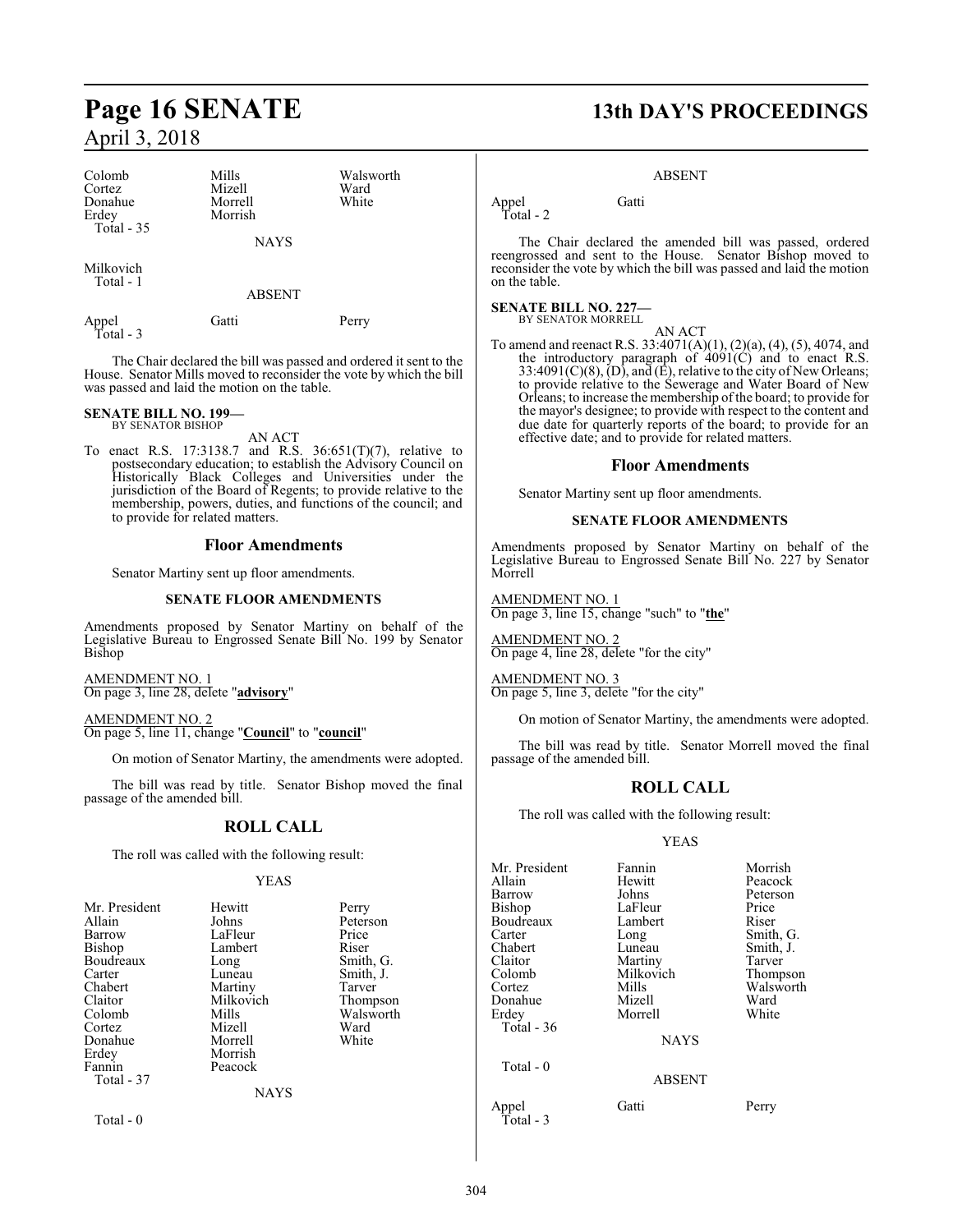# **13th DAY'S PROCEEDINGS Page 17 SENATE**

# April 3, 2018

The Chair declared the amended bill was passed, ordered reengrossed and sent to the House. Senator Morrell moved to reconsider the vote by which the bill was passed and laid the motion on the table.

#### **SENATE BILL NO. 264—** BY SENATOR CARTER

AN ACT

To amend and reenact R.S. 40:1131(21) and 1131.1(D) and to enact R.S. 40:1131(22) and (23), 1133.13(F) and (G), and 1133.16, relative to emergency personnel; to provide for definitions; to provide relative to telephone cardiopulmonary resuscitation; to provide for minimum training requirements in telephone cardiopulmonary resuscitation; to provide for certain terms, procedures, and conditions; and to provide for related matters.

The bill was read by title. Senator Carter moved the final passage of the bill.

#### **ROLL CALL**

The roll was called with the following result:

#### YEAS

| Mr. President | Hewitt      | Perry     |
|---------------|-------------|-----------|
| Allain        | Johns       | Peterson  |
| <b>Barrow</b> | LaFleur     | Price     |
| <b>Bishop</b> | Lambert     | Riser     |
| Boudreaux     | Long        | Smith, G. |
| Carter        | Luneau      | Smith, J. |
| Chabert       | Martiny     | Tarver    |
| Claitor       | Milkovich   | Thompson  |
| Colomb        | Mills       | Walsworth |
| Cortez        | Mizell      | Ward      |
| Donahue       | Morrell     | White     |
| Erdey         | Morrish     |           |
| Fannin        | Peacock     |           |
| Total - 37    |             |           |
|               | <b>NAYS</b> |           |
| Total $-0$    |             |           |
|               | ABSENT      |           |

Appel Gatti Total - 2

The Chair declared the bill was passed and ordered it sent to the House. Senator Carter moved to reconsider the vote by which the bill was passed and laid the motion on the table.

# **SENATE BILL NO. 304—** BY SENATOR WALSWORTH

AN ACT

To amend and reenact R.S. 51:42(1) and 51(A) and to enact R.S. 51:51(E), relative to going-out-of-business sale licenses; to provide relative to holding of deposits; to provide for definitions; to provide for an effective date; and to provide for related matters.

#### **Floor Amendments**

Senator Martiny sent up floor amendments.

#### **SENATE FLOOR AMENDMENTS**

Amendments proposed by Senator Martiny on behalf of the Legislative Bureau to Engrossed Senate Bill No. 304 by Senator Walsworth

AMENDMENT NO. 1 On page 1, line 14, change "Such" to "**The**"

#### AMENDMENT NO. 2

On page 1, line 17, change "such" the

AMENDMENT NO. 3 On page 2, line 8, delete "such"

On motion of Senator Martiny, the amendments were adopted.

The bill was read by title. Senator Walsworth moved the final passage of the amended bill.

#### **ROLL CALL**

The roll was called with the following result:

#### YEAS

Mr. President Hewitt Perry<br>Allain Johns Peter Allain Johns Peterson<br>Barrow LaFleur Price Barrow LaFleur Price<br>Bishop Lambert Riser Lambert Riser<br>
Long Smith, G. Boudreaux Long<br>Carter Luneau Carter Luneau Smith, J.<br>
Chabert Martiny Tarver Chabert Martiny Tarver<br>
Claitor Milkovich Thompson Claitor Milkovich<br>Colomb Mills Mills Walsworth<br>
Mizell Ward Cortez Mizell Ward Donahue<br>Erdev Morrish<br>Peacock Fannin Total - 37 **NAYS**  Total - 0 ABSENT Appel Gatti Total - 2

The Chair declared the amended bill was passed, ordered reengrossed and sent to the House. Senator Walsworth moved to reconsider the vote by which the bill was passed and laid the motion on the table.

#### **SENATE BILL NO. 456—**

BY SENATOR JOHNS AN ACT

To repeal R.S. 9:4861(4)(b)(iii), relative to the Louisiana Oil Well Lien Act; to provide for the definition of operations; to remove the disposal of salt water or another waste substance from the list of activities that is not included in the definition of operations; and to provide for related matters.

The bill was read by title. Senator Johns moved the final passage of the bill.

#### **ROLL CALL**

The roll was called with the following result:

#### YEAS

Mr. President Fannin Morrish<br>Allain Hewitt Perry Allain Hewit<br>Barrow Johns Barrow Johns Peterson<br>Bishop LaFleur Price LaFleur Price<br>Lambert Riser Boudreaux Lamb<br>Carter Long Carter Long Smith, G.<br>
Chabert Luneau Smith, J. Chabert Luneau Smith, J. Claitor Martiny<br>Colomb Milkovich Colomb Milkovich Thompson<br>Cortez Mills Walsworth

Walsworth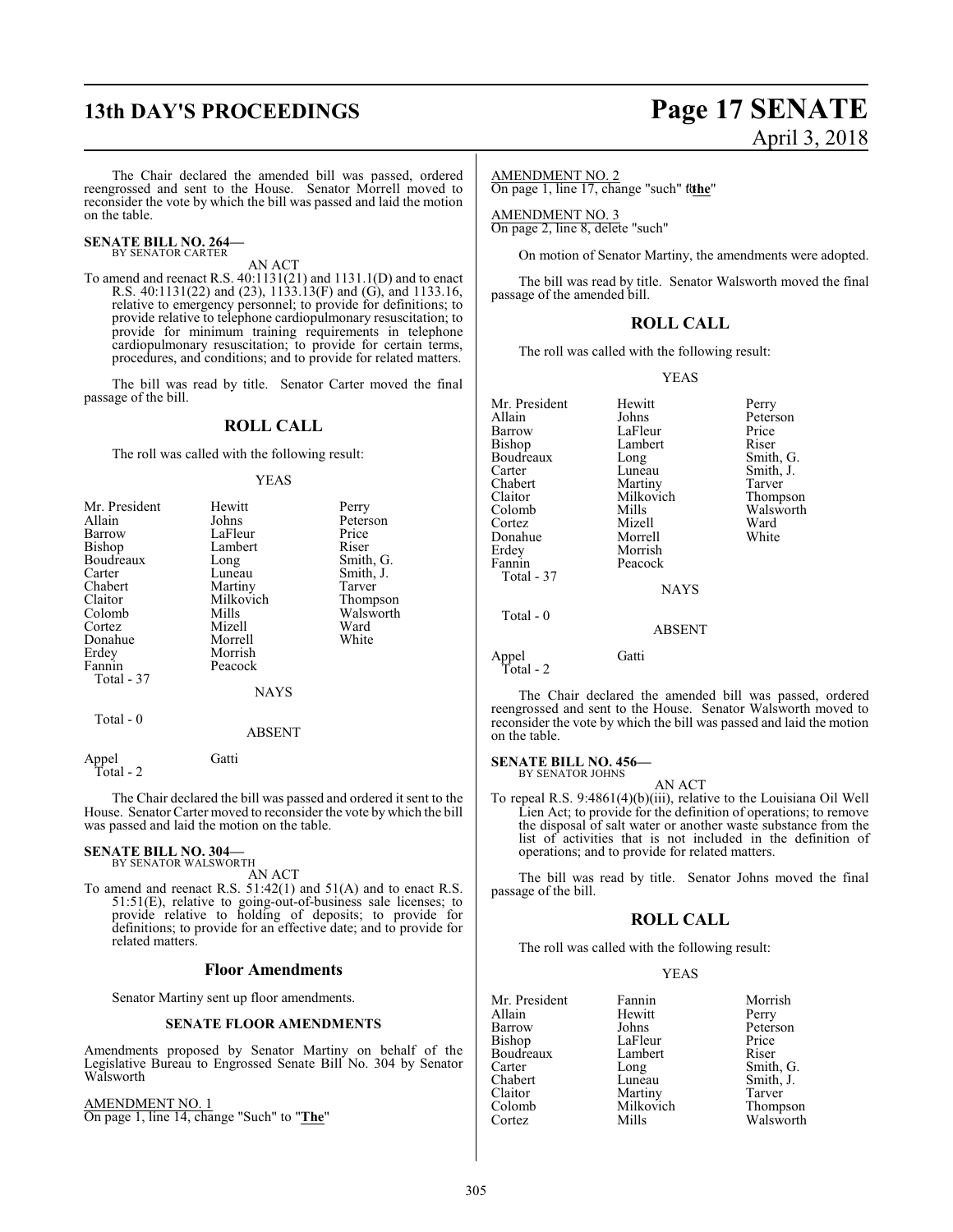| $1$ April $9$ , $4010$         |                                  |               |                       |
|--------------------------------|----------------------------------|---------------|-----------------------|
| Donahue<br>Erdey<br>Total - 36 | Mizell<br>Morrell<br><b>NAYS</b> | Ward<br>White | ٣                     |
| Peacock<br>Total - 1           | <b>ABSENT</b>                    |               | Mr. P<br>Allain       |
| Appel                          | Gatti                            |               | Barro<br><b>Bishc</b> |

Total - 2

The Chair declared the bill was passed and ordered it sent to the House. Senator Johns moved to reconsider the vote by which the bill was passed and laid the motion on the table.

# **SENATE BILL NO. 464—** BY SENATOR RISER

AN ACT

To enact R.S. 40:34(C), relative to death certificates; to provide for electronic registration of death certificate data; to provide for enrollment; and to provide for related matters.

The bill was read by title. Senator Riser moved the final passage of the bill.

#### **ROLL CALL**

The roll was called with the following result:

#### YEAS

| Mr. President<br>Allain<br>Barrow<br>Bishop<br>Boudreaux<br>Carter<br>Chabert<br>Claitor<br>Colomb<br>Cortez<br>Donahue<br>Erdey<br>Fannin<br>Total - 37 | Hewitt<br>Johns<br>LaFleur<br>Lambert<br>Long<br>Luneau<br>Martiny<br>Milkovich<br>Mills<br>Mizell<br>Morrell<br>Morrish<br>Peacock<br><b>NAYS</b> | Perry<br>Peterson<br>Price<br>Riser<br>Smith, G.<br>Smith, J.<br>Tarver<br>Thompson<br>Walsworth<br>Ward<br>White |
|----------------------------------------------------------------------------------------------------------------------------------------------------------|----------------------------------------------------------------------------------------------------------------------------------------------------|-------------------------------------------------------------------------------------------------------------------|
| Total - 0                                                                                                                                                | <b>ABSENT</b>                                                                                                                                      |                                                                                                                   |
| Appel<br>Total - 2                                                                                                                                       | Gatti                                                                                                                                              |                                                                                                                   |

The Chair declared the bill was passed and ordered it sent to the House. Senator Riser moved to reconsider the vote by which the bill was passed and laid the motion on the table.

#### **SENATE BILL NO. 472—** BY SENATOR JOHNS

AN ACT

To enact R.S. 47:463.196, relative to motor vehicles; to provide for the "Autism" special prestige license plate; to provide for the creation, issuance, and design of such plate; to authorize adoption of rules and regulations; and to provide for related matters.

The bill was read by title. Senator Johns moved the final passage of the bill.

# **Page 18 SENATE 13th DAY'S PROCEEDINGS**

#### **ROLL CALL**

The roll was called with the following result:

YEAS

| Mr. President | Hewitt        | Perry     |
|---------------|---------------|-----------|
| Allain        | Johns         | Peterson  |
| Barrow        | LaFleur       | Price     |
| Bishop        | Lambert       | Riser     |
| Boudreaux     | Long          | Smith, G. |
| Carter        | Luneau        | Smith, J. |
| Chabert       | Martiny       | Tarver    |
| Claitor       | Milkovich     | Thompson  |
| Colomb        | Mills         | Walsworth |
| Cortez        | Mizell        | Ward      |
| Donahue       | Morrell       | White     |
| Erdey         | Morrish       |           |
| Fannin        | Peacock       |           |
| Total - 37    |               |           |
|               | <b>NAYS</b>   |           |
| Total - 0     |               |           |
|               | <b>ABSENT</b> |           |

The Chair declared the bill was passed and ordered it sent to the House. Senator Johns moved to reconsider the vote by which the bill was passed and laid the motion on the table.

#### **SENATE BILL NO. 490— (Substitute of Senate Bill No. 430 by Senator White)**

BY SENATOR WHITE

Appel Gatti

Total - 2

AN ACT To enact R.S. 56:1855(P), relative to the Louisiana Scenic Rivers Act; to provide relative to natural and scenic rivers; to provide relative to prohibited uses; to provide relative to channelization, clearing and snagging, channel realignment, reservoir construction, or dredging operations in the Comite River; to provide certain terms, conditions, and requirements; and to provide for related matters.

The bill was read by title. Senator White moved the final passage of the bill.

#### **ROLL CALL**

The roll was called with the following result:

#### YEAS

| Mr. President | Hewitt        | Perry     |
|---------------|---------------|-----------|
| Allain        | Johns         | Peterson  |
| Barrow        | LaFleur       | Price     |
| Bishop        | Lambert       | Riser     |
| Boudreaux     | Long          | Smith, G. |
| Carter        | Luneau        | Smith, J. |
| Chabert       | Martiny       | Tarver    |
| Claitor       | Milkovich     | Thompson  |
| Colomb        | Mills         | Walsworth |
| Cortez        | Mizell        | Ward      |
| Donahue       | Morrell       | White     |
| Erdev         | Morrish       |           |
| Fannin        | Peacock       |           |
| Total - 37    |               |           |
|               | <b>NAYS</b>   |           |
|               |               |           |
| Total - 0     |               |           |
|               | <b>ABSENT</b> |           |
| Appel         | Gatti         |           |
| Total - 2     |               |           |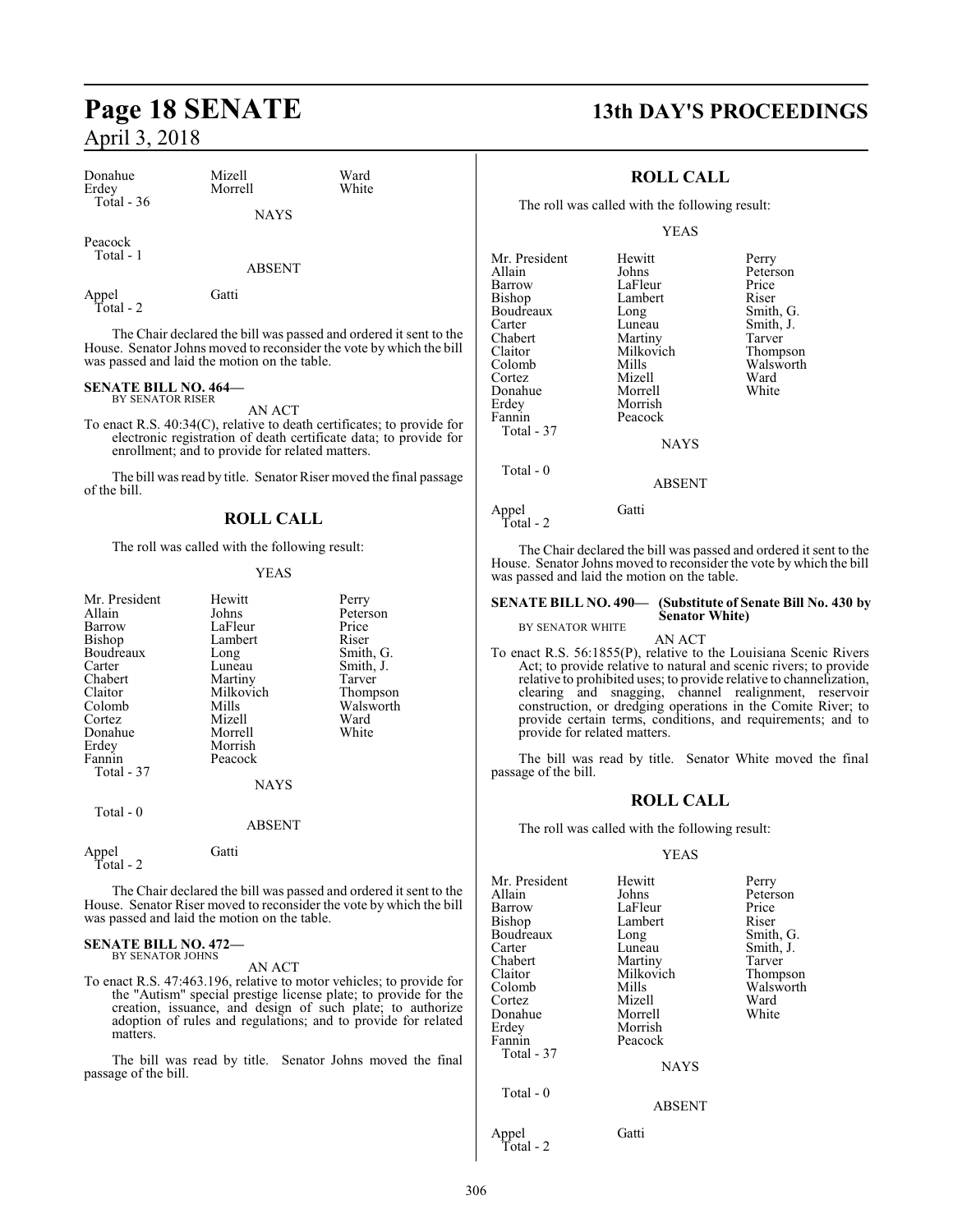# **13th DAY'S PROCEEDINGS Page 19 SENATE**

The Chair declared the bill was passed and ordered it sent to the House. Senator White moved to reconsider the vote by which the bill was passed and laid the motion on the table.

#### **Rules Suspended**

Senator Long asked for and obtained a suspension of the rules to revert to: Senate Bill No. 382

#### **SENATE BILL NO. 382—**

BY SENATORS HEWITT, ERDEY, LONG, PRICE AND GARY SMITH AN ACT

To amend and reenact R.S. 32:295.1(D)(6), (7), (8), and (9), and (E), relative to safety belts; to remove certain penalties relative to special tags that exempt persons with a mental or physical disability from using safety belts; to provide relative to failure to wear a safety belt; and to provide for related matters.

The bill was read by title. Senator Hewitt moved the final passage of the bill.

Senator Ward moved as a substitute motion that the bill be recommitted to the Committee on Judiciary A.

Senator Hewitt objected.

#### **ROLL CALL**

The roll was called on the substitute motion with the following result:

#### YEAS

| Mr. President<br>Barrow<br><b>Bishop</b><br>Boudreaux<br>Carter<br>Chabert<br>Claitor<br>Total - 21 | Colomb<br>LaFleur<br>Lambert<br>Long<br>Luneau<br>Martiny<br>Milkovich<br><b>NAYS</b> | Morrell<br>Peterson<br>Price<br>Riser<br>Smith, G.<br>Thompson<br>Ward |
|-----------------------------------------------------------------------------------------------------|---------------------------------------------------------------------------------------|------------------------------------------------------------------------|
| Allain<br>Cortez<br>Donahue<br>Erdey<br>Fannin<br>Hewitt<br>Total - $16$                            | Johns<br>Mills<br>Mizell<br>Morrish<br>Peacock<br>Perry<br><b>ABSENT</b>              | Smith, J.<br>Tarver<br>Walsworth<br>White                              |
| Appel<br>Total - 2                                                                                  | Gatti                                                                                 |                                                                        |

The Chair declared the bill was recommitted to the Committee on Judiciary A..

**SENATE BILL NO. 422—** BY SENATORS WHITE,BOUDREAUX, MILKOVICH, MIZELL, MORRISH AND WALSWORTH

AN ACT

To amend and reenact R.S. 37:2156(C)(3)(d)(i), relative to contractor fees; to distribute certain fees collected by the State Licensing Board for Contractors to certain universities and colleges; to require each accredited public university receive twice as much funds as each community college; and to provide for related matters.

The bill was read by title. Senator White moved the final passage of the bill.

# April 3, 2018

#### **ROLL CALL**

The roll was called with the following result:

#### YEAS

| Mr. President | Hewitt      | Perry     |
|---------------|-------------|-----------|
| Allain        | Johns       | Peterson  |
| Barrow        | LaFleur     | Price     |
| Bishop        | Lambert     | Riser     |
| Boudreaux     | Long        | Smith, G. |
| Carter        | Luneau      | Smith, J. |
| Chabert       | Martiny     | Tarver    |
| Claitor       | Milkovich   | Thompson  |
| Colomb        | Mills       | Walsworth |
| Cortez        | Mizell      | Ward      |
| Donahue       | Morrell     | White     |
| Erdey         | Morrish     |           |
| Fannin        | Peacock     |           |
| Total - 37    |             |           |
|               | <b>NAYS</b> |           |

Total - 0

Appel Gatti Total - 2

The Chair declared the bill was passed and ordered it sent to the House. Senator White moved to reconsider the vote by which the bill was passed and laid the motion on the table.

ABSENT

#### **SENATE BILL NO. 426—**

BY SENATOR LAFLEUR

AN ACT To amend and reenact R.S. 39:562(C) and (D) and to enact Subparts A, B, and C of Part II of Chapter 4 of Subtitle II of Title 39 of the Louisiana Revised Statutes of 1950, to be comprised of R.S. 39:501 through 517, 521 through 531, and 541, and to repeal R.S. 17:98, R.S. 39:563 through 578, 611 through 618, and Subpart C, comprised of R.S. 39:661 through 672, Subpart D, comprised of R.S. 39:681 through 684, Subpart E, comprised of R.S. 39:691 through 697, Subpart F, comprised ofR.S. 39:698.1 through 698.13, all as part of Part III of Chapter 4 of Subtitle II of Title 39 of the Louisiana Revised Statutes of 1950, R.S. 39:741 through 742.2, 743 through 748, and Part VII, comprised of R.S. 39:821 through 842, Part IX, comprised of R.S. 39:911 through 914, Part X, comprised ofR.S. 39:931 through 934, Part XI, comprised ofR.S. 39:971 through 974, all as part ofChapter 4 of Subtitle II of Title 39 of the Louisiana Revised Statutes of 1950, R.S. 39:1011 through 1024, 1410.62, and Chapter 14-B, comprised of R.S. 39:1460.1 and 1460.2, and Chapter 18, comprised of R.S. 39:1801 through 1811, all as part of Subtitle III of Title 39 of the Louisiana Revised Statutes of 1950, relative to the Consolidated Local Government Indebtedness Act; to consolidate and make uniform local government laws relative to the issuance of certain bonds and other evidences of indebtedness; to provide definitions; to provide for the statutory lien; to provide relative to the authorization, sale, execution, and registration of bonds; to provide relative to the rights of bondholders; to provide relative to the validity of bonds; to provide for the applicability of general bond laws; to provide for peremption; to provide for notice of default; to provide for the bonds to be exempt from taxation and to be legal investments; to provide for the negotiability and incontestability of the bonds; to provide for the application of proceeds; to provide for bond validation; to provide relative to lost, destroyed, or cancelled bonds; to provide relative to counsel fees; to provide relative to general obligation bonds; to provide relative to limited tax bonds and bonds payable from the general alimony tax; to provide relative to sales tax bonds; to provide relative to revenue bonds; to provide relative to limited revenue bonds; to provide relative to excess revenue bonds and certificates of indebtedness; to provide relative to bond anticipation notes; to provide relative to grant anticipation notes; to provide relative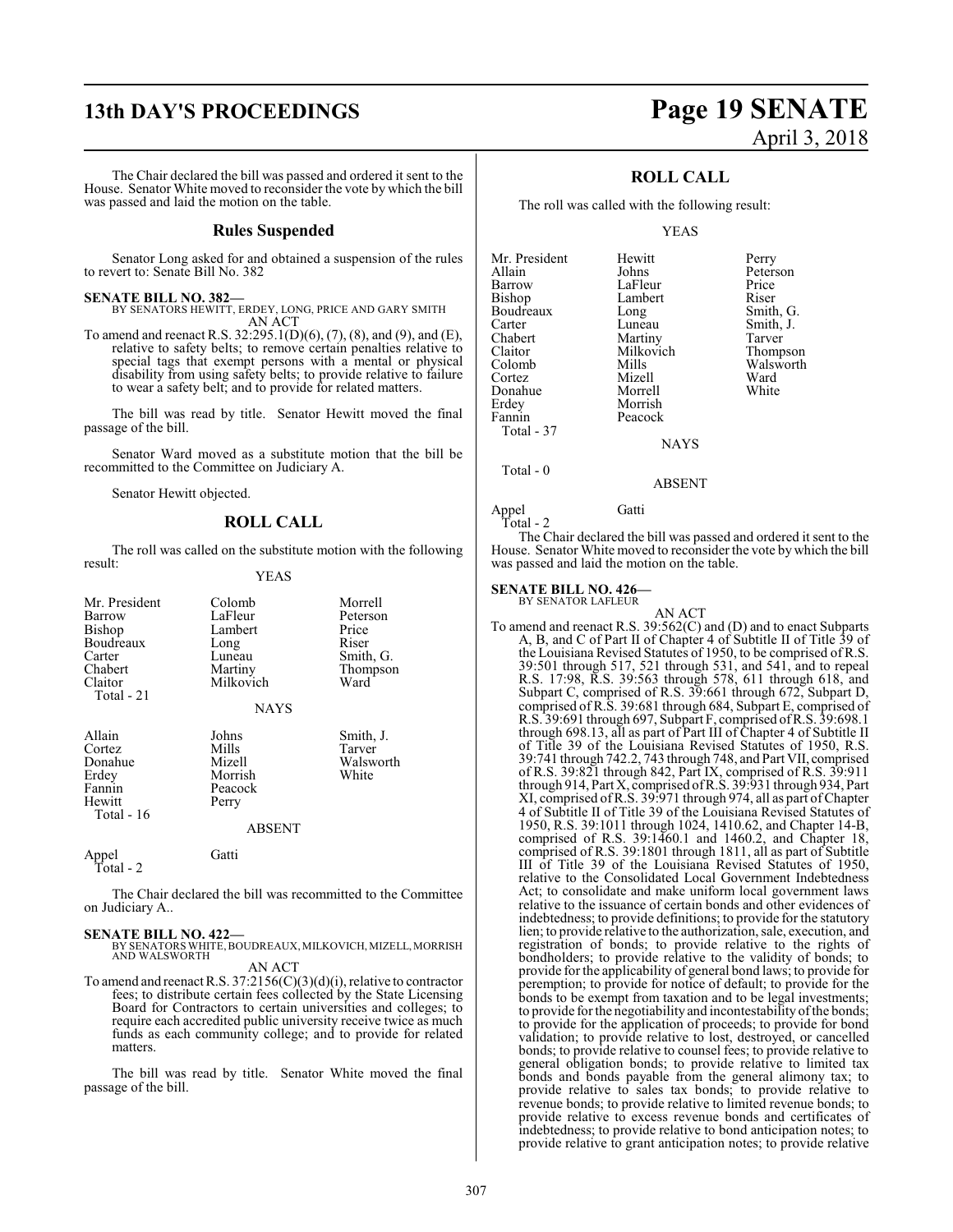# **Page 20 SENATE 13th DAY'S PROCEEDINGS**

to assessment certificates; to provide relative to refunding bonds; to provide transitional provisions; to provide for an effective date; and to provide for related matters.

#### **Floor Amendments**

Senator Martiny sent up floor amendments.

#### **SENATE FLOOR AMENDMENTS**

Amendments proposed by Senator Martiny on behalf of the Legislative Bureau to Engrossed Senate Bill No. 426 by Senator LaFleur

AMENDMENT NO. 1 On page 2, line 27, change "**part**" to "**Part**"

AMENDMENT NO. 2 On page 5, line 14, change "**homestead exempt**" to "**homesteadexempt**"

AMENDMENT NO. 3 On page 6, line 18, following "**however**" insert "**,**"

AMENDMENT NO. 4 On page 11, line 20, change "**whenever**" to "**when**"

AMENDMENT NO. 5 On page 17, line 16, change "**hereafter enacted**" to "**enacted on and after the effective date of this Section**"

AMENDMENT NO. 6 On page 18, line 28, change "**said**" to "**the**"

AMENDMENT NO. 7 On page 18, line 29, change "**said**" to "**the**"

AMENDMENT NO. 8 On page 24, line 2, change "**said**" to "**the**"

AMENDMENT NO. 9 On page 24, line 21, change "**said**" to "**which**"

AMENDMENT NO. 10 On page 31, line 19, change "percentum" to "**percent**"

AMENDMENT NO. 11 On page 31, line 20, change "percentum" to "**percent**"

AMENDMENT NO. 12 On page 31, line 21, change "homestead exempt" to "**homesteadexempt**"

AMENDMENT NO. 13 On page 32, line 3, change "homestead exempt" to "**homesteadexempt**"

On motion of Senator Martiny, the amendments were adopted.

#### **Floor Amendments**

Senator LaFleur proposed the following amendments.

#### **SENATE FLOOR AMENDMENTS**

Amendments proposed by Senator LaFleur to Engrossed Senate Bill No. 426 by Senator LaFleur

AMENDMENT NO. 1 On page 1, line 2, delete "Subparts A, B, and C of"

AMENDMENT NO. 2 On page 2, lines 19 and 20, delete "Subparts A, B, and C of" AMENDMENT NO. 3

On page 10, lines 24 and 25, change "**Section 244 of Part XI of Chapter 4**" to "**R.S. 39:244**"

AMENDMENT NO. 4

On page 10, line 27, change "**Section 244**" to "**R.S. 39:244**"

AMENDMENT NO. 5 On page 13, line 19, change "**R.S. 39:525**" to "**R.S. 39:515**"

AMENDMENT NO. 6 On page 30, line 8, change "**R.S. 30:2034**" to "**Chapter 14 of Subtitle II of Title 30 of the Louisiana Revised Statutes of 1950**"

On motion of Senator LaFleur, the amendments were adopted.

#### **Floor Amendments**

Senator LaFleur proposed the following amendments.

#### **SENATE FLOOR AMENDMENTS**

Amendments proposed by Senator LaFleur to Engrossed Senate Bill No. 426 by Senator LaFleur

AMENDMENT NO. 1 On page 1, line 2, change "A, B, and C" to "A and B"

AMENDMENT NO. 2 On page 1, at the end of line 13, delete "1410.62,"

AMENDMENT NO. 3 On page 1, line 4, after "517," delete the remainder of the line and insert: "and 521 through 531, and to repeal"

AMENDMENT NO. 4 On page 2, delete line 16, and insert "bonds; to provide for an effective date; and to"

AMENDMENT NO. 5 On page 2, line 20, change "A, B, and C" to "A and B"

AMENDMENT NO. 6 On page 2, line 21, after "517," delete the remainder of the line and insert: "and 521 through 531, are hereby"

AMENDMENT NO. 7 On page 3, line 19, after "**shall be**" delete the remainder of the line, delete line 20, and on line 21, delete "**at its option utilize**" and insert "**subject to**"

AMENDMENT NO. 8 On page 11, line 19, after "**bonds**" and before "**shall**" insert "**under this Part**"

AMENDMENT NO. 9 On page 11, line 22, change "**timely.**" to "**within five business days of when due.**"

AMENDMENT NO. 10 On page 11, line 24, change "**timely.**" to "**within five business days of when due.**"

AMENDMENT NO. 11 On page 20, delete line 9, and insert "**A. Any governmental entity**"

AMENDMENT NO. 12 On page 29, delete lines 14 through 29, on page 30, delete lines 1 through 29, and on page 31, delete lines 1 through 10

AMENDMENT NO. 13 On page 31, line 15, change "**The**" to "**Except as otherwise provided by law, the**"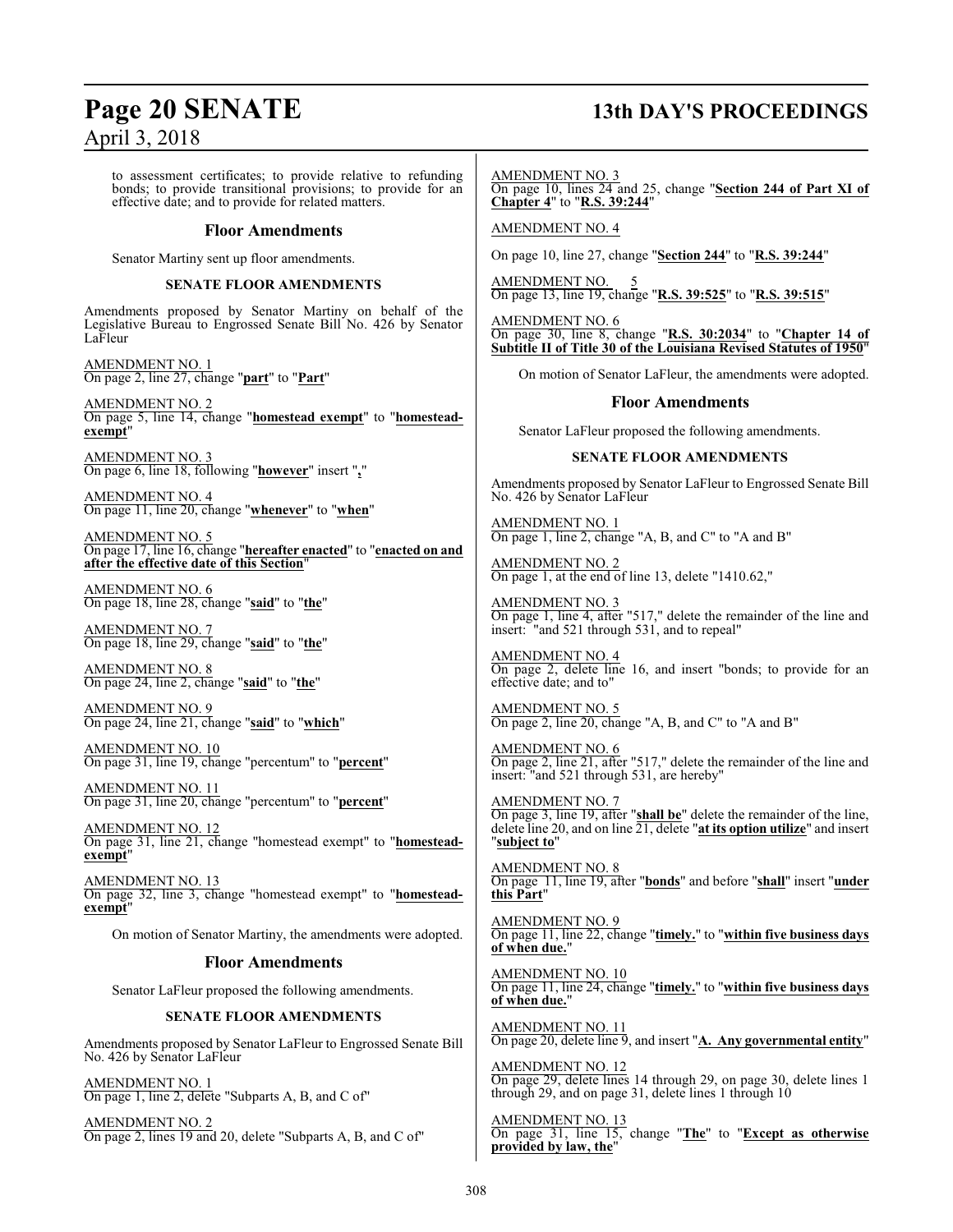# **13th DAY'S PROCEEDINGS Page 21 SENATE**

#### AMENDMENT NO. 14

On page 31, line 27, change "**The**" to "**Except as otherwise provided by law, the**"

AMENDMENT NO. 15 On page 32, delete line 26

AMENDMENT NO. 16 On page 32, line 27, change "Section 4. The provisions of Sections 1, 3, and 4" to "Section 3. The provisions of Sections 1 and 3"

AMENDMENT NO. 17 On page 33, line 2, change "2019" to "2021"

On motion of Senator LaFleur, the amendments were adopted.

The bill was read by title. Senator LaFleur moved the final passage of the amended bill.

### **ROLL CALL**

The roll was called with the following result:

#### YEAS

| Mr. President<br>Allain<br>Barrow<br><b>Bishop</b><br>Boudreaux<br>Carter<br>Chabert<br>Claitor<br>Cortez<br>Donahue<br>Erdey<br>Fannin<br>Total - 36 | Hewitt<br>Johns<br>LaFleur<br>Lambert<br>Long<br>Luneau<br>Martiny<br>Milkovich<br>Mills<br>Mizell<br>Morrell<br>Morrish<br><b>NAYS</b> | Peacock<br>Perry<br>Peterson<br>Price<br>Riser<br>Smith, G.<br>Smith, J.<br>Tarver<br>Thompson<br>Walsworth<br>Ward<br>White |
|-------------------------------------------------------------------------------------------------------------------------------------------------------|-----------------------------------------------------------------------------------------------------------------------------------------|------------------------------------------------------------------------------------------------------------------------------|
| Total - 0                                                                                                                                             | ABSENT                                                                                                                                  |                                                                                                                              |
| Appel                                                                                                                                                 | Colomb                                                                                                                                  | ( <del>ì</del> attı                                                                                                          |

 Total - 3 The Chair declared the amended bill was passed, ordered reengrossed and sent to the House. Senator LaFleur moved to reconsider the vote by which the bill was passed and laid the motion

# **SENATE BILL NO. 68—** BY SENATOR CLAITOR

on the table.

AN ACT

To amend and reenact R.S. 32:58(A), relative to careless operation of motor vehicles; to provide that careless operation includes injury or damage caused by the wake created by a motor vehicle during flood conditions; and to provide for related matters.

On motion of Senator Claitor, the bill was read by title and returned to the Calendar, subject to call.

#### **SENATE BILL NO. 70—** BY SENATOR MIZELL

AN ACT

To amend and reenact Code of Criminal Procedure Article  $895(A)(13)(a)$  and to enact R.S. 15:574.4.2(I), relative to probation and parole; to provide that a warrantless search may be conducted of a probationer's residence under certain circumstances by either the probation officer assigned to the probationer or by a probation officer assigned by the Department of Public Safety and Corrections to conduct the search; to define "probation and parole officer"; to provide relative to legislative intent; and to provide for related matters.

# April 3, 2018

#### **Floor Amendments**

Senator Mizell proposed the following amendments.

#### **SENATE FLOOR AMENDMENTS**

Amendments proposed by Senator Mizell to Engrossed Senate Bill No. 70 by Senator Mizell

#### AMENDMENT NO. 1

On page 2, lines 20 and 21 change "*State of Louisiana v. Kayla Brignac,* 2017-KK-0448 (Sup. Ct. 10/18/17)" to "*State of Louisiana v. Brignac*, 17-448, (La. 10/18/17), 234 So.3d 46"

On motion of Senator Mizell, the amendments were adopted.

The bill was read by title. Senator Mizell moved the final passage of the amended bill.

#### **ROLL CALL**

The roll was called with the following result:

#### YEAS

| Mr. President | Hewitt        | Perry     |
|---------------|---------------|-----------|
| Allain        | Johns         | Peterson  |
| Barrow        | LaFleur       | Price     |
| Bishop        | Lambert       | Riser     |
| Boudreaux     | Long          | Smith, G  |
| Carter        | Luneau        | Smith, J. |
| Chabert       | Martiny       | Tarver    |
| Claitor       | Milkovich     | Thompso   |
| Colomb        | Mills         | Walswor   |
| Cortez        | Mizell        | Ward      |
| Donahue       | Morrell       | White     |
| Erdey         | Morrish       |           |
| Fannin        | Peacock       |           |
| Total - 37    |               |           |
|               | <b>NAYS</b>   |           |
| Total $-0$    |               |           |
|               | <b>ABSENT</b> |           |
| Appel         | Gatti         |           |

Smith, G. Execution Smith, J.<br>
Exercise Smith, J.<br>
Tarver covich Thompson s Walsworth<br>ell Ward

Total - 2

The Chair declared the amended bill was passed, ordered reengrossed and sent to the House. Senator Mizell moved to reconsider the vote by which the bill was passed and laid the motion on the table.

# **SENATE BILL NO. 102—** BY SENATOR MORRELL

AN ACT

To amend and reenact R.S.  $15:901(D)(1)$  and 906, and the introductory paragraph of Children's Code Articles 116 and 116(24.2), 801, 897.1, 901(B), the introductory paragraph of (D), (E), and (F), to enact Children's Code Article 897.1(D) and (E), and to repeal Children's Code Article 901(G), relative to juvenile justice; to provide relative to disposition in delinquency cases; to provide relative to disposition after adjudication of certain felony-grade delinquent acts; to provide relative to modification of dispositions; to provide relative to parole for certain juveniles; to provide relative to the duration of dispositions; to provide relative to applicability; to provide for exceptions; to provide for technical changes; and to provide for related matters.

The bill was read by title. Senator Morrell moved the final passage of the bill.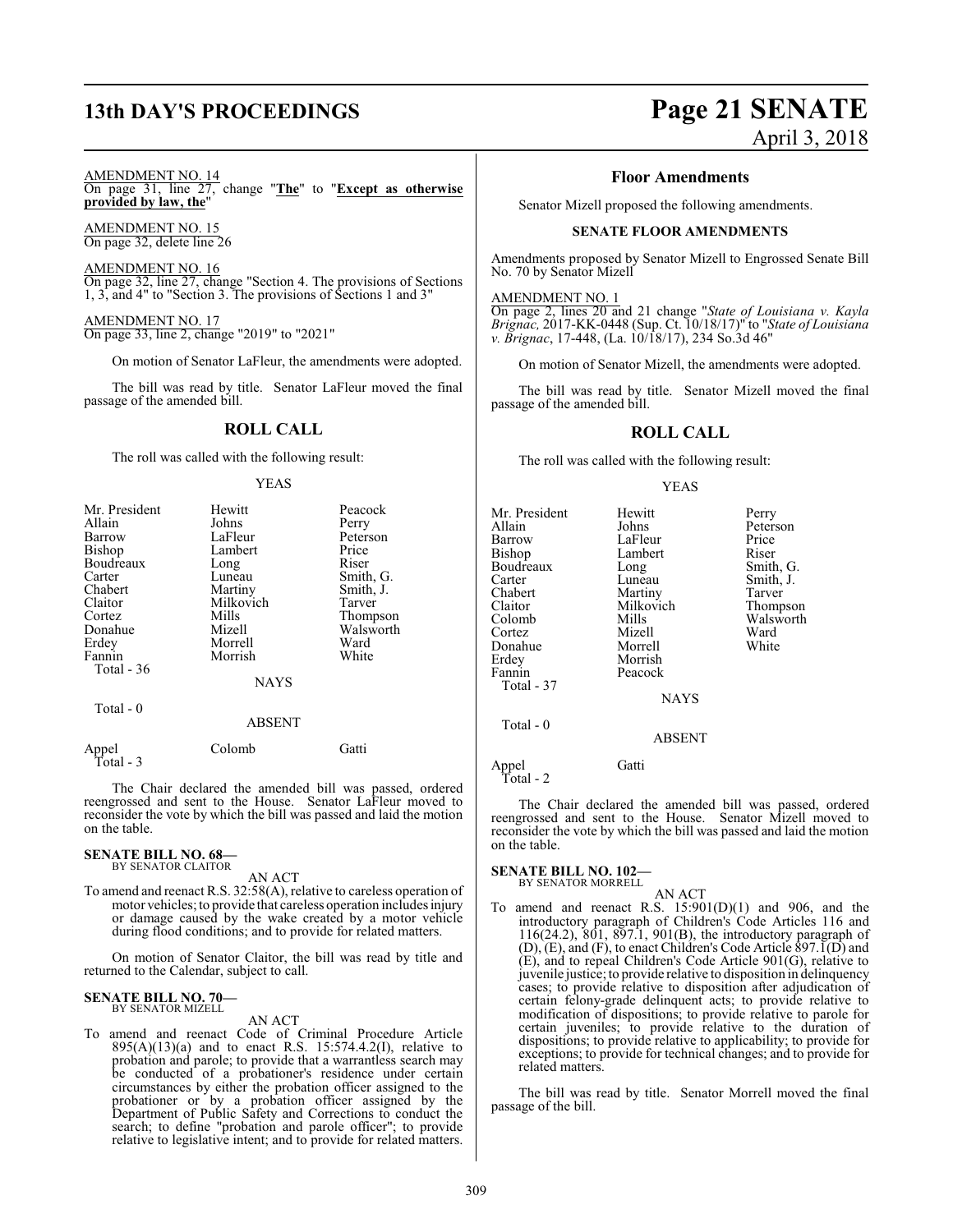# **Page 22 SENATE 13th DAY'S PROCEEDINGS** April 3, 2018

### **ROLL CALL**

The roll was called with the following result:

#### YEAS

| Mr. President<br>Allain<br>Barrow<br><b>Bishop</b><br>Boudreaux<br>Carter<br>Chabert<br>Claitor<br>Colomb<br>Cortez | Erdey<br>Johns<br>LaFleur<br>Long<br>Luneau<br>Martiny<br>Mills<br>Mizell<br>Morrell<br>Morrish | Perry<br>Peterson<br>Price<br>Riser<br>Smith, G.<br>Smith, J.<br>Tarver<br>Thompson<br>Walsworth<br>Ward |
|---------------------------------------------------------------------------------------------------------------------|-------------------------------------------------------------------------------------------------|----------------------------------------------------------------------------------------------------------|
| Donahue                                                                                                             | Peacock                                                                                         | White                                                                                                    |
| Total $-33$                                                                                                         | <b>NAYS</b>                                                                                     |                                                                                                          |
| Fannin<br>Hewitt<br>$Total - 4$                                                                                     | Lambert<br>Milkovich                                                                            |                                                                                                          |

#### ABSENT

Appel Gatti Total - 2

The Chair declared the bill was passed and ordered it sent to the House. Senator Morrell moved to reconsider the vote by which the bill was passed and laid the motion on the table.

#### **SENATE BILL NO. 103—** BY SENATOR MORRELL

AN ACT

To amend and reenact Children's Code Art. 408, relative to juvenile court proceedings; to prohibit the use of restraints on a child except under certain circumstances; to provide for exceptions; to provide for a procedure to determine if restraints are necessary; to provide for notice; and to provide for related matters.

On motion of Senator Morrell, the bill was read by title and returned to the Calendar, subject to call.

#### **SENATE BILL NO. 106—** BY SENATOR MORRELL

AN ACT

To amend and reenact Children's Code Art. 898(B)(1) and (2) and  $(C)(1)(a)$  and  $(2)$  and  $906(B)(1)$  and to enact Children's Code Art.  $898(B)(4)$  and  $906(B)(4)$ , relative to juvenile justice; to provide relative to the duration of a disposition based on a felony-grade adjudication; to provide relative to modification of dispositions; to provide for hearings; to provide for applicability; to provide for the scheduling of hearings; and to provide for related matters.

On motion of Senator Morrell, the bill was read by title and returned to the Calendar, subject to call.

#### **SENATE BILL NO. 120—** BY SENATOR PERRY

AN ACT

To amend and reenact R.S. 13:5554(G)(1) and to enact R.S. 13:5554(II), relative to payment of certain premium costs of retired sheriffs and retired deputy sheriffs; to provide relative to payment of certain premium costs for retired sheriffs and retired deputy sheriffs of the Vermilion Parish Sheriff's Office; to provide for eligibility for payment of premium costs; to provide for applicability; and to provide for related matters.

On motion of Senator Perry, the bill was read by title and returned to the Calendar, subject to call.

#### **SENATE BILL NO. 231—**

BY SENATOR MORRELL

AN ACT To amend and reenact R.S. 14:95.1.3(D) and 95.10(B) and the introductory paragraph of R.S. 46:2136.3(A), to enact R.S.  $14:79(A)(4)$  and  $(\breve{C})(3)$ , 95.1.3(E), R.S. 46:2136.3(C), and Title XXXV of the Code of Criminal Procedure, to be comprised of Arts. 1000 through 1003, and to repeal R.S. 46:2137, relative to firearms; to provide penalties for the violation of a protective order; to provide penalties for fraudulent firearms purchases; to require certain reporting; to create a firearm transfer program; to designate sheriffs as repository for firearms; to provide procedure for storage and return of firearms; to require the development of forms, policies, and procedures; and to provide for related matters.

#### **Floor Amendments**

Senator Martiny sent up floor amendments.

#### **SENATE FLOOR AMENDMENTS**

Amendments proposed by Senator Martiny on behalf of the Legislative Bureau to Engrossed Senate Bill No. 231 by Senator Morrell

AMENDMENT NO. 1 On page 5, line 7, change "**(R.S. 14:39.9).**" to "**(R.S. 14:34.9).**"

On motion of Senator Martiny, the amendments were adopted.

#### **Floor Amendments**

Senator Morrell proposed the following amendments.

#### **SENATE FLOOR AMENDMENTS**

Amendments proposed by Senator Morrell to Engrossed Senate Bill No. 231 by Senator Morrell

AMENDMENT NO. 1 On page 1, line 3, delete  $''(C)(3)$ ,"

AMENDMENT NO. 2 On page 1, line 13, delete "and (C)(3)"

AMENDMENT NO. 3 On page 2, line 3, after "**weapon**" insert "**in violation of R.S. 14:95.1, 95.1.3, or 95.10**"

AMENDMENT NO. 4 On page 2, delete lines 5 through 11

AMENDMENT NO. 5 On page 2, line 14, after "of" delete "this" and insert "**Subsection A of this**"

AMENDMENT NO. 6 On page 2, at the end of line 15, insert "with or"

AMENDMENT NO. 7 On page 2, delete line 16 and insert "without hard labor, for not less than one year or more than five **twenty**"

AMENDMENT NO. 8

On page 2, line 20, after "**of**" delete "**this**" and insert "**Subsection A of this**"

#### AMENDMENT NO. 9

On page 2, delete lines 26 through 29 and insert "**purchase occurred and to the Louisiana Automated Victim Notification System within seventy-two hours of the attempted purchase in a format prescribed by the sheriff.**"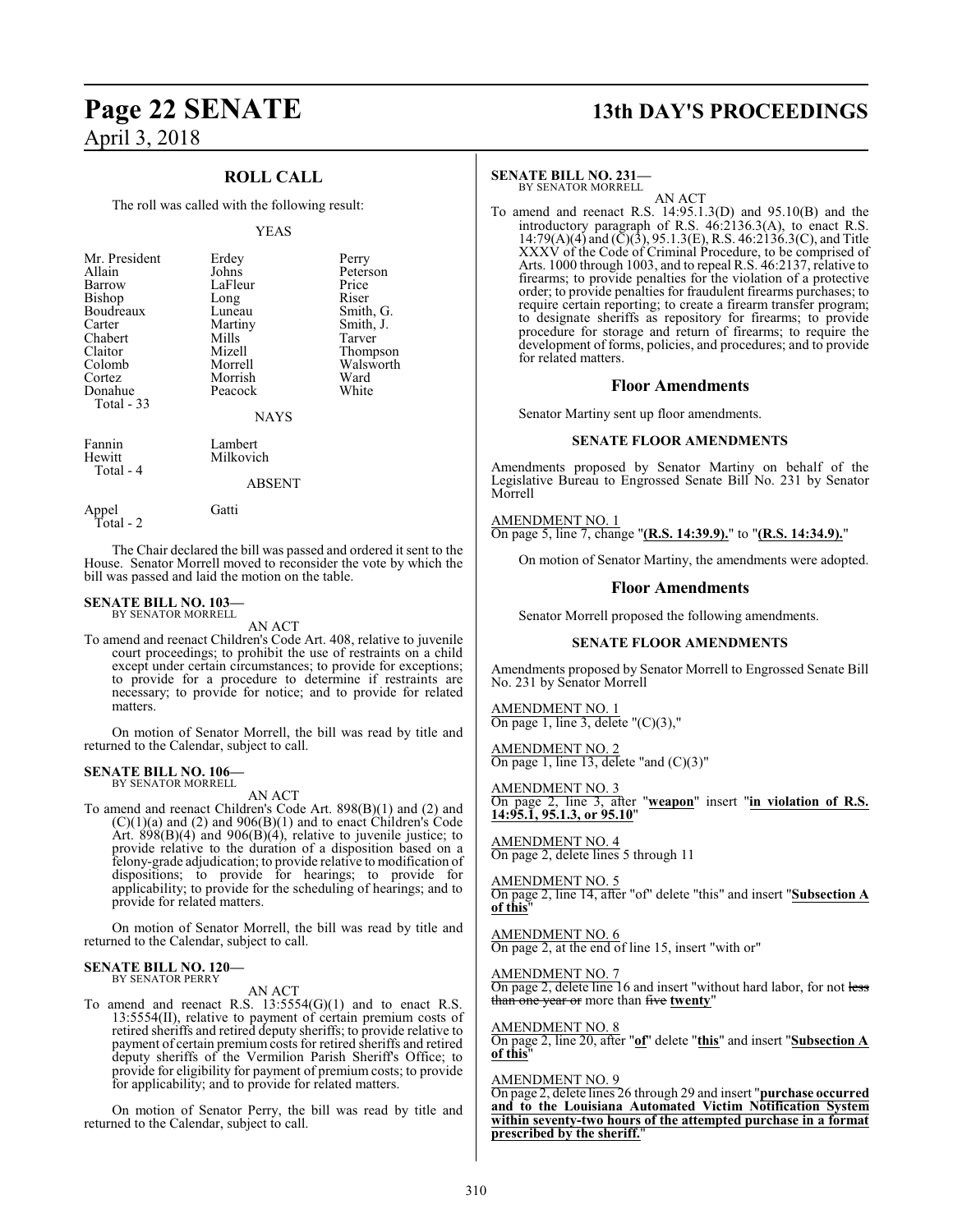# **13th DAY'S PROCEEDINGS Page 23 SENATE**

## AMENDMENT NO. 10

On page 3, delete lines 1 through 6

### AMENDMENT NO. 11

On page 3, delete lines 7 through 13 and insert the following:

"**(2) If the person has a permanent injunction or protective order issued against him, the sheriff shall notify state police who shall cause the person to be flagged as prohibited from possessing a firearm pursuant to R.S. 14:95.1 or 95.10 or R.S. 46:2136.3 in the Louisiana Computerized Criminal History database.**"

#### AMENDMENT NO. 12

On page 3, line 14, change "**(4)**" to "**(3)**"

#### AMENDMENT NO. 13

On page 3, delete line 25 and insert "be imprisoned with or without hard labor for not less than one year nor more"

#### AMENDMENT NO. 14

On page 6, delete lines 19 through 29, and on page 7, delete lines 1 through 3 and insert the following:

"**Art. 1002. Transfer or storage of transferred firearms**

**A.(1) The sheriff of each parish shall be responsible for oversight of firearm transfers in his parish. For each firearm transferred pursuant to this Title, the sheriff shall offer all of the following options to the transferor:**

**(a) Allow a third party to receive and hold the transferred firearms. The third party shall complete a firearms acknowledgment for that, at a minimum, informs the third party of the relevant state and federal laws, lists the consequences for noncompliance, and asks if the third party is able to lawfully possess a firearm. No firearm shall be transferred to a third party living in the same residence as the transferor at the time of transfer. The sheriff shall prescribe the manner in which firearms are transferred to a third party.**

**(b) Store the transferred firearms in a storage facility with which the sheriff has contracted for the storage of transferred firearms. The sheriff may charge a reasonable fee for the storage of such firearms.**

**(c) Oversee the legal sale of the transferred firearms to a third party. The sheriff may contract with a licensed firearms dealer for such purpose. The sheriff may charge a reasonable fee to oversee the sale of firearms.**

**(2) The sheriff may also accept and store the transferred firearms. The sheriff may charge a reasonable fee for the storage of such firearms.**"

### AMENDMENT NO. 15

On page 7, line 24, after "**parish**" insert "**and state police bureau of criminal identification and information**"

#### AMENDMENT NO. 16

On page 7, line 28, after "**return of transferred firearms,**" and before "**the**" insert "**the flagging of prohibited possessors of firearms in the Louisiana Criminal History Database,**"

#### AMENDMENT NO. 17

On page 8, between lines 2 and 3, insert the following:

"Section 5. If any provision or item of this Act, or the application thereof, is held invalid, such invalidity shall not affect other provisions, items, or applications of the Act which can be given effect without the invalid provision, item, or application and to this end the provisions of this Act are hereby declared severable."

#### AMENDMENT NO. 18

On page 8, line 3, change "Section 5." to "Section 6."

On motion of Senator Morrell, the amendments were adopted.

#### **Floor Amendments**

Senator Peacock proposed the following amendments.

# April 3, 2018

#### **SENATE FLOOR AMENDMENTS**

Amendments proposed by Senator Peacock to Engrossed Senate Bill No. 231 by Senator Morrell

#### AMENDMENT NO. 1

On page 6, line 6, after "**form.**" insert "**The proof of transfer form shall not contain the quantity of firearms transferred or any identifying information about any firearm transferred.**"

#### AMENDMENT NO. 2

On page 7, at the end of line 18, insert "**After a firearm is returned pursuant to this Subsection, the sheriff shall destroy the records pertaining to the returned firearm and shall notify the clerk of court of the parish that the transferred firearm has been returned and instruct the clerk of court to destroy the pertinent record.**"

#### **Motion**

Senator Morrell moved for a division of the question on the floor amendments.

Without objection, so ordered.

Senator Morrell moved the adoption of Amendment No. 1.

### **ROLL CALL**

The roll was called with the following result:

YEAS

| Mr. President<br>Allain<br>Barrow<br><b>Bishop</b><br>Boudreaux<br>Carter<br>Chabert<br>Claitor<br>Colomb<br>Cortez<br>Donahue<br>Erdey<br>Total - 36 | Fannin<br>Hewitt<br>Johns<br>Lambert<br>Long<br>Lunĕau<br>Martiny<br>Milkovich<br>Mills<br>Mizell<br>Morrell<br>Morrish<br>NAYS | Peacock<br>Perry<br>Peterson<br>Price<br>Riser<br>Smith, G.<br>Smith, J.<br>Tarver<br>Thompson<br>Walsworth<br>Ward<br>White |
|-------------------------------------------------------------------------------------------------------------------------------------------------------|---------------------------------------------------------------------------------------------------------------------------------|------------------------------------------------------------------------------------------------------------------------------|
|-------------------------------------------------------------------------------------------------------------------------------------------------------|---------------------------------------------------------------------------------------------------------------------------------|------------------------------------------------------------------------------------------------------------------------------|

Total - 0

Appel Gatti LaFleur Total - 3

The Chair declared Amendment No. 1 was adopted.

Senator Morrell moved the adoption of Amendment No. 2.

ABSENT

#### **ROLL CALL**

The roll was called with the following result:

|                                                                                                               | YEAS                                                                                                    |                                                                                              |
|---------------------------------------------------------------------------------------------------------------|---------------------------------------------------------------------------------------------------------|----------------------------------------------------------------------------------------------|
| Mr. President<br>Allain<br>Chabert<br>Claitor<br>Cortez<br>Donahue<br>Erdey<br>Fannin<br>Hewitt<br>Total - 27 | Johns<br>Lambert<br>Long<br>Luneau<br>Milkovich<br>Mills<br>Mizell<br>Morrish<br>Peacock<br><b>NAYS</b> | Perry<br>Riser<br>Smith, G.<br>Smith, J.<br>Tarver<br>Thompson<br>Walsworth<br>Ward<br>White |
| <b>Barrow</b><br>Bishop<br>Boudreaux                                                                          | Carter<br>Colomb<br>Morrell                                                                             | Peterson<br>Price                                                                            |

Total - 8

Boudreaux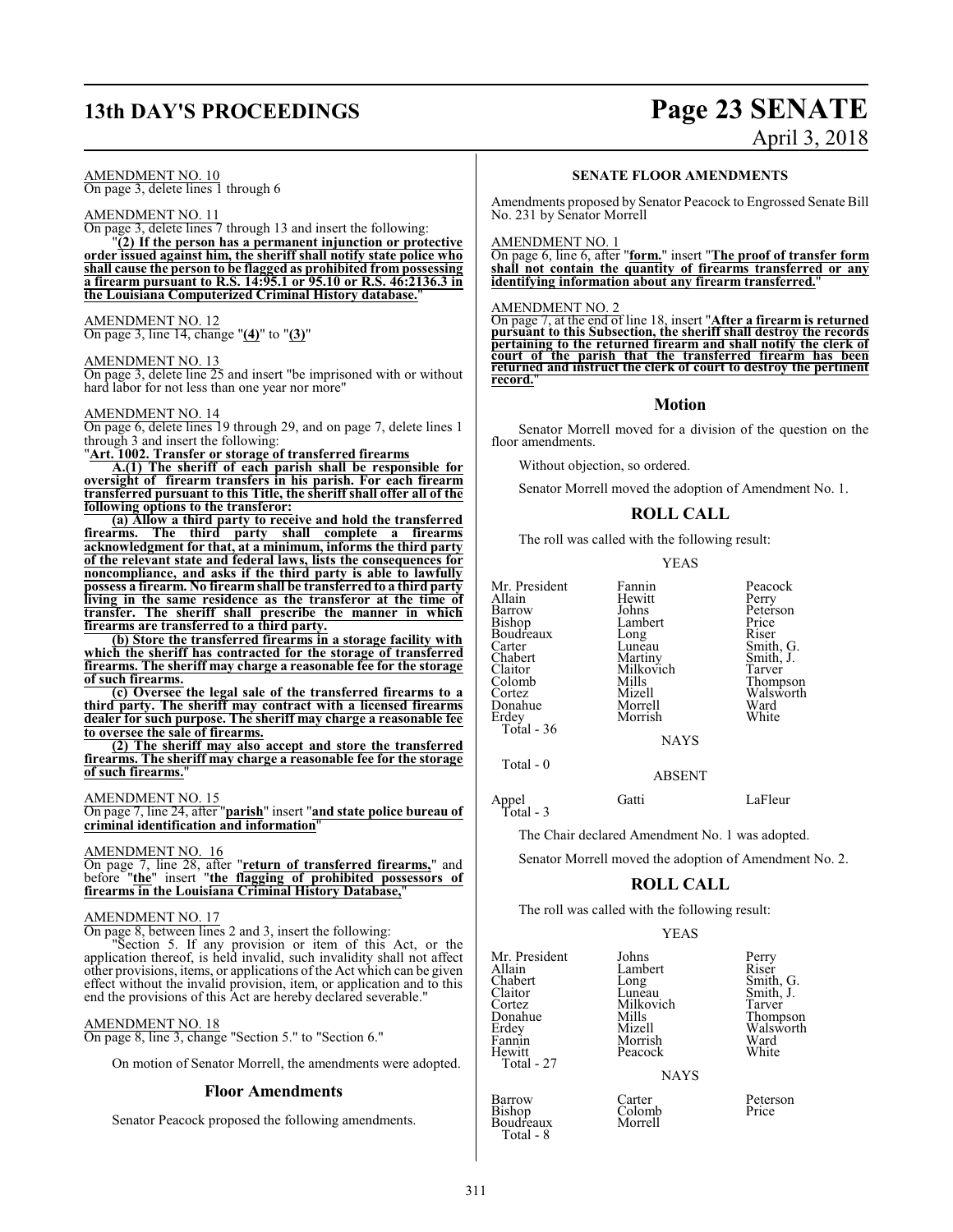### ABSENT

Appel LaFleur<br>Gatti Martiny Total - 4

Martiny

The Chair declared Amendment No. 2 was adopted.

The bill was read by title. Senator Morrell moved the final passage of the amended bill.

### **ROLL CALL**

The roll was called with the following result:

#### YEAS

| Mr. President<br>Allain<br>Barrow<br>Bishop<br>Boudreaux<br>Carter<br>Chabert<br>Claitor<br>Colomb<br>Cortez<br>Total - 29 | Donahue<br>Hewitt<br>Johns<br>Long<br>Luneau<br>Martiny<br>Mills<br>Mizell<br>Morrell<br>Morrish<br><b>NAYS</b> | Peacock<br>Peterson<br>Price<br>Riser<br>Smith, G.<br>Tarver<br>Thompson<br>Walsworth<br>Ward |
|----------------------------------------------------------------------------------------------------------------------------|-----------------------------------------------------------------------------------------------------------------|-----------------------------------------------------------------------------------------------|
| Erdey<br>Fannin<br>Total - 5                                                                                               | Lambert<br>Milkovich<br><b>ABSENT</b>                                                                           | Perry                                                                                         |
| Appel<br>Gatti<br>Total - 5                                                                                                | LaFleur<br>Smith, J.                                                                                            | White                                                                                         |

The Chair declared the amended bill was passed, ordered reengrossed and sent to the House. Senator Morrell moved to reconsider the vote by which the bill was passed and laid the motion on the table.

#### **Motion**

Senator Colomb moved to suspend the rules to call Senate Bill No. 235 out of its regular order.

Without objection, so ordered.

# **SENATE BILL NO. 235—** BY SENATOR COLOMB

AN ACT<br>To amend and reenact R.S. 22:1038(A) and to enact R.S. 22:1038(G), relative to insurance coverage for hearing aids; to require hearing aid coverage for individuals covered under certain insurance policies; to provide with respect to policies already in effect; and to provide for related matters.

#### **Floor Amendments**

Senator Martiny sent up floor amendments.

#### **SENATE FLOOR AMENDMENTS**

Amendments proposed by Senator Martiny on behalf of the Legislative Bureau to Engrossed Senate Bill No. 235 by Senator Colomb

AMENDMENT NO. 1 On page 2, line 2, following "**contract,**" and before "**or plan**" insert "**program,**"

#### AMENDMENT NO. 2

On page 2, line 3, following "**contract,**" and before "**or plan**" insert "**program,**"

On motion of Senator Martiny, the amendments were adopted.

# **Page 24 SENATE 13th DAY'S PROCEEDINGS**

#### **Floor Amendments**

Senator Colomb proposed the following amendments.

#### **SENATE FLOOR AMENDMENTS**

Amendments proposed by Senator Colomb to Engrossed Senate Bill No. 235 by Senator Colomb

#### AMENDMENT NO. 1

On page 2, at the end of line 11, after "**2020**" insert "**, but hearing aid providers may offer the option described in this Subsection on or after January 1, 2019**"

On motion of Senator Colomb, the amendments were adopted.

The bill was read by title. Senator Colomb moved the final passage of the amended bill.

#### **ROLL CALL**

The roll was called with the following result:

#### YEAS

| Mr. President | Fannin        | Peacock   |
|---------------|---------------|-----------|
| Allain        | Hewitt        | Perry     |
| Barrow        | Johns         | Peterson  |
| Bishop        | Lambert       | Price     |
| Boudreaux     | Long          | Riser     |
| Carter        | Luneau        | Smith, G. |
| Chabert       | Martiny       | Smith, J. |
| Claitor       | Milkovich     | Tarver    |
| Colomb        | Mills         | Thompson  |
| Cortez        | Mizell        | Walsworth |
| Donahue       | Morrell       | Ward      |
| Erdey         | Morrish       | White     |
| Total - 36    |               |           |
|               | <b>NAYS</b>   |           |
| Total $-0$    |               |           |
|               | <b>ABSENT</b> |           |
|               |               |           |

Appel Gatti LaFleur Total - 3

The Chair declared the amended bill was passed, ordered reengrossed and sent to the House. Senator Colomb moved to reconsider the vote by which the bill was passed and laid the motion on the table.

#### **Rules Suspended**

Senator Tarver asked for and obtained a suspension of the rules to revert to the Morning Hour.

#### **Introduction of Senate Bills and Joint Resolutions**

Senator Tarver asked for and obtained a suspension of the rules to read Senate Concurrent Resolutions a first and second time.

**SENATE BILL NO. 521—** BY SENATOR CLAITOR

## AN ACT

To amend and reenact R.S.  $13:5401(B)(1)$  and to enact R.S. 13:5401(B)(3)(d) and Code of Criminal Procedure Art.  $890.3(A)(3)$ , relative to reentry courts; to provide relative to eligibility requirements for workforce development sentencing programs; and to provide for related matters.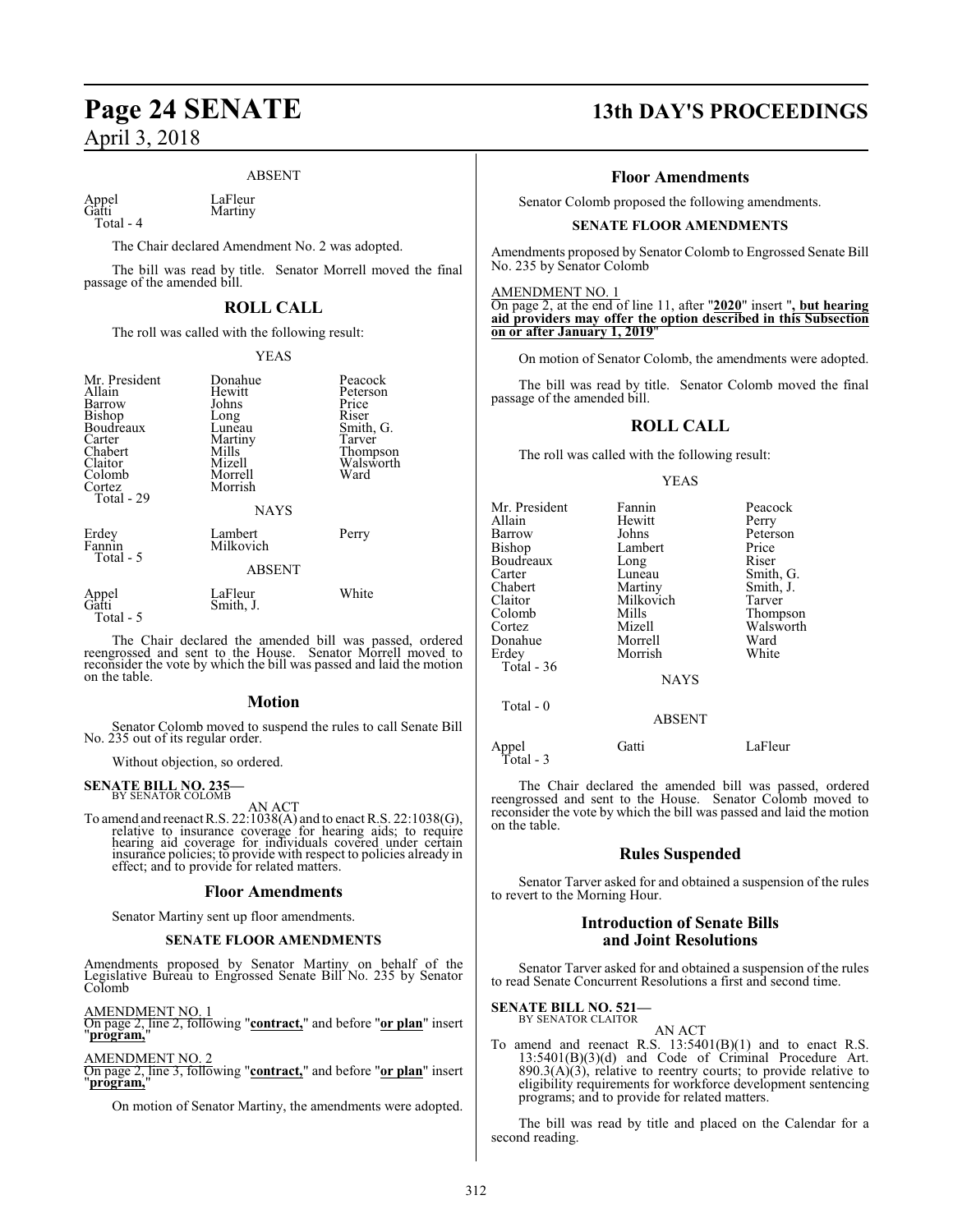#### **SENATE BILL NO. 522—** BY SENATOR CLAITOR

AN ACT

To amend and reenact Code of Criminal Procedure Art.  $875.1(D)(1)(a)$ ,  $(E)$ , and  $(F)$  and to enact Code of Criminal Procedure Art. 875.1(G), relative to restitution; to provide relative to payment of restitution to the victim of a crime; to prohibit the waiver and forgiveness of a defendant's financial obligations that are designated as restitution; and to provide for related matters.

The bill was read by title and placed on the Calendar for a second reading.

#### **SENATE BILL NO. 523—** BY SENATOR MIZELL

AN ACT

To amend and reenact R.S. 17:7(2)(f) and to enact R.S. 17:3996(B)(45), relative to the power and duties of the state Board of Elementary and Secondary Education; to provide relative to the expenditure of minimum foundation program formula funds; to provide relative to the collection and reporting of certain education-related expenditure data; and to provide for related matters.

The bill was read by title and placed on the Calendar for a second reading.

#### **SENATE BILL NO. 524—** BY SENATOR LONG

AN ACT

To amend and reenact R.S. 38:2325(A)(16)(d) and 3097.4(D)(7) and to enact R.S. 38:3097.4(D)(8), relative to the Sabine River Authority; to add certain requirements prior to entering into any contracts to sell water; and to provide for related matters.

The bill was read by title and placed on the Calendar for a second reading.

# **SENATE BILL NO. 525—** BY SENATOR LAFLEUR

AN ACT

To enact R.S. 4:147.1(D), relative to horse racing; to provide for the duties and powers of the Louisiana State Racing Commission; to provide relative to purse monies for horse races; to provide relative to net slot machine proceeds received for purses; to provide relative to thoroughbred horse racing; to provide relative to eligible facilities; to provide relative to the transfer of slot machine proceeds from one eligible facility to another; and to provide for related matters.

The bill was read by title and placed on the Calendar for a second reading.

#### **SENATE BILL NO. 526—** BY SENATOR LAFLEUR

AN ACT

To enact R.S. 47:114.1, relative to reporting requirements to the Department ofRevenue; to require businesses and governmental entities that pay certain service providers to file reports; to provide for the format of the reports; to provide for hardship exceptions; to provide for penalties; and to provide for related matters.

The bill was read by title and placed on the Calendar for a second reading.

#### **SENATE BILL NO. 527—** BY SENATOR LAFLEUR

AN ACT

To amend and reenact R.S. 4:214.1(B), relative to horse racing; to provide relative to quarter horse racing; to provide relative to thoroughbred horse racing; to remove requirement of quarter horse racing at certain tracks; to provide for distribution of slot proceeds; to provide for exceptions; to provide for applicability; and to provide for related matters.

**13th DAY'S PROCEEDINGS Page 25 SENATE** April 3, 2018

> The bill was read by title and placed on the Calendar for a second reading.

#### **SENATE BILL NO. 528—** BY SENATOR LAFLEUR

AN ACT

To amend and reenact R.S. 37:1360.23(G) and 1360.31(C)(2), relative to physician assistants; to provide for supervising physician capacity; to provide for prescriptive authority eligibility; to provide for clinical hour requirements; to prohibit certain actions by the Louisiana State Board of Medical Examiners; and to provide for related matters.

The bill was read by title and placed on the Calendar for a second reading.

#### **SENATE BILL NO. 529—**

BY SENATOR APPEL

AN ACT

To amend and reenact R.S. 47:303.1(B)(2), (C), (D), (F), and (G), relative to direct payment numbers; to authorize certain nonprofit subsidiaries to obtain direct payment numbers forstate and local sales and use tax; to provide for an effective date; and to provide for related matters.

The bill was read by title and placed on the Calendar for a second reading.

#### **SENATE BILL NO. 530—** BY SENATOR MILKOVICH

AN ACT

To enact R.S. 11:858, relative to the Teachers' Retirement System of Louisiana; to provide for investment expenses; to provide for payments to reduce the unfunded accrued liability of the system; to provide for calculation of employer contributions; to provide for an effective date; and to provide for related matters.

The bill was read by title and placed on the Calendar for a second reading.

**SENATE BILL NO. 531—**

BY SENATOR MILKOVICH

AN ACT To amend and reenact R.S. 46:2742, relative to the reimbursement methodology for nursing homes; to provide for utilization of funds; and to provide for related matters.

The bill was read by title and placed on the Calendar for a second reading.

**SENATE BILL NO. 532—** BY SENATOR MILKOVICH

AN ACT

To enact R.S. 28:919, relative to long-term care; to provide for the establishment of an informed choice in long-term care pilot program at the Northeast Delta Human Services Authority for Louisiana citizens vulnerable to nursing home admission; to provide for diversion and transition; to provide for cooperation by the Louisiana Department of Health; and to provide for related matters.

The bill was read by title and placed on the Calendar for a second reading.

**SENATE BILL NO. 533—** BY SENATOR MILKOVICH

AN ACT

To amend and reenact R.S. 11:2257(C), relative to the Firefighters' Retirement System; to provide relative to the Deferred Retirement Option Plan; to provide an effective date; and to provide for related matters.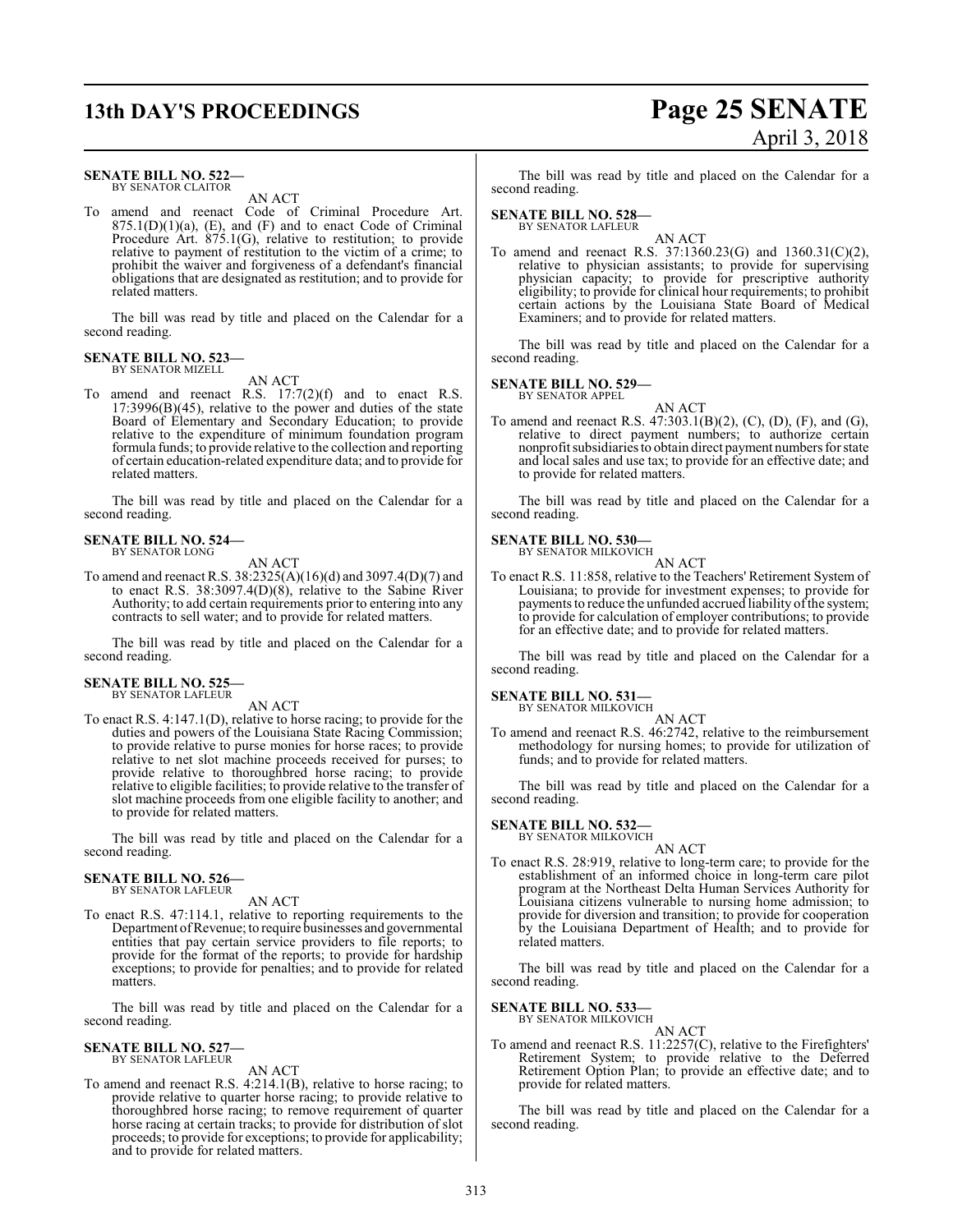## **SENATE BILL NO. 534—**

BY SENATOR MILKOVICH AN ACT

To enact R.S.  $14:30.1(A)(5)$  and 87.6, relative to the crime of second degree murder; to provide that second degree murder is committed when the offender performs an abortion on a person who has been coerced into having the abortion under certain circumstances; to prohibit coercing a person to obtain an abortion; to provide definitions; to provide penalties; and to provide for related matters.

The bill was read by title and placed on the Calendar for a second reading.

#### **SENATE BILL NO. 535—** BY SENATOR THOMPSON

AN ACT

To enact R.S. 33:2740.51.1, relative to the membership of the board of commissioners of an economic development district in certain parishes; to provide for certain qualifications; and to provide for related matters.

The bill was read by title and placed on the Calendar for a second reading.

#### **SENATE BILL NO. 536—** BY SENATOR LUNEAU

AN ACT

To amend and reenact R.S. 23:1124, the introductory paragraph of 1201.1(A), (I)(1), and (K), and 1226(B)(3)(c), relative to workers' compensation; to provide for medical examinations; to provide for suspension of workers' compensation benefits; to provide for procedures; to provide for hearings; to provide for the reinstatement of benefits; and to provide for related matters.

The bill was read by title and placed on the Calendar for a second reading.

#### **SENATE BILL NO. 537—** BY SENATOR LUNEAU

AN ACT

To enact Code of Civil Procedure Art. 4269.2, relative to trusts; to provide relative to placement of a minor's property in trust; to provide relative to certain actions and settlements; to provide certain terms, conditions, procedures, requirements and effects; and to provide for related matters.

The bill was read by title and placed on the Calendar for a second reading.

#### **SENATE BILL NO. 538—** BY SENATOR WARD

AN ACT

To amend and enact R.S. 9:2800.1(E), relative to limitation of liability for loss connected with the sale, serving, or furnishing of alcoholic beverages; to provide relative to exceptions to such limitation of liability; to provide certain terms and conditions; and to provide for related matters.

The bill was read by title and placed on the Calendar for a second reading.

#### **SENATE BILL NO. 539—** BY SENATOR LAMBERT

AN ACT

To amend and reenact R.S. 38:3304(A) and to enact R.S. 38:3304(C), relative to the Amite River Basin Drainage and Water Conservation District; to provide for meetings of the board; to require compliance with the Open Meetings Law; to provide for the location of the meetings; and to provide for related matters.

The bill was read by title and placed on the Calendar for a second reading.

# **Page 26 SENATE 13th DAY'S PROCEEDINGS**

### **SENATE BILL NO. 540—**

BY SENATOR RISER AN ACT

To amend and reenact R.S. 8:454, the introductory paragraph of R.S.  $8:456(A)(1)$ ,  $456(B)$ , and  $457(B)$ , relative to the Louisiana Cemetery Board; to provide for the creation of a master trust fund; to provide for requirements of a master trust fund; to provide for reporting requirements; to provide for certain terms and conditions; and to provide for related matters.

The bill was read by title and placed on the Calendar for a second reading.

#### **SENATE BILL NO. 541** BY SENATOR MORRISH

AN ACT

To amend and reenact the introductory paragraph of R.S. 23:1553(A), relative to unemployment benefits; to provide for requalification of the claimant for unemployment benefits; to provide for noncharging of the employer's experience-rating account; and to provide for related matters.

The bill was read by title and placed on the Calendar for a second reading.

#### **SENATE BILL NO. 542—** BY SENATOR JOHNS



To enact R.S. 47:338.219, relative to the hotel and motel occupancy tax; to authorize the governing authority ofCalcasieu Parish and of each municipality within the parish to levy and collect an additional one percent hotel and motel occupancy tax; to provide for the purposes for which the proceeds of the tax may be used; and to provide for related matters.

The bill was read by title and placed on the Calendar for a second reading.

**SENATE BILL NO. 543—**

BY SENATOR LAMBERT AN ACT

To amend and reenact Code of Civil Procedure Art. 3422, relative to small successions; to provide relative to court costs; and to provide for related matters.

The bill was read by title and placed on the Calendar for a second reading.

#### **SENATE BILL NO. 544—** BY SENATOR MILLS

AN ACT

To enact R.S. 47:338.264, relative to local taxation; to authorize certain economic development authorities to levy a hotel occupancy and overnight campsite parking tax; to provide for administration and collection of the tax; to provide for an effective date; and to provide for related matters.

The bill was read by title and placed on the Calendar for a second reading.

**SENATE BILL NO. 545—** BY SENATOR ALLAIN

AN ACT

To amend and reenact the introductory paragraph of R.S. 30:4(D) and to enact R.S.  $30:3(18)$  and  $4(T)$ , relative to the commissioner of conservation; to provide for definitions; to provide for powers and duties of the commissioner; to provide for inactive wells and determination of future utility; to provide for rules and regulations; and to provide for related matters.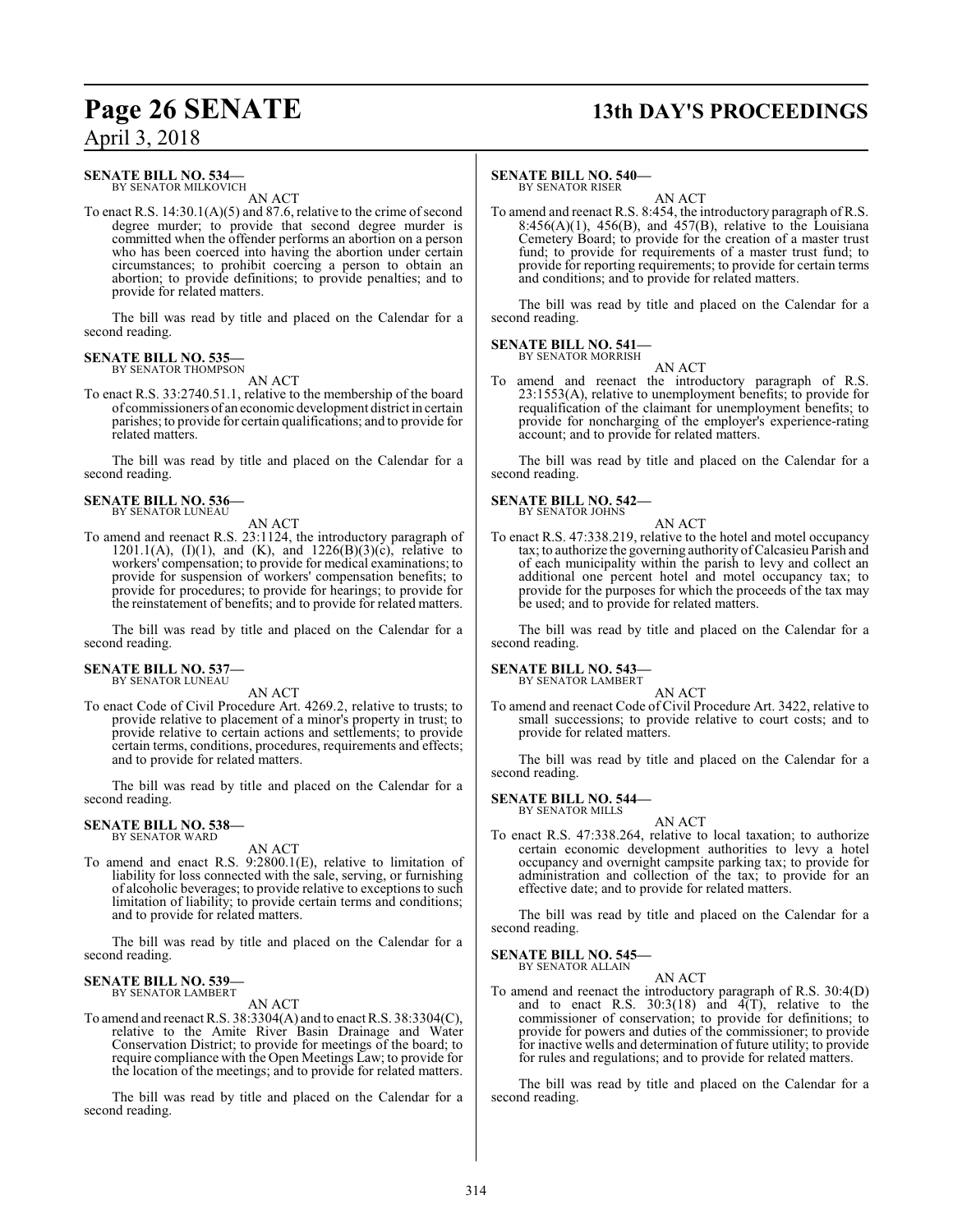# **13th DAY'S PROCEEDINGS Page 27 SENATE**

#### **SENATE BILL NO. 546—** BY SENATOR ERDEY

AN ACT

To amend and reenact R.S. 33:7723, relative to mosquito abatement districts; to provide for terms of members of the board of commissioners; and to provide for related matters.

The bill was read by title and placed on the Calendar for a second reading.

# **SENATE BILL NO. 547—** BY SENATOR GARY SMITH

AN ACT

To amend and reenact R.S. 40:1379.3(A)(1), relative to concealed handgun permits; to provide with respect to the renewal of concealed handgun permits; to provide relative to a "no change" option upon the renewal of concealed handgun permits; and to provide for related matters.

The bill was read by title and placed on the Calendar for a second reading.

# **SENATE BILL NO. 548—** BY SENATOR BOUDREAUX

AN ACT

To enact R.S. 15:244, relative to criminal procedure; to provide for a diversion program for current members and veterans of the military; to provide for an effective date; and to provide for related matters.

The bill was read by title and placed on the Calendar for a second reading.

#### **SENATE BILL NO. 549—** BY SENATOR HEWITT

AN ACT

To enact R.S. 32:1(35.1) and 299.5 and R.S. 47:451(20.1) and 471, relative to motor vehicles; to provide with respect to military surplus motor vehicles; to provide with respect to the registration and operation of a military surplus motor vehicle; to provide for the creation of a special license plate for a military surplus motor vehicle; to provide for the operation of a military surplus motor vehicle under certain conditions; to provide for rules; and to provide for related matters.

The bill was read by title and placed on the Calendar for a second reading.

#### **SENATE BILL NO. 550—** BY SENATOR COLOMB

AN ACT

To amend and reenact R.S. 40:1046(I), relative to the allowable THC levels of Cannabis grown in accordance with the Alison Neustrom Act; and to provide for related matters.

The bill was read by title and placed on the Calendar for a second reading.

#### **SENATE BILL NO. 551—** BY SENATOR ALLAIN

AN ACT

To enact Chapter 31 of Title 51 of the Louisiana Revised Statutes of 1950, to be comprised of R.S. 51:2101, relative to wireless telecommunications service; to provide relative to service discontinued or suspended based on provider error; to provide for certain charges and fees; to provide for certain terms and conditions; and to provide for related matters.

The bill was read by title and placed on the Calendar for a second reading.

#### **SENATE BILL NO. 552—**

BY SENATOR CHABERT

AN ACT To amend and reenact R.S. 33:4574.1.1(A)(17), relative to hotel occupancy taxes in Lafourche Parish; to authorize the Lafourche Parish Tourist Commission to levy additional hotel occupancy taxes; and to provide for related matters.

The bill was read by title and placed on the Calendar for a second reading.

#### **SENATE BILL NO. 553—** BY SENATOR CARTER

AN ACT To enact R.S. 26:307, relative to alcoholic beverages; to authorize the brewing and sale of beverages of low alcoholic content by the same person; and to provide for related matters.

The bill was read by title and placed on the Calendar for a second reading.

#### **SENATE BILL NO. 554—** BY SENATOR CLAITOR

AN ACT To amend and reenact R.S. 42:805(D), 807, 808(E), 809, 857, and 883(A), to enact R.S.  $42:808(\hat{F})$ , and  $882(D)(3)$ , and to repeal R.S. 42:804, 854(A) and (B), and 855, and R.S. 22:1002, relative to the Office of Group Benefits; to provide for coverage of dependents; to eliminate certain requirements regarding fee schedules and funding; to authorize the office to rescind, cancel, or discontinue coverage; to clarify the extent of payroll deduction authority; to authorize the office to impose surcharges on enrollees; to provide for board membership in certain circumstances; and to provide for related matters.

The bill was read by title and placed on the Calendar for a second reading.

#### **SENATE BILL NO. 555**

BY SENATOR LAFLEUR AN ACT

To amend and reenact R.S. 39:91(B) and (E) and to enact Subpart F-2 of Part II-A of Chapter 1 of Subtitle I of Title 39 of the Louisiana Revised Statutes of 1950, to be comprised of R.S. 39:99.51 through 99.69, relative to the issuance of bonds to securitize the state's allocation of the economic damage settlement of the Deepwater Horizon oil spill economic damage litigation; to create the Louisiana Economic Financing Corporation; to provide for the qualifications of the members of the corporation; to provide for the authority of the corporation to issue bonds; to provide for the sale of certain assets of the state to the corporation; to provide for the deposit of the proceeds of the sale into the Deepwater Horizon Economic Damages Collection Fund; to provide for the use of the monies in the Deepwater Horizon Economic Damages Collection Fund; to authorize the financing, purchase, ownership, and management of payments from the Deepwater Horizon economic damage settlement; to provide for the security for the payment of the bonds; to provide for bond validation actions; to provide for tax exemptions; to provide for ancillary contracts and derivative instruments; to provide for an effective date; and to provide for related matters.

The bill was read by title and placed on the Calendar for a second reading.

#### **SENATE BILL NO. 556—** BY SENATOR CARTER

AN ACT To enact R.S. 40:1103.5, relative to health care, to provide for information and access to breast reconstructive surgery; and to provide for related matters.

The bill was read by title and placed on the Calendar for a second reading.

# April 3, 2018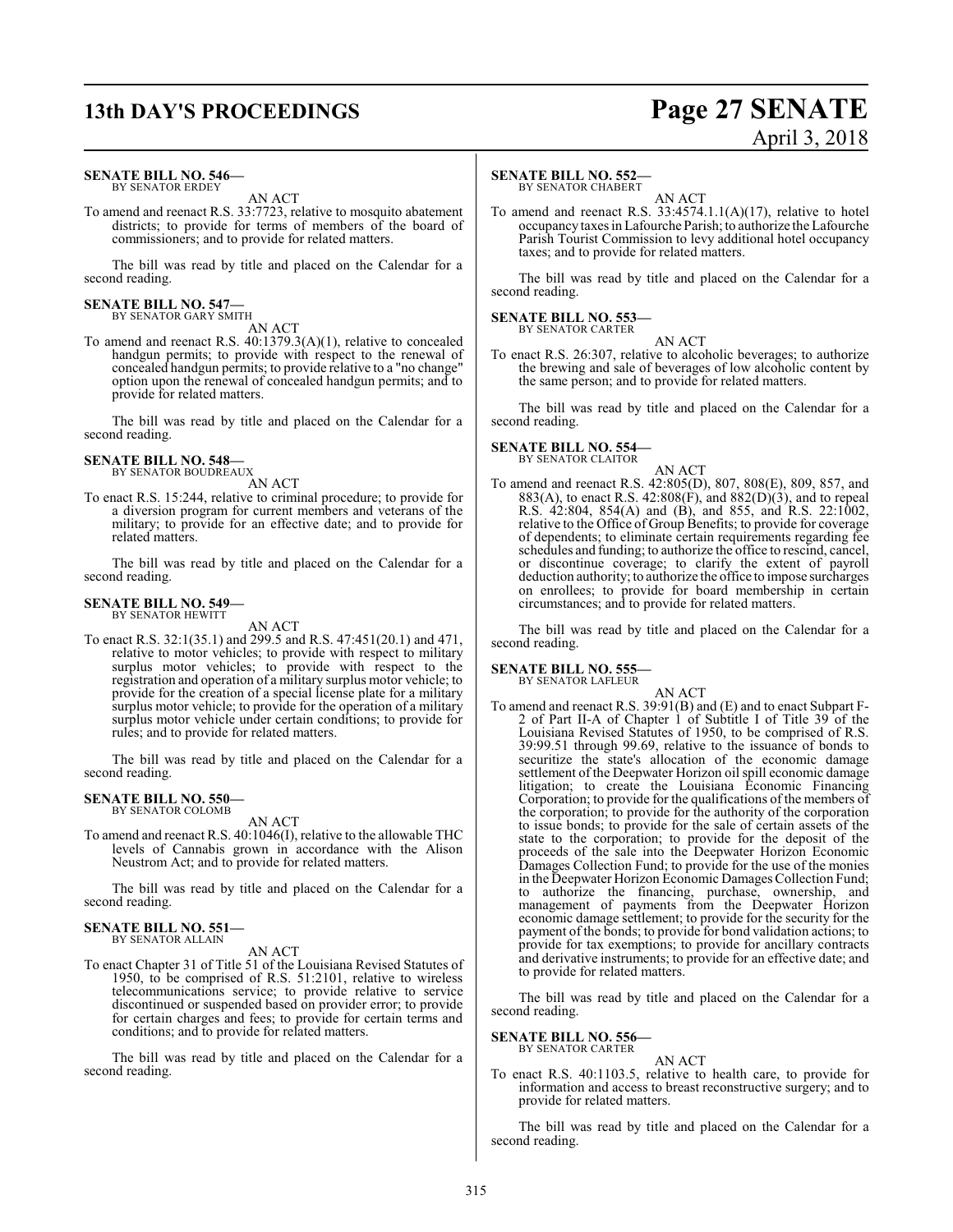#### **Senate Concurrent Resolutions on Second Reading Reported by Committees**

**SENATE CONCURRENT RESOLUTION NO. 6—** BY SENATOR MORRELL

A CONCURRENT RESOLUTION

To authorize and direct the Louisiana State Law Institute to study and make recommendations relative to fees for the expungement of arrest and conviction records.

Reported favorably by the Committee on Judiciary C.

#### **Floor Amendments**

Senator Martiny sent up floor amendments.

#### **SENATE FLOOR AMENDMENTS**

Amendments proposed by Senator Martiny to Original Senate Concurrent Resolution No. 6 by Senator Morrell

AMENDMENT NO. 1

On page 1, line 2, delete "authorize and direct" and insert "urge and request"

AMENDMENT NO. 2

On page 2, line 9, delete "authorize and direct" and insert "urge and request"

On motion of Senator Martiny, the amendments were adopted.

The resolution was read by title. Senator Morrell moved to adopt the amended Senate Concurrent Resolution.

#### **ROLL CALL**

The roll was called with the following result:

#### YEAS

| Mr. President    | Hewitt             | Perry     |
|------------------|--------------------|-----------|
| Allain           | Johns              | Price     |
| Barrow           | LaFleur            | Riser     |
| <b>Bishop</b>    | Lambert            | Smith, G. |
| Boudreaux        | Long               | Smith, J. |
| Carter           | Luneau             | Tarver    |
| Chabert          | Martiny            | Thompson  |
| Claitor          | Mills              | Walsworth |
| Colomb           | Mizell             | Ward      |
| Cortez           | Morrell            | White     |
| Erdey            | Morrish            |           |
| Fannin           | Peacock            |           |
| Total - 34       |                    |           |
|                  | <b>NAYS</b>        |           |
| Total $-0$       |                    |           |
|                  | <b>ABSENT</b>      |           |
| Appel<br>Donahue | Gatti<br>Milkovich | Peterson  |

Total - 5

The Chair declared the Senate had adopted the amended Senate Concurrent Resolution and ordered it engrossed and sent to the House.

#### **SENATE CONCURRENT RESOLUTION NO. 8—** BY SENATOR MORRELL

A CONCURRENT RESOLUTION

To urge and request the Department of Education to investigate the feasibility and cost of installing silent alarms in all elementary and secondary school classrooms in Louisiana.

# **Page 28 SENATE 13th DAY'S PROCEEDINGS**

Reported with amendments by the Committee on Education.

#### **SENATE COMMITTEE AMENDMENTS**

Amendments proposed by Senate Committee on Education to Original Senate Concurrent Resolution No. 8 by Senator Morrell

AMENDMENT NO. 1 On page 1, line 2, between "the" and "Department" insert "state"

AMENDMENT NO. 2 On page 1, line 12, between "help" and "and" delete the comma ","

AMENDMENT NO. 3 On page 2, line 3, between "the" and "Department" insert "state"

AMENDMENT NO. 4

On page 2, line 6, change "senate and house committees on education" to "Senate Committee on Education and the House Committee on Education"

On motion of Senator Morrish, the committee amendment was adopted. The amended resolution was read by title, ordered engrossed and passed to a third reading.

## **SENATE CONCURRENT RESOLUTION NO. 9—** BY SENATOR CORTEZ A CONCURRENT RESOLUTION

To extend the creation, members, and charge ofthe Louisiana Supply Chain and Transportation Council as provided in Senate Concurrent Resolution No. 99 of the 2017 Regular Session of the Legislature to study and make recommendations regarding increasing resilience in various modes of transportation through increased communication, collaboration, development of geographic information technologies, and new innovations in transportation resilience.

Reported favorably by the Committee on Transportation, Highways and Public Works.

The resolution was read by title. Senator Cortez moved to adopt the Senate Concurrent Resolution.

#### **ROLL CALL**

The roll was called with the following result:

YEAS

| Mr. President | Hewitt        | Peacock   |
|---------------|---------------|-----------|
| Allain        | Johns         | Perry     |
| Barrow        | LaFleur       | Price     |
| <b>Bishop</b> | Lambert       | Riser     |
| Boudreaux     | Long          | Smith, G. |
| Carter        | Luneau        | Smith, J. |
| Chabert       | Martiny       | Tarver    |
| Claitor       | Milkovich     | Thompson  |
| Colomb        | Mills         | Walsworth |
| Cortez        | Mizell        | Ward      |
| Erdey         | Morrell       | White     |
| Fannin        | Morrish       |           |
| Total - 35    |               |           |
|               | <b>NAYS</b>   |           |
| Total - 0     |               |           |
|               | <b>ABSENT</b> |           |
| Appel         | Gatti         |           |
| Donahue       | Peterson      |           |

The Chair declared the Senate had adopted the Senate Concurrent Resolution and ordered it sent to the House.

Total - 4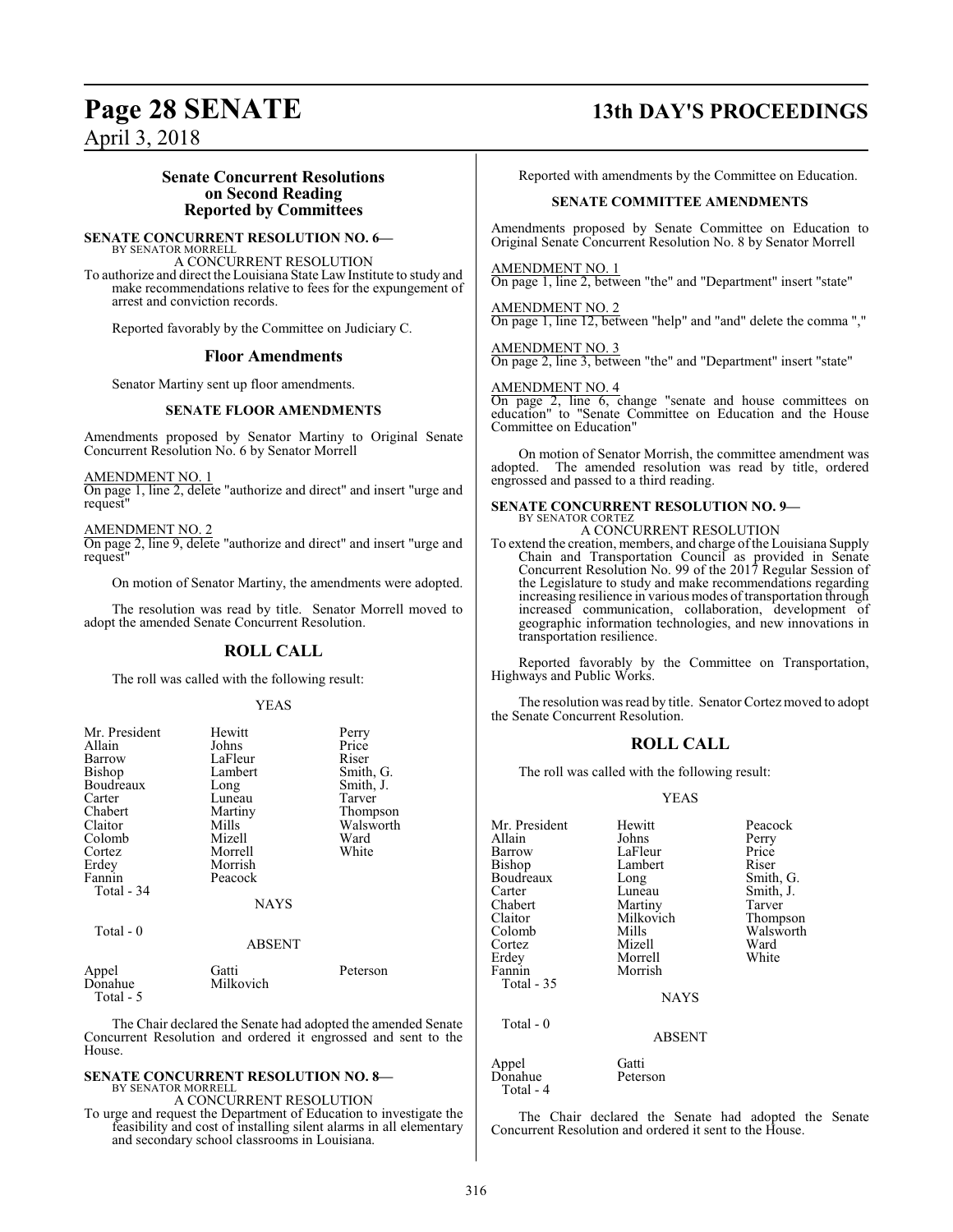# **13th DAY'S PROCEEDINGS Page 29 SENATE**

#### **SENATE CONCURRENT RESOLUTION NO. 12—**

BY SENATOR ERDEY A CONCURRENT RESOLUTION

To urge and request the Department of Transportation and Development, the Louisiana Workforce Commission, and the Board of Supervisors of the Louisiana State University and Agricultural and Mechanical College, to study jointly and make recommendations with respect to identification and implementation of creative and alternative options to mitigate or reduce traffic congestion in the Baton Rouge area.

Reported favorably by the Committee on Transportation, Highways and Public Works.

The resolution was read by title. Senator Erdey moved to adopt the Senate Concurrent Resolution.

#### **ROLL CALL**

The roll was called with the following result:

#### YEAS

| Mr. President | Hewitt    | Peacock   |
|---------------|-----------|-----------|
| Allain        | Johns     | Perry     |
| Barrow        | LaFleur   | Price     |
| <b>Bishop</b> | Lambert   | Riser     |
| Boudreaux     | Long      | Smith, G. |
| Carter        | Luneau    | Smith, J. |
| Chabert       | Martiny   | Tarver    |
| Claitor       | Milkovich | Thompson  |
| Colomb        | Mills     | Walsworth |
| Cortez        | Mizell    | Ward      |
| Erdey         | Morrell   | White     |
| Fannin        | Morrish   |           |
| Total - 35    |           |           |

NAYS

Total - 0

#### ABSENT

Appel Gatti<br>Donahue Peterson Donahue Total - 4

The Chair declared the Senate had adopted the Senate Concurrent Resolution and ordered it sent to the House.

#### **SENATE CONCURRENT RESOLUTION NO. 14—**

BY SENATOR WARD A CONCURRENT RESOLUTION

To approve the Atchafalaya Basin Annual Plan for Fiscal Year 2018- 2019, as adopted by the Atchafalaya Basin Research and Promotion Board and the Coastal Protection and Restoration Authority.

Reported favorably by the Committee on Natural Resources.

The resolution was read by title. Senator Ward moved to adopt the Senate Concurrent Resolution.

#### **ROLL CALL**

The roll was called with the following result:

#### YEAS

| Mr. President | Hewitt  | Peacock   |
|---------------|---------|-----------|
| Allain        | Johns   | Perry     |
| Barrow        | LaFleur | Price     |
| Bishop        | Lambert | Riser     |
| Boudreaux     | Long    | Smith, G. |
| Carter        | Luneau  | Smith, J. |
| Chabert       | Martiny | Tarver    |
|               |         |           |

# April 3, 2018

Claitor Milkovich Thompson Cortez Mizell Ward Erdey Morrell<br>Fannin Morrish Fannin Total - 35 Total - 0

Donahue Total - 4 Mills Walsworth<br>
Mizell Ward

NAYS

#### ABSENT

Appel Gatti<br>Donahue Peterson

The Chair declared the Senate had adopted the Senate Concurrent Resolution and ordered it sent to the House.

#### **SENATE CONCURRENT RESOLUTION NO. 42—**

BY SENATORS APPEL AND ERDEY A CONCURRENT RESOLUTION

To create and provide for the Louisiana Trash and Litter Task Force to study the problems relative to litter and trash on state highways and waterways and to recommend any action or legislation that the task force deems necessary or appropriate.

Reported with amendments by the Committee on Environmental Quality.

#### **SENATE COMMITTEE AMENDMENTS**

Amendments proposed by Senate Committee on Environmental Quality to Original Senate Concurrent Resolution No. 42 by Senator Appel

AMENDMENT NO. 1 On page 1, line 17, change "fifteen" to "seventeen"

#### AMENDMENT NO. 2

On page 2, between lines 10 and 11, insert: "(6) The chair of the Senate Committee on Education or another member of the committee designated by the chair."

### AMENDMENT NO. 3

On page 2, line 11, change "(6)" to "(7)"

AMENDMENT NO. 4 On page 2, line 13, change "(7)" to "(8)"

AMENDMENT NO. 5 On page 2, line 15, change "(8)" to "(9)"

AMENDMENT NO. 6 On page 2, between lines 16 and 17, insert: "(10) The chair of the House Committee on Education or another member of the committee designated by the chair."

AMENDMENT NO. 7 On page 2, line 17, change "(9)" to "(11)"

AMENDMENT NO. 8 On page 2, line 19, change "(10)" to "(12)"

AMENDMENT NO. 9 On page 2, line 20, change "(11)" to "(13)"

AMENDMENT NO. 10 On page 2, line 21, change "(12)" to "(14)"

AMENDMENT NO. 11 On page 2, line 23, change "(13)" to "(15)"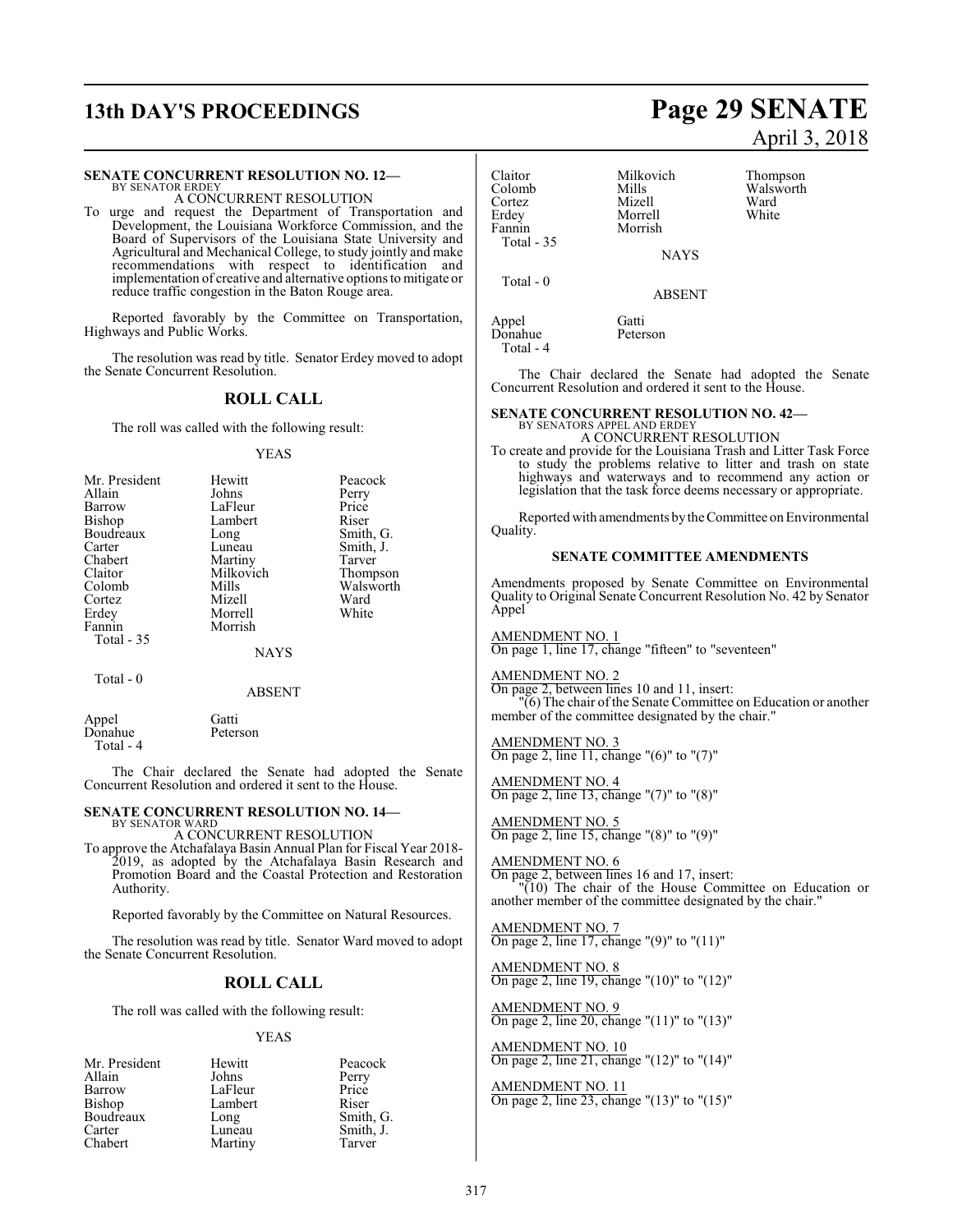# **Page 30 SENATE 13th DAY'S PROCEEDINGS**

## April 3, 2018

AMENDMENT NO. 12 On page 2, line 24, change "(14)" to "(16)"

AMENDMENT NO. 13 On page 2, line 25, change "(15)" to "(17)"

On motion of Senator Walsworth, the committee amendment was adopted. The amended resolution was read by title and ordered engrossed and passed to a third reading.

#### **SENATE CONCURRENT RESOLUTION NO. 45—** BY SENATOR CARTER

A CONCURRENT RESOLUTION

To create and establish the Constitutional Convention Study Commission to undertake all necessary study to examine the feasibility and advisability of calling a convention to revise the Constitution of Louisiana and, if a convention is found to be feasible and advisable, to make recommendations to the legislature for calling such a convention, including a plan for the conduct of an effective constitutional convention.

Reported favorably by the Committee on Senate and Governmental Affairs.

The resolution was read by title. Senator Carter moved to adopt the Senate Concurrent Resolution.

### **ROLL CALL**

The roll was called with the following result:

#### YEAS

| Mr. President                           | Johns                                       | Peacock            |
|-----------------------------------------|---------------------------------------------|--------------------|
| Allain                                  | LaFleur                                     | Perry              |
| Barrow                                  | Lambert                                     | Price              |
| Bishop                                  | Long                                        | Riser              |
| Boudreaux                               | Luneau                                      | Smith, G.          |
| Carter                                  | Martiny                                     | Smith, J.          |
| Chabert                                 | Milkovich                                   | Tarver             |
| Colomb                                  | Mills                                       | Thompson           |
| Cortez<br>Erdey<br>Hewitt<br>Total - 32 | Mizell<br>Morrell<br>Morrish<br><b>NAYS</b> | Walsworth<br>White |
| Claitor<br>Total - 1                    | <b>ABSENT</b>                               |                    |
| Appel                                   | Fannin                                      | Peterson           |
| Donahue                                 | Gatti                                       | Ward               |

 $\epsilon$ 

Total - 6

The Chair declared the Senate had adopted the Senate Concurrent Resolution and ordered it sent to the House.

#### **SENATE CONCURRENT RESOLUTION NO. 5—**

BY SENATORS MIZELL AND HEWITT AND REPRESENTATIVES CROMER, PEARSON AND WHITE A CONCURRENT RESOLUTION

To express opposition to the "One Lake" project that proposes to dam the Pearl River and to build a fifteen hundred-acre lake near Jackson, Mississippi and to urge and request the United States Army Corps of Engineers to deny the pending permit application for the project.

Reported with amendments by the Committee on Natural Resources.

#### **SENATE COMMITTEE AMENDMENTS**

Amendments proposed by Senate Committee on Natural Resources to Original Senate Concurrent Resolution No. 5 by Senator Mizell

#### AMENDMENT NO. 1

On page 1, between lines 11 and 12, insert the following:

"WHEREAS, the Louisiana Oyster Task Force and the Mississippi Governor's Oyster Council have identified insufficient freshwater quantity flowing down the Pearl River to coastal waters as a threat to oyster production in both states; and"

#### AMENDMENT NO. 2

On page 2, after line 26, insert the following:

"BE IT FURTHER RESOLVED that a copy of this Resolution be transmitted to each member of the Louisiana delegation to the United States Congress."

On motion of Senator Chabert, the committee amendment was adopted. The amended resolution was read by title and ordered engrossed and passed to a third reading.

#### **SENATE CONCURRENT RESOLUTION NO. 7—** BY SENATOR MORRELL

A CONCURRENT RESOLUTION

To adopt Joint Rule 21 of the Joint Rules of Order of the Senate and House ofRepresentatives, relative to legislative instruments that enact or amend tax preferences; to require that all legislative instruments enacting or amending tax preferences include a sunset date, a cost-benefit analysis requirement, and a stated policy goal.

Reported with amendments by the Committee on Senate and Governmental Affairss.

#### **SENATE COMMITTEE AMENDMENTS**

Amendments proposed by Senate Committee on Senate and Governmental Affairs to Original Senate Concurrent Resolution No. 7 by Senator Morrell

#### AMENDMENT NO. 1

On page 1, line 16, after "**earned**" insert "**without an extension**"

On motion of Senator Peterson, the committee amendment was adopted. The amended resolution was read by title and ordered engrossed and passed to a third reading.

### **SENATE CONCURRENT RESOLUTION NO. 13—**

BY SENATOR CARTER A CONCURRENT RESOLUTION

To memorialize the Congress of the United States to take such actions as are necessary to pass the Disability Integration Act of 2017.

Reported favorably by the Committee on Health and Welfare.

The resolution was read by title. Senator Carter moved to adopt the Senate Concurrent Resolution.

#### **ROLL CALL**

The roll was called with the following result:

#### YEAS

Mr. President Hewitt Peacock<br>Allain Johns Perry Allain Johns Perry LaFleur Boudreaux Lambert Riser Carter Long Smith, G. Chabert Luneau Smith, J. Claitor Martiny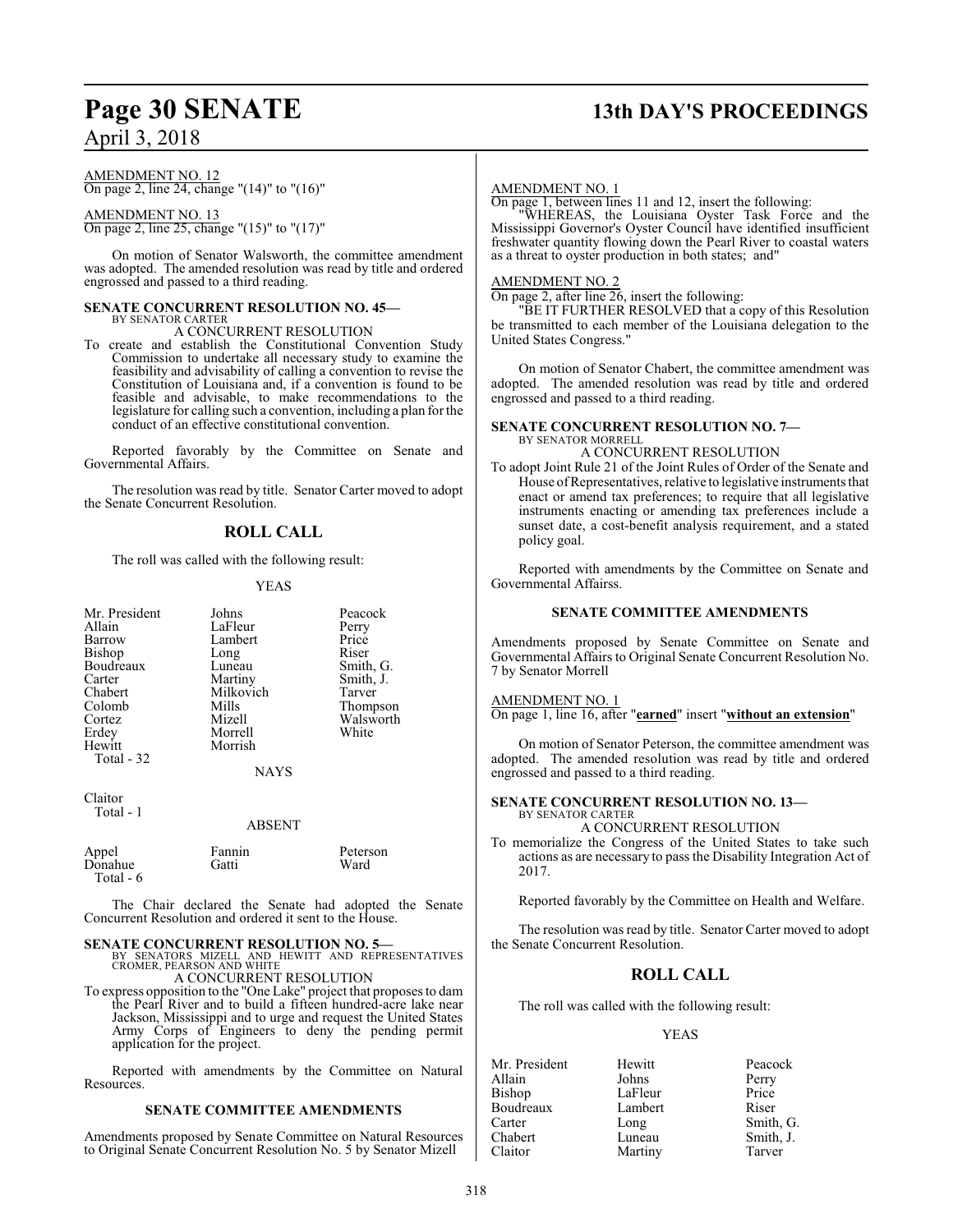| Colomb      | Mills       | Thompson  |
|-------------|-------------|-----------|
| Cortez      | Mizell      | Walsworth |
| Erdey       | Morrell     | Ward      |
| Fannin      | Morrish     | White     |
| Total $-33$ |             |           |
|             | <b>NAYS</b> |           |

Total - 0

ABSENT

| Appel     | Donahue | Milkovich |
|-----------|---------|-----------|
| Barrow    | Gatti   | Peterson  |
| Total - 6 |         |           |

The Chair declared the Senate had adopted the Senate Concurrent Resolution and ordered it sent to the House.

#### **SENATE CONCURRENT RESOLUTION NO. 39—** BY SENATOR JOHNS

A CONCURRENT RESOLUTION

To create the Child Protection Act Advisory Commission to conduct a broad study of the effectiveness of the Child Protection Act and to make recommendations for systemic improvements and legislative changes to ensure the protection of the children of the state from abuse and neglect while being able to provide safe placement options that are in their best interest.

Reported with amendments by the Committee on Senate and Governmental Affairs.

#### **SENATE COMMITTEE AMENDMENTS**

Amendments proposed by Senate Committee on Senate and Governmental Affairs to Original Senate Concurrent Resolution No. 39 by Senator Johns

#### AMENDMENT NO. 1

On page 2, line 14, after "(7)" delete the remainder of the line and delete line 15 in its entirety and insert: "Two representatives appointed by the Louisiana District Attorneys Association. One representative should have knowledge of the criminal justice system, and the other representative should have knowledge of child in need of care or termination proceedings."

#### AMENDMENT NO. 2

On page 2, line 24, change "chair" to "president"

On motion of Senator Peterson, the committee amendment was adopted. The amended resolution was read by title and ordered engrossed and passed to a third reading.

#### **Rules Suspended**

Senator Martiny asked for and obtained a suspension of the rules to recommit a bill.

#### **SENATE BILL NO. 62—** BY SENATOR MARTINY

AN ACT

To enact R.S. 49:191(10)(c) and to repeal R.S. 49:191(8)(j), relative to certain agencies within the office of the governor, including provisions to provide for the re-creation of such agencies; to provide for the effective termination date for all statutory authority for the existence of such statutory entities; and to provide for related matters.

# **13th DAY'S PROCEEDINGS Page 31 SENATE** April 3, 2018

On motion of Senator Martiny the bill, which was on Third Reading and Final Passage was read by title and recommitted to the Committee on Senate and Governmental Affairs.

### **Rules Suspended**

Senator Hewitt asked for and obtained a suspension of the rules to revert to the Morning Hour.

#### **Introduction of Senate Bills and Joint Resolutions**

**SENATE BILL NO. 557—** BY SENATOR BISHOP

AN ACT

To enact R.S. 40:1667.10, relative to levee district police; to authorize the payment of extra compensation to certain levee district police officers from district funds; and to provide for related matters.

The bill was read by title and placed on the Calendar for a second reading.

#### **Introduction of Senate Resolutions**

Senator Johns asked for and obtained a suspension of the rules to read Senate Resolutions a first and second time.

#### **SENATE RESOLUTION NO. 65—** BY SENATOR PETERSON

A RESOLUTION

To commend the Louisiana Federation of Democratic Women and welcome its members to the Louisiana State Capitol on May 15, 2018, in celebration of Women in Blue Day.

The resolution was read by title and placed on the Calendar for a second reading.

**SENATE RESOLUTION NO. 66—** BY SENATORS JOHNS, ALARIO, ALLAIN, APPEL, BARROW, BISHOP, BOUDREAUX, CARTER, CHABERT, CLAITOR, COLOMB, CORTEZ, DONAHUE, ERDEY, FANNIN, GATTI, HEWITT, LAFLEUR, LAMBERT,<br>LONG, LUNEAU, MARTINY, MILKOVICH, MILLS, MIZELL, MORRELL,<br>MORRISH, PEACOCK, PERRY, PETERSON, PRICE, RISER, GARY<br>SMITH, JOHN SMITH, TARVER, THOMPSON, WALSWORTH, WARD AND WHITE

#### A RESOLUTION

To express the sincere condolences of the Senate of the Legislature of Louisiana upon the death of Alfred A. "Buck" Bayhi.

On motion of Senator Johns the resolution was read by title and adopted.

#### **SENATE RESOLUTION NO. 67—**

BY SENATORS LONG, ALARIO, ALLAIN, APPEL, BARROW, BISHOP,<br>BOUDREAUX, CARTER, CHABERT, CLAITOR, COLOMB, CORTEZ,<br>DONAHUE, ERDEY, FANNIN, GATTI, HEWITT, JOHNS, LAFLEUR,<br>LAMBERT, LUNEAU, MARTINY, MILKOVICH, MILLS, MIZELL,<br>MORRE WARD AND WHITE

#### A RESOLUTION

To commend Country Music Television (CMT), Louisiana Calling, and the Louisiana Community and Technical College System (LCTCS) on the Spring 2018 Empowering Education Tour that included eight tour stops and featured Louisiana native and rising country music star, Courtney Cole.

On motion of Senator Long the resolution was read by title and adopted.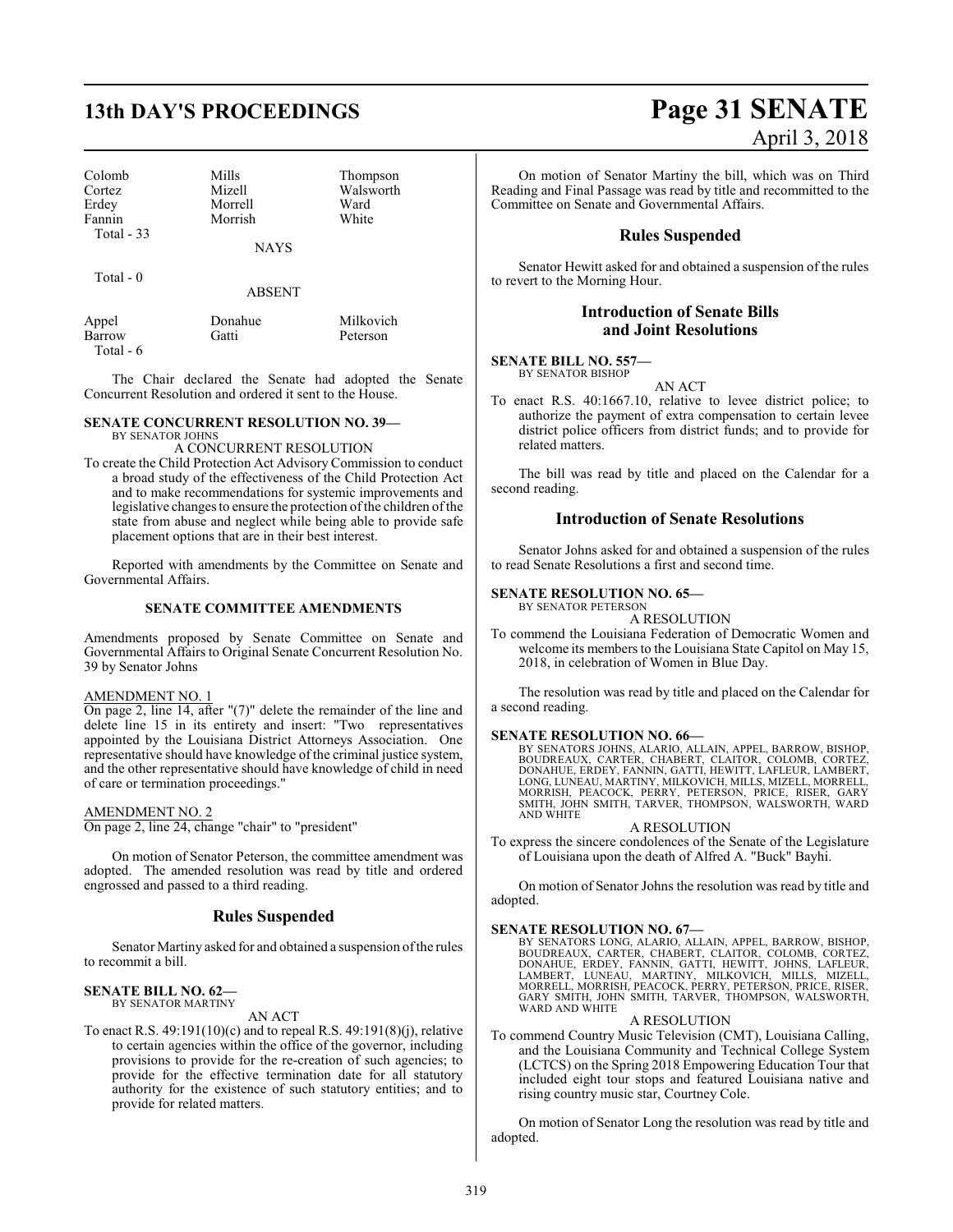### **Introduction of Senate Concurrent Resolutions**

Senator Long asked for and obtained a suspension of the rules to read Senate Concurrent Resolutions a first and second time.

#### **SENATE CONCURRENT RESOLUTION NO. 54—**

BY SENATOR LONG A CONCURRENT RESOLUTION

To commend, posthumously, Reverend Avery Caesar Alexander upon his induction into the Louisiana Political Museumand Hall of Fame.

The concurrent resolution was read by title. Senator Long moved to adopt the Senate Concurrent Resolution.

#### **ROLL CALL**

The roll was called with the following result:

#### YEAS

| Mr. President | Hewitt      | Peacock   |
|---------------|-------------|-----------|
| Allain        | Johns       | Perry     |
| Barrow        | LaFleur     | Price     |
| Bishop        | Lambert     | Riser     |
| Boudreaux     | Long        | Smith, G. |
| Carter        | Luneau      | Smith, J. |
| Chabert       | Martiny     | Tarver    |
| Claitor       | Milkovich   | Thompson  |
| Colomb        | Mills       | Walsworth |
| Cortez        | Mizell      | Ward      |
| Erdey         | Morrell     | White     |
| Fannin        | Morrish     |           |
| Total $-35$   |             |           |
|               | <b>NAYS</b> |           |
| Total - 0     |             |           |

#### ABSENT

| Appel     | Gatti    |
|-----------|----------|
| Donahue   | Peterson |
| Total - 4 |          |

The Chair declared the Senate adopted the Senate Concurrent Resolution and ordered it sent to the House.

#### **SENATE CONCURRENT RESOLUTION NO. 55—** BY SENATOR BISHOP

A CONCURRENT RESOLUTION

To urge and request the Louisiana Department of Insurance to assemble a task force to address the high automobile insurance rates in the state.

The resolution was read by title and placed on the Calendar for a second reading.

#### **SENATE CONCURRENT RESOLUTION NO. 56—** BY SENATOR ALARIO

A CONCURRENT RESOLUTION

To express the sincere condolences of the Legislature of Louisiana upon the death of statesman and former state senator and representative, Thomas Alcade "Tom" Casey.

The concurrent resolution was read by title. Senator Martiny moved to adopt the Senate Concurrent Resolution.

# **Page 32 SENATE 13th DAY'S PROCEEDINGS**

### **ROLL CALL**

The roll was called with the following result:

#### YEAS

| Mr. President | Hewitt      | Peacock   |
|---------------|-------------|-----------|
| Allain        | Johns       | Perry     |
| Barrow        | LaFleur     | Peterson  |
| Bishop        | Lambert     | Price     |
| Boudreaux     | Long        | Riser     |
| Carter        | Luneau      | Smith, G. |
| Chabert       | Martiny     | Smith, J. |
| Claitor       | Milkovich   | Tarver    |
| Colomb        | Mills       | Thompson  |
| Cortez        | Mizell      | Walsworth |
| Erdey         | Morrell     | Ward      |
| Fannin        | Morrish     | White     |
| Total - 36    |             |           |
|               | <b>NAYS</b> |           |
| Total $-0$    |             |           |
| <b>ABSENT</b> |             |           |

Appel Donahue Gatti Total - 3

The Chair declared the Senate adopted the Senate Concurrent Resolution and ordered it sent to the House.

#### **Message from the House**

#### **ASKING CONCURRENCE IN HOUSE BILLS AND JOINT RESOLUTIONS**

#### April 3, 2018

To the Honorable President and Members of the Senate:

I am directed to inform your honorable body that the House of Representatives has finally passed and asks your concurrence in the following House Bills and Joint Resolutions:

| HB No. 100 | HB No. 125 | HB No. 208 |
|------------|------------|------------|
| HB No. 395 | HB No. 508 | HB No. 576 |
| HB No. 643 | HB No. 734 | HB No. 195 |

Respectfully submitted, ALFRED W. SPEER Clerk of the House of Representatives

### **House Bills and Joint Resolutions on First Reading**

#### **HOUSE BILL NO. 100—**

BY REPRESENTATIVE WHITE

AN ACT

To amend and reenact Civil Code Articles 2315.8(B) and 2362.1(B), Children's Code Article 1570.1(A), R.S.  $9:367$ , and R.S. 46:2136.1(A), and to enact R.S. 9:314, relative to the award of costs and attorney fees; to provide for the assessment of costs and attorney fees in the Domestic Abuse Assistance Act and the Post-Separation Family Violence Relief Act; and to provide for related matters.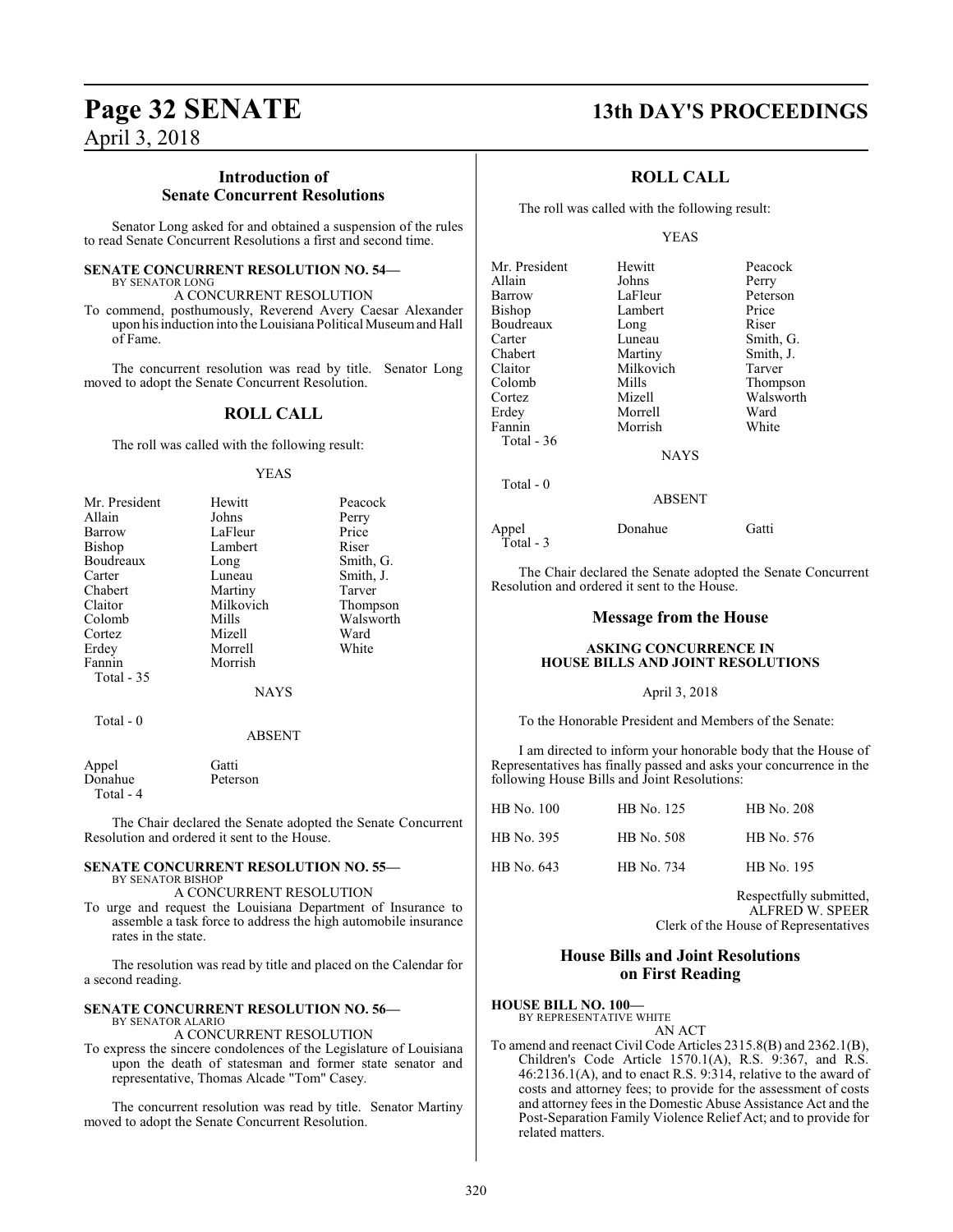# **13th DAY'S PROCEEDINGS Page 33 SENATE**

# April 3, 2018

The bill was read by title and placed on the Calendar for a second reading.

### **HOUSE BILL NO. 125—**

BY REPRESENTATIVE JEFFERSON AN ACT

To amend and reenact Civil Code Articles 103(5), 112, 113, 114, and 115, and to repeal Civil Code Article 118, relative to marriage; to provide for grounds for divorce; to provide for interim spousal support; to provide for final periodic support; to provide for modification of support; to provide for extinguishment of support; and to provide for related matters.

The bill was read by title and placed on the Calendar for a second reading.

#### **HOUSE BILL NO. 195—**

BY REPRESENTATIVE MACK AN ACT

To amend and reenact Code of Criminal Procedure Articles 893(A)(1)(a) and (4), (B)(2), and (G) and 895.6(A) and to enact Code of Criminal Procedure Article 893(H), relative to probation; to provide relative to the maximum duration of probation for defendants convicted of certain offenses; to provide relative to earned compliance credits; to provide a procedure by which the court determines whether a defendant has earned compliance credits toward his probation period and whether his probation term may be terminated early; and to provide for related matters.

The bill was read by title and placed on the Calendar for a second reading.

#### **HOUSE BILL NO. 208—**

BY REPRESENTATIVE FALCONER AN ACT

To amend and reenact R.S. 38:2225.2.4(A)(3), relative to public contracts; to reduce the monetary threshold for the use of the construction management at risk project delivery method; to provide submission and notification guidelines; and to provide for related matters.

The bill was read by title and placed on the Calendar for a second reading.

#### **HOUSE BILL NO. 395—** BY REPRESENTATIVE FOIL

AN ACT

To amend and reenact Civil Code Articles 355, 359 and 361, relative to continuing tutorship; to provide for restrictions on legal capacity; to provide for modification or termination of decrees restricting legal capacity; to provide for prospective and retroactive application; and to provide for related matters.

The bill was read by title and placed on the Calendar for a second reading.

### **HOUSE BILL NO. 508—**

BY REPRESENTATIVE JONES AN ACT

To amend and reenact R.S. 34:322.1(A)(4), relative to the Morgan City Harbor and Terminal District; to provide for a revision to the appointment process; and to provide for related matters.

The bill was read by title and placed on the Calendar for a second reading.

#### **HOUSE BILL NO. 576—**

BY REPRESENTATIVE MARINO AN ACT

To amend and reenact Section 7 of Act No. 264 of the 2017 Regular Session of the Legislature and to repeal R.S. 9:311.1(J), relative to child support; to provide relative to child support obligations; to provide relative to the incarceration of the obligor; to provide procedures for the temporary modification or suspension of child support orders; to provide for notice requirements; to provide for a defense to contempt of court; to provide for effective dates; to provide for the implementation of rules; and to provide for related matters.

The bill was read by title and placed on the Calendar for a second reading.

#### **HOUSE BILL NO. 643—**

BY REPRESENTATIVES EDMONDS AND FOIL AN ACT

To amend and reenact Children's Code Articles 1131(A), 1200, 1201, 1223, and 1223.1 and R.S. 14:286, relative to adoption; to provide for the adoption of children; to provide for the crime of the sale of minor children; to provide for the filing of adoption fees and charges; to provide for the reimbursement of expenses; to provide a limit on living expenses; to provide a cause of action for prospective adoptive parents; to provide for the inclusion of expenses and receipts with the adoption disclosure affidavit; and to provide for related matters.

The bill was read by title and placed on the Calendar for a second reading.

#### **HOUSE BILL NO. 734— (Substitute for House Bill No. 238 by Representative McFarland)** BY REPRESENTATIVE MCFARLAND

AN ACT

To enact Subpart E of Part XIII of Chapter 3 of Title 46 of the Louisiana Revised Statutes of 1950, to be comprised of R.S. 46:460.91, relative to the state medical assistance program known commonly as Medicaid; to require the Louisiana Department of Health to submit reports to certain legislative committees concerning the Medicaid managed care program; to provide for the content of the reports; to establish a reporting schedule; and to provide for related matters.

The bill was read by title and placed on the Calendar for a second reading.

### **Privileged Report of the Committee on Senate and Governmental Affairs**

#### **ENROLLMENTS**

Senator Peterson, Chairman on behalf of the Committee on Senate and Governmental Affairs, submitted the following report:

April 3, 2018

To the President and Members of the Senate:

I am directed by your Committee on Senate and Governmental Affairs to submit the following report:

The following Senate Concurrent Resolution has been properly enrolled: